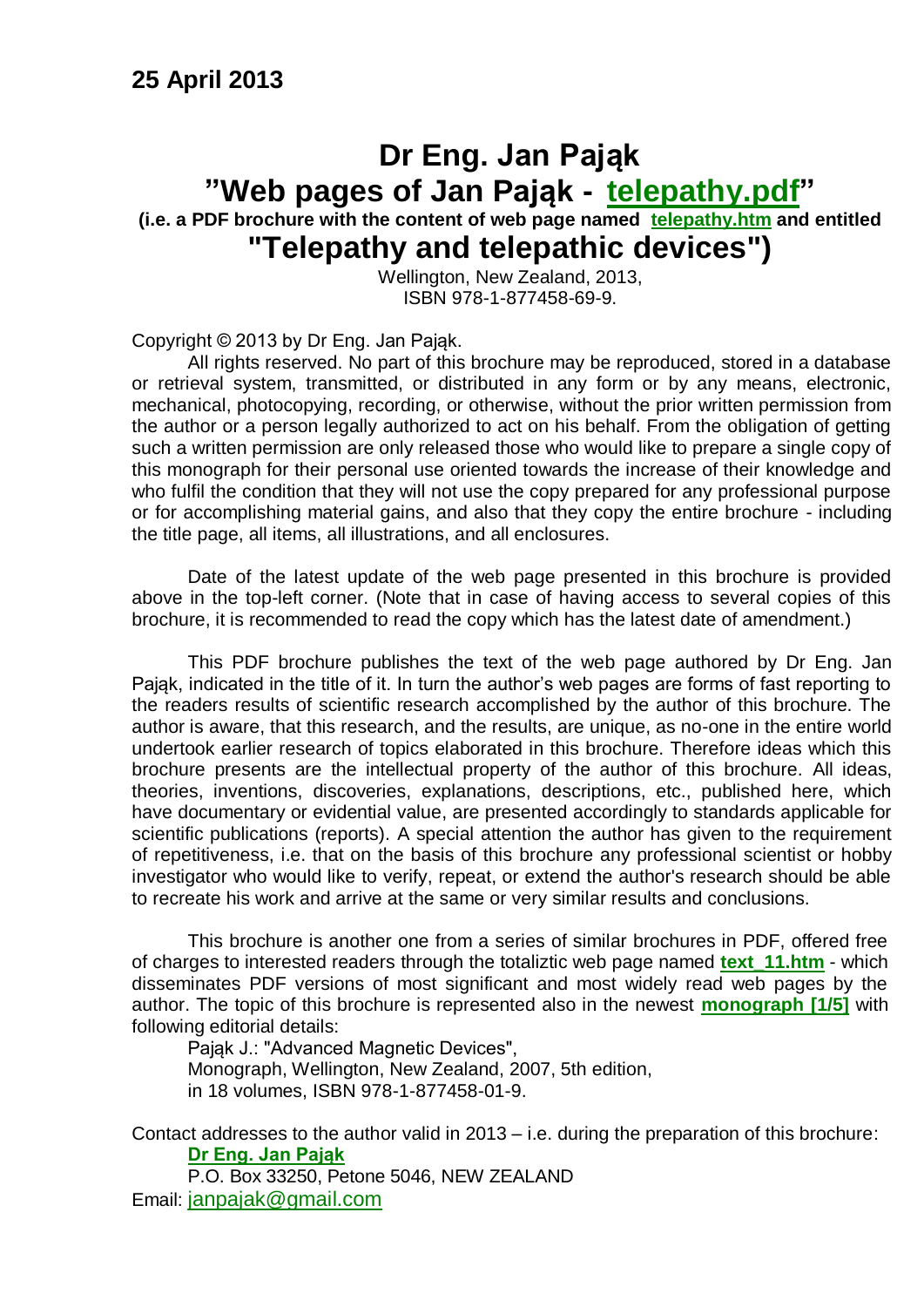Imagine an extraordinary means of communication, which allows people to build devices that in an instant manner give to us multifunctional links with practically every corner of the universe. In this way we could carry out "live conversations" with aliens who live around stars from which the light travels to the Earth for many millions of years. This means of communication would also allow to have live conversations with our astronauts who visit these distant stars. Furthermore, this means of communication and technical devices which utilise it, would allow people to carry out conversations via thoughts passed directly from one mind to another - means without the use of speech. Even more, they allow people to communicate via thoughts not only with other people, but also with animals, insects, vegetation, and even with creatures that populate distant star systems. Devices which use this way of communication could replace eyes in blind people, so that these unlucky ones who were deprived their eyes could see again. This extraordinary means of communication is called the telepathy. The content of this web page tries to explain most vital facts and findings that we already

**2**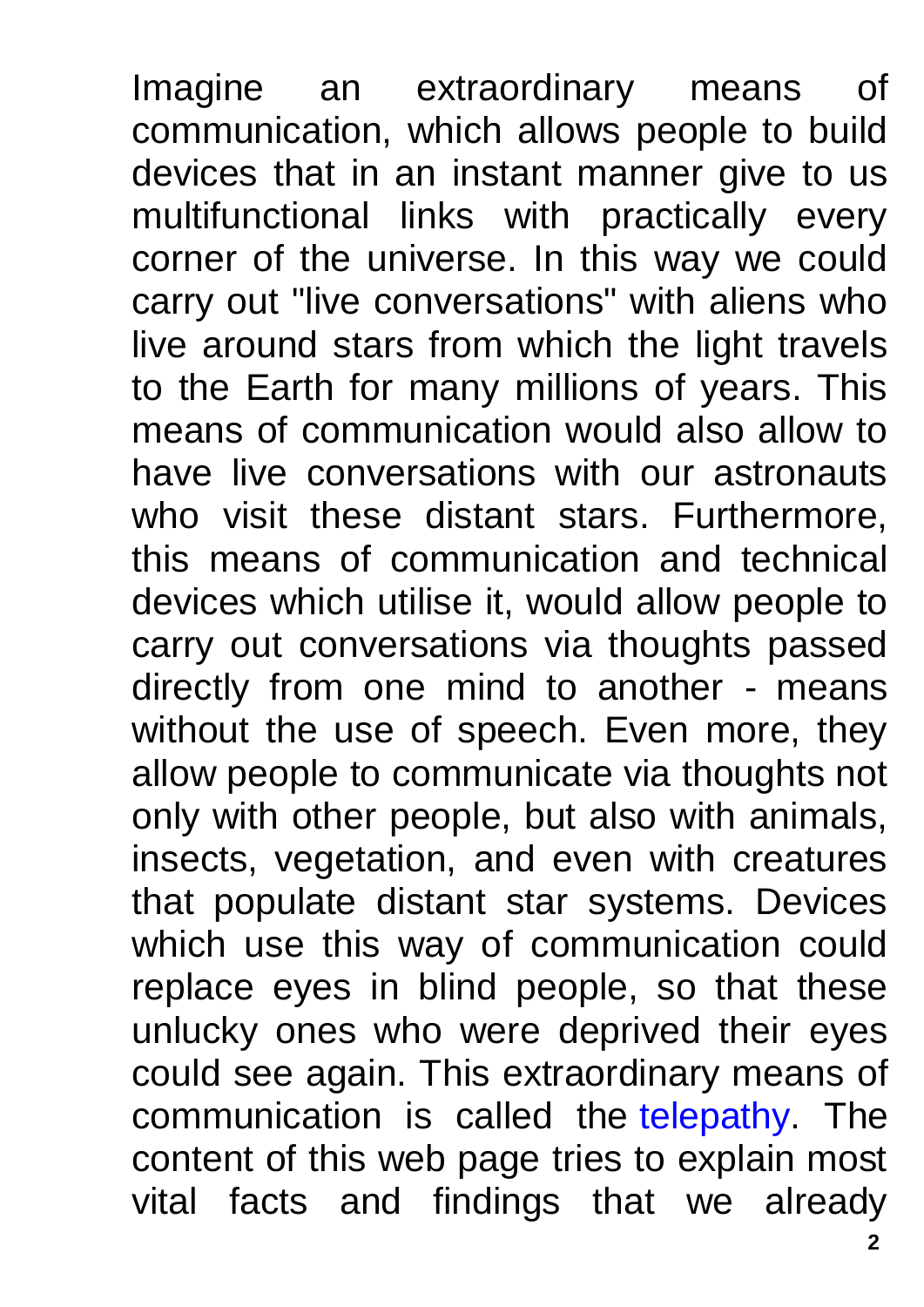**Part #A: What is telepathy, how telepathy works, and where the knowledge about telepathy presented here comes from:**

#### **#A1. Orthodox understanding of telepathy - what it states, why is wrong, and what limitations it has:**

**Motto:** *"According to the orthodox understanding, telepathy is a communication at a distance without the use of known physical senses. In other words, receiving something that arrives from nothing. Therefore, in this understanding we do not have a possibility to either learn the operation of telepathy, nor to build technical devices which utilise telepathy for the good of people. After all, how to master something that uses nothing?"*

The human science to-date developed the understanding of telepathy through the analysis of the ability of some people to intuitively perceive thoughts of others. Descriptions of just such an understanding can be found in many encyclopaedias and dictionaries. According to it, telepathy usually is described in dictionaries as - quote: "**telepathy - the supposed communication of thoughts or ideas otherwise than by known senses**" - see page 1604 in "The Oxford dictionary and thesaurus", 1999, ISBN 0-19-861317-2.); or "telepathy communication between mind and mind otherwise than through the known channels of the senses" - see page 1510 in the "Chambers English dictionary", 1989, ISBN 1-85296-000-0.

This orthodox understanding of telepathy is rather irrational - as for something that was authored by scientists. After all, it states that either telepathy allows people to obtain something from nothing (i.e. obtain information without the use of senses), or it implies that the science is ignorant in matters of telepathy because is unable to explain neither "from where" nor "how" this telepathic information arrives to the addressees. In both above cases the present scientific definition of telepathy is at least wrong, if not completely ignorant.

In normal circumstances, when it would be so obvious that something is completely wrong or ignorant - as this is the case with the present scientific understanding of telepathy, the science would abandon this understanding already a long time ago, and worked out a better (more correct) one. Unfortunately, the "monopole for knowledge" which present "atheistic orthodox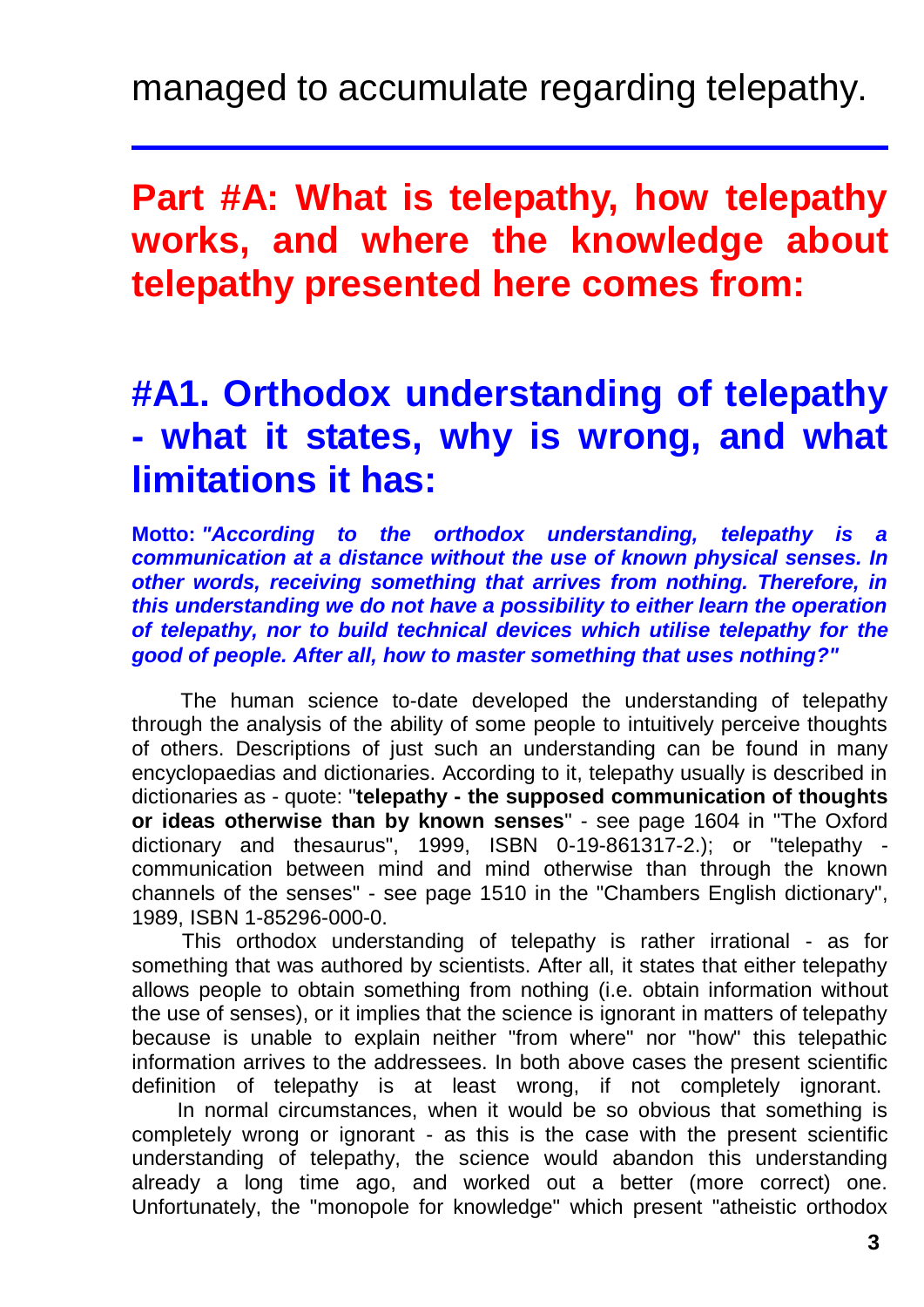science" holds, and which is described in item #A2.6 of the web page **[totalizm.htm](http://tornado.zxq.net/totalizm.htm)**, makes this science to act in an irrational manner. What is even worst, in spite that the new (correct) understanding of telepathy is already worked out by the scientific theory called the **[Concept of Dipolar Gravity](http://tornado.zxq.net/dipolar_gravity.htm)**, the orthodox science rejects this understanding and does NOT recognises the existence of it. In this way humanity looses a chance for an advancement of its knowledge through a correct understanding of the idea of telepathy.

This wrong understanding of telepathy, so stubbornly promoted by the orthodox science, has a whole array of limitations. For example, it does NOT allow to deduce the way for technical mastery of telepathy, nor it gives to people any clues about principles on which these devices that utilise telepathy for purposes of communication could be technically implemented.

Although the orthodox science insists on this erroneous understanding of telepathy, the reader does NOT need to, nor actually should, act like this science does. In fact, the reader should learn and consider in his or her own actions and own life, the understanding of telepathy and telepathic devices described on this web page.

### **#A2. How the dipolar understanding of telepathy, introduced only by the scientific theory called the [Concept of Dipolar](http://tornado.zxq.net/dipolar_gravity.htm)  [Gravity,](http://tornado.zxq.net/dipolar_gravity.htm) opens for people the completely new horizons and potentials:**

**Motto:** *"According to the understanding of telepathy in the [Concept of](http://tornado.zxq.net/dipolar_gravity.htm)  [Dipolar Gravity,](http://tornado.zxq.net/dipolar_gravity.htm) telepathy is a kind of speech with the use of which intelligent counter-bodies of all objects existing in the entire universe converse with each other."*

According to explanations of the relatively new scientific theory called the **[Concept of Dipolar Gravity](http://tornado.zxq.net/dipolar_gravity.htm)**, which additionally were reinforced with empirical findings, telepathy is a special kind of conversation carried out in another world. This conversation propagates through a parallel world (called the "counter-world") via sound-like vibrations which are formulated into a kind of spoken language called the ULT and which are sustained by substance which prevails in this other counter-world. In our world this sound-like vibrations can be defined as purely magnetic waves. \* \* \*

One of the most vital consequences of the above dipolar understanding of telepathy is that it indicates the manner and a technical principle for a practical implementation of devices for telepathic communication. These devices are going to allow people not only to effectively exchange thoughts with each other, but also to communicate with all other inhabitants of the universe, e.g. with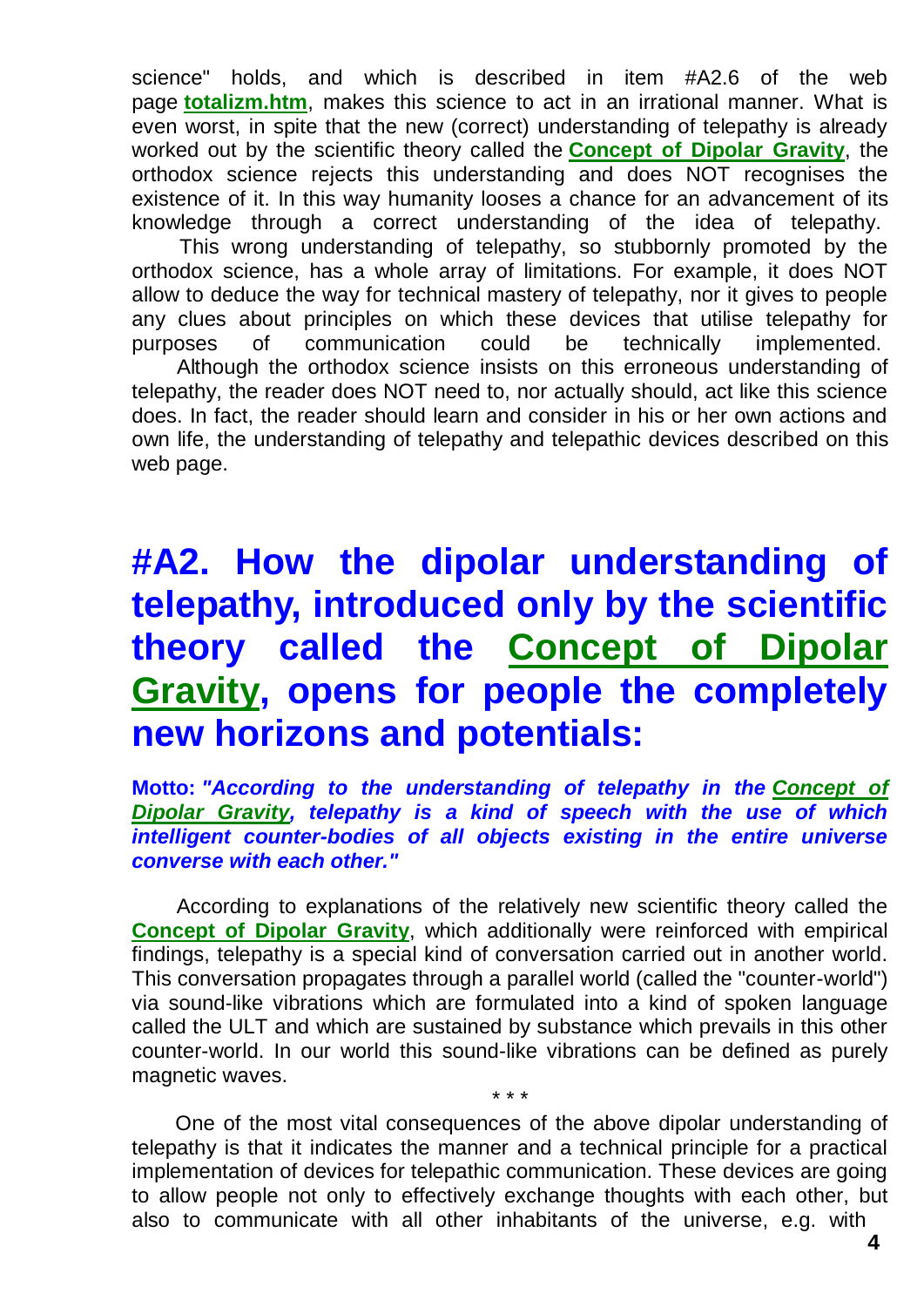animals, insects, and even vegetation. One of such devices for the telepathic communication, which assumes the shape of a pyramid shown in "Fig. #2", is explained in details in Part #E of this web page.

### **#A3. What is this new scientific theory of the [totaliztic](http://tornado.zxq.net/totalizm.htm) science, called the [Concept](http://tornado.zxq.net/dipolar_gravity.htm)  [of Dipolar Gravity,](http://tornado.zxq.net/dipolar_gravity.htm) which - amongst others, explained what is telepathy and how telepathy works:**

The essence of this new scientific theory called the **Concept of Dipolar Gravity** boils down to the discovery and to subsequent formal proving, that the **gravity field is a dipolar field** - means NOT the monopolar one as so-far claimed this the orthodox science on Earth. *(A dipolar field is every dynamic field which has two poles, namely an "inlet" (I) and "outlet" (O). A best example of a dipolar field is the magnetic field, in which the "inlet" (I) is the pole "N", while the "outlet" (O) is the pole S - where N and S are marked according to the cartographic notation. Another example of a dynamic dipolar field, is the field formed by a circulation of air in our home vacuum cleaner. The intake of this air to the vacuum cleaner is the pole (I), while the outlet is the pole (O). In turn a monopolar field is every static field, e.g. pressure field or electrical field.)* The above in turn means, that the gravity field in fact is similar to a magnetic field, or to a field formed by flow of the air pumped through a vacuum cleaner or by a fan propeller. But gravity is completely dissimilar to all monopolar fields, for example to electrical fields or to pressure fields.

The most vital consequence of the dipolar character of gravity is, that in fact our universe must be constructed according to principles of dynamic systems which form such dipolar fields. For example, in the dipolar gravity our physical world must be just a first out of two parallel worlds which exist in the universe. This happens so, because the gravity field has a concentric character (means a character in which it converges into a single point). So in order such a concentric field could simultaneously be a dipolar field, the force lines of it, after they converge into a single border point, must disappear from our world, penetrate through an invisible and impenetrable barrier of some sort, and then reappear in a completely different, separate from our, parallel world. Therefore, according to the Concept of Dipolar Gravity, on the other end of gravity dipole, there must exist another world, called the **counter-world**. Both worlds, means "our world" and this other "counter-world", must relate to each other the same as objects relate to own mirror reflections. This in turn introduces a whole array of consequences. One of these is that both worlds, i.e. "our world" and this parallel "counter-world", must be filled up with substances of exact opposite attributes. Means, when the substance from our world called **matter** displays mass, inertia,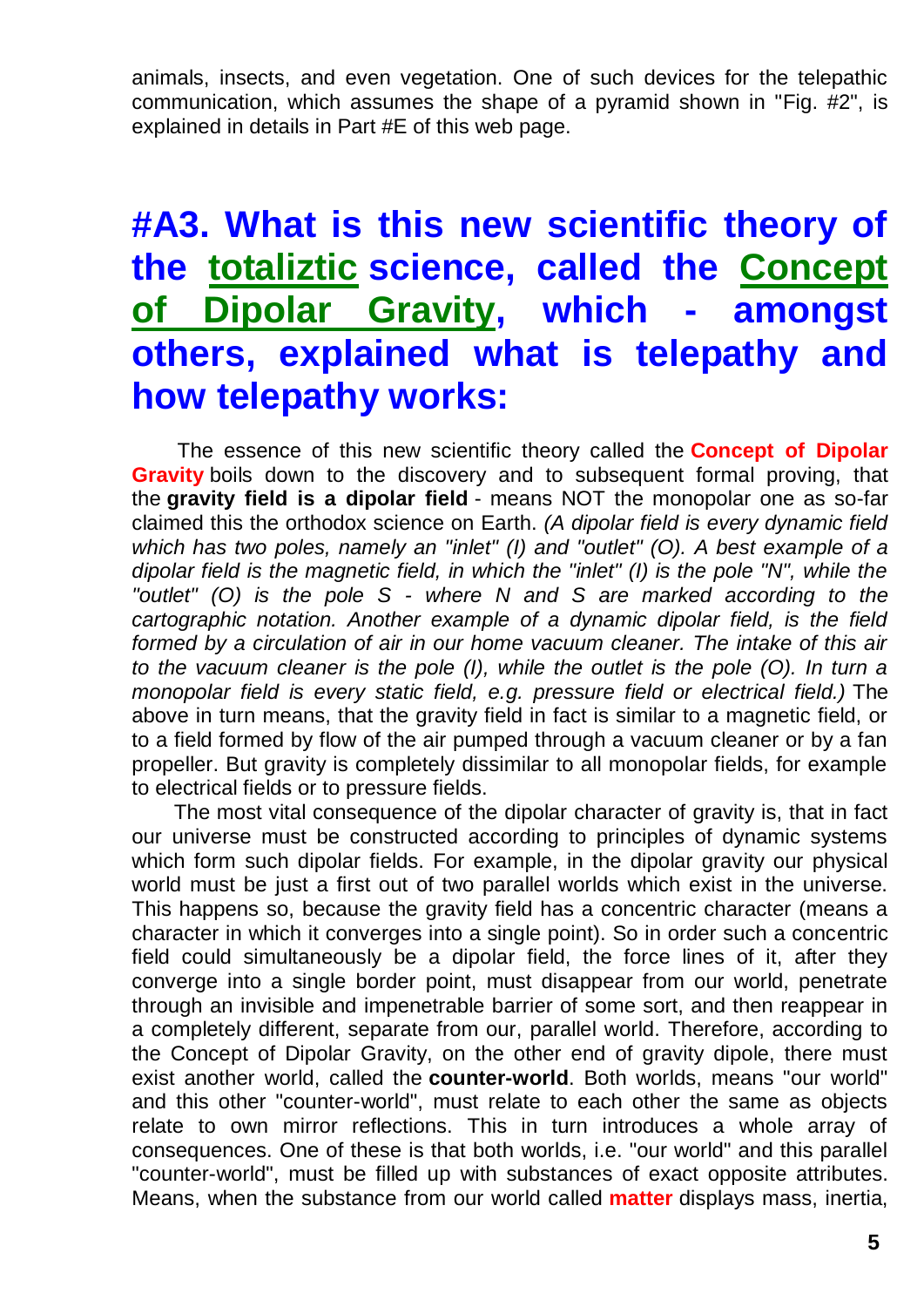friction, and the lack of intelligence in the natural state, this other substance from the counter-world, called **counter-matter** must have all attributes exactly reversed. And so, **counter-matter must be weightless, self-mobile (i.e. capable of the self-initiation of motion), supper-slippery (i.e. not displaying any friction), and possessing intelligence in the natural state (i.e. capable of thinking in its natural state).** In turn the entire separate world filled up with a substance which is able to think in the natural state, in fact is a kind of a huge natural computer. This natural computer, by the Concept of Dipolar Gravity is called the "universal computer", or "UC". In turn the Christian religion calls it the **[God Father](http://tornado.zxq.net/god.htm)**.

Another consequence of the mirror-like relationship which must exist in the dipolar gravity between our world and the counter-world, is that each object from the universe, must exist in two separate copies, or components, at the same telepathy. Each of these copies, or components, coexists in a separate world. The copy from our world is simply a given object or a given physical body. In turn the copy from the counter-world is an intelligent counter-material duplicate of this object or body. So this counter-material duplicate is a carrier of intelligence, memory, etc., means in fact it works like a computer which controls a given body. After all, it is formed from the intelligent substance, which thinks in the natural state. (Religions call these two copies a "body" and a "spirit" or a "phantom".) Both copies of the same object are tightly linked with each other with forces of mutual gravitational interactions. Therefore, if one copy is moved (or transformed), the other copy must do the same. So if we are able to move, e.g. the copy (spirit) which is located in the separate counter-world, then the motion of this copy forces the physical original of the same object to move also. Just such a motion, which was initiated in the separate counter-world, is called the **[telekinetic motion](http://tornado.zxq.net/telekinesis.htm)**. In a similar manner also a telekinetic **[healing](http://tornado.zxq.net/healing.htm)** works (i.e. the healed is this other copy from the counter-world, while the original body from our world automatically improves the health). Similarly to this telekinetic motion or telekinetic healing, the new Concept of Dipolar Gravity explains also in a simple manner all other phenomena, which the orthodox Earth science was unable to explain so far. For example, it explains what is telepathy, energy, gravity, time, ESP, **[God](http://tornado.zxq.net/god.htm)**, memory, feelings, **[nirvana](http://tornado.zxq.net/nirvana.htm)**, acupuncture, and many more.

The author of the Concept of Dipolar Gravity is myself (i.e. **[Dr Jan Pajak](http://tornado.zxq.net/pajak_jan_uk.htm)**). I had the honour to develop this new theory of the totaliztic science in 1985. Initially I intended to use it only for describing the manner on which gravity field works. But after it was fully formulated, it turned out that from just a simple form it transformed into this **theory of everything** searched for so long by people. This is because it provides replies to practically all questions that people could ask themselves. In order to give here some idea as to how wide range of questions it replies, I suggest to look at the subsequent web pages of totaliztic sciences listed in "Menu 2". The great majority of these web pages is actually based, or derived, on the knowledge which stems from the Concept of Dipolar Gravity.

One of the most vital questions, the answer to which is provided by the Concept of Dipolar Gravity, is the explanation what is telepathy and how telepathy works. According to this explanation, all objects which do exist in the universe, are in fact constructed like our present computers. Namely, they have their hardware (means their physical bodies) - which is contained in our physical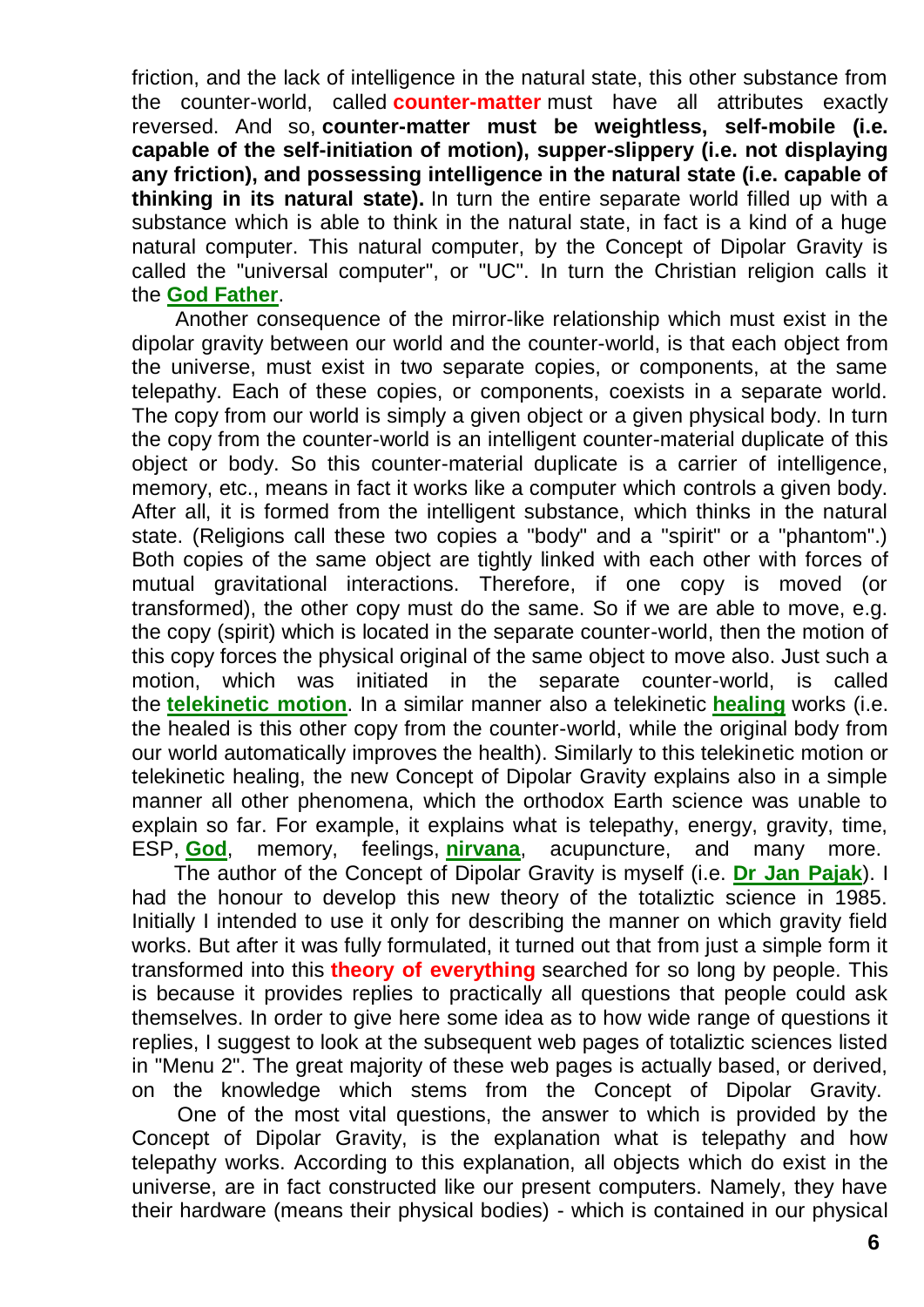world. They also have their software (means their counter-bodies) - which is contained in this separate counter-world. According to the Concept of Dipolar Gravity, in just a manner which is analogous to present computers, constructed are e.g. entire planets, trees, human organisms, and even such simple objects as pens or stones. The counter-body of every physical object that exists in the universe, is in fact a kind of computer memory, in which a huge amount of various programs is stored, which control the fate of the physical body of this object. These programs include a general program of the "fate" of a given object, various programs of "**[karma](http://tornado.zxq.net/karma.htm)**", which this object gathered, programs of "plans of action" which this object intelligently pre-programmed for itself, etc., etc. These programs are subsequently executed one after the other, according to principles of operation of the counter-world. Their subsequent execution causes that the physical body of a given object is subjected to various transformations, which we usually call the "course of life". In turn the sole fact that these programs are gradually run and they change a given physical body, we perceive just as the "course of life" of that body.

The most interesting in this system of physical bodies and intelligent counterbodies, is that these counter-bodies of all objects can in the counter-world communicate with each other. They do it in such a manner that physical bodies from our world do not know that this communication does exist. It is a bit like with these computer programs secretly installed in our present computers - which also communicate secretly with each other via the Internet, while the users of these computers do not know at all about the existence of such communication. (It is due to just such a secret communication between programs from our computers, about the existence of which we have no clue, that our bank accounts and passwords sometimes land in hands of various criminals.) Counter-bodies of all objects inhabiting the universe use for this secretive communication with each other a kind of "speech" which is propagated through the counter-world. This speech is propagating from one such counter-body to other counter-bodies via the sound-like vibrations of the counter-matter. These are such sound-like vibrations of the counter-matter that we call the telepathy.

So let us summarise now the above explanation of telepathy that results from the Concept of Dipolar Gravity and that is supported by empirical findings. It defines telepathy in the following manner. "**telepathy is the sound-like kind of vibrations of the counter-matter, which propagate through the counterworld remaining undetectable in our physical world."** These vibrations are typically carriers for a kind of "speech" formulated in a special language called the ULT. Counter-bodies of all objects inhabiting the entire universe communicate with each other with the use of this "speech".

Further information about the **Concept of Dipolar Gravity** can be found in chapters H and I from volumes 4 and 5 of my newest **[monograph](http://tornado.zxq.net/text_1_5.htm)  [\[1/5\]](http://tornado.zxq.net/text_1_5.htm)** "Advanced magnetic devices". Explanations what actually telepathy is, are contained in subsections H7 to H7.2 from volume 4 of this monograph [1/5]. In turn explanations of the Concept of Dipolar Gravity concerning the mechanism of release of technical version of telepathy and the construction of telepathic communication devices, are contained in chapter K from volume 9 of monograph [1/5]. Free copies of monograph [1/5] can be downloaded via this web page. This theory is also briefly presented on several totaliztic web pages. The most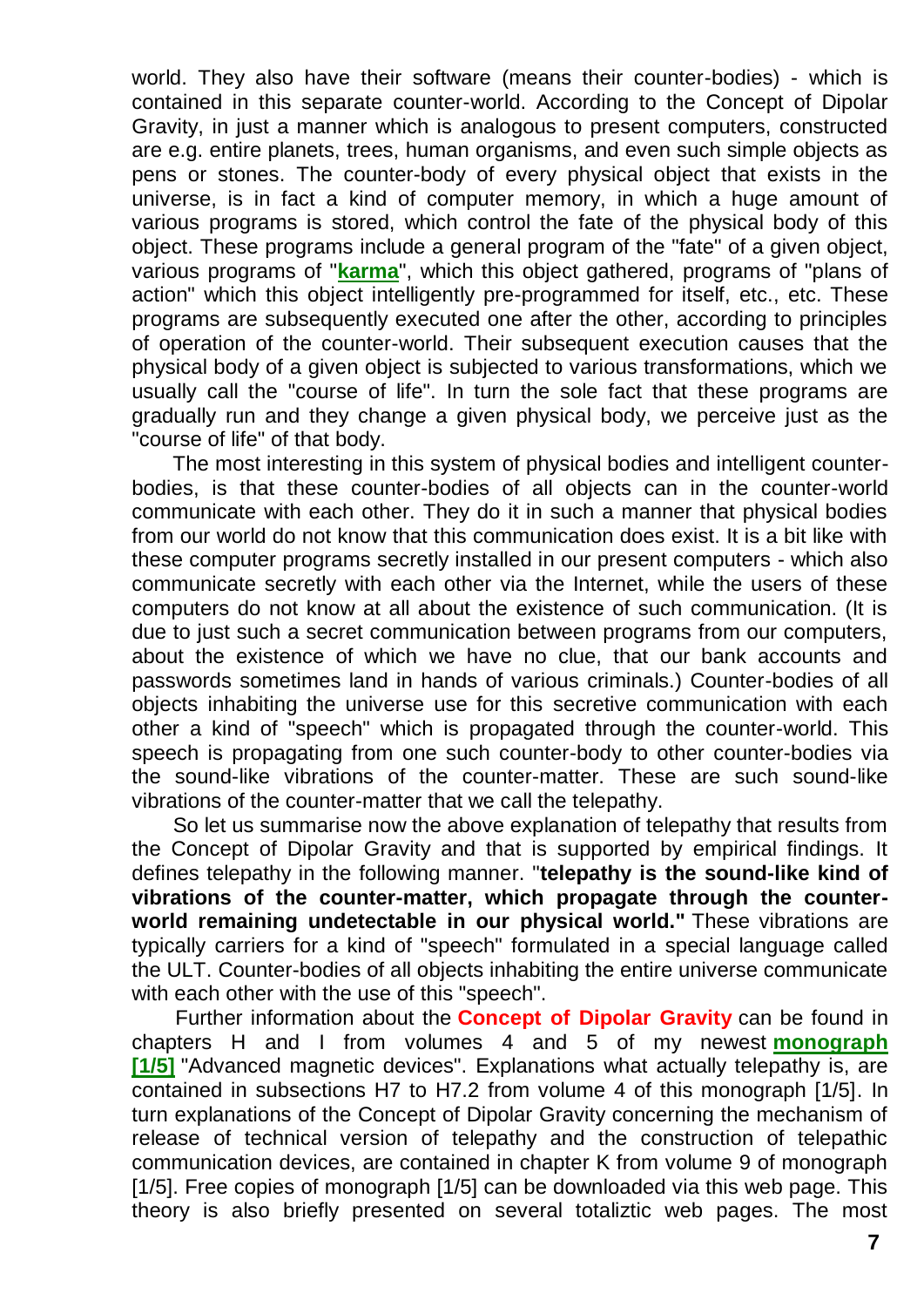extensive presentation of it is contained on the web page about the **[Concept of](http://tornado.zxq.net/dipolar_gravity.htm)  [Dipolar Gravity](http://tornado.zxq.net/dipolar_gravity.htm)**. It is also partially discussed on web pages **[telekinesis.htm](http://tornado.zxq.net/telekinesis.htm)**, **[fe\\_cell.htm](http://tornado.zxq.net/fe_cell.htm)**, **[free\\_energy.htm](http://tornado.zxq.net/free_energy.htm)**, **[timevehicle.htm](http://tornado.zxq.net/timevehicle.htm)**, this **[telepathy.htm](http://tornado.zxq.net/telepathy.htm)**, or **[totalizm.htm](http://tornado.zxq.net/totalizm.htm)** - which are available under a number of internet addresses.

## **#A4. How the operation of "telepathy" is explained by the [Concept of Dipolar](http://tornado.zxq.net/dipolar_gravity.htm)  [Gravity:](http://tornado.zxq.net/dipolar_gravity.htm)**

According to descriptions contained in subsection H7 from volume 4 of newest monograph [1/5], and in subsection L6.3 from volume 7 of a slightly older monograph [8] "Totalizm", **telepathic waves resemble sound waves from our world, only that they propagate through the counter-matter which prevails in the completely different world called the counter-world**. This explanation stems from the previously discussed scientific theory called the **[Concept of](http://tornado.zxq.net/dipolar_gravity.htm)  [Dipolar Gravity](http://tornado.zxq.net/dipolar_gravity.htm)**. According to this Concept of Dipolar Gravity, all objects are simultaneously submerged in two parallel worlds of a physical nature, namely (1) in our physical world, and (2) in another parallel world called the "counter-world". This "counter-world" is a scientific equivalent to the world of spirits described by religions. In this another world, similarly like in ours, also appropriate substance prevails. Only that it is drastically different than the matter from our world. This substance is called "counter-matter". Its extraordinary attributes include, amongst others, that it is weightless, and that it displays the perfect elasticity. Thus, if in this another world a new motion of an object is rapidly initiated, this motion must induce waves of vibrations of the counter-matter. These waves are similar to sound waves from our world - which also are initiated with a rapid motion of any object. These sound-like waves from the counter-world are called "telepathic waves". Similarly as this is the case with all other waves, also telepathic waves can be modulated, and we can impose onto them various information of a "speech" type. Therefore they excellently suit requirements of telepathic communication. Because counter-matter is weightless and does not display inertia, telepathic waves propagate with infinitively high velocity. Thus the telepathic communication devices have this advantage over our present radio communication devices, that they enable to communicate immediately in the real time, even if the distance between these ones who use this means of communication exceeds interstellar distances, or even intergalactic distances.

**#A5. What benefits and prospects opens for us the understanding of "telepathy" according to the new [Concept of Dipolar](http://tornado.zxq.net/dipolar_gravity.htm)**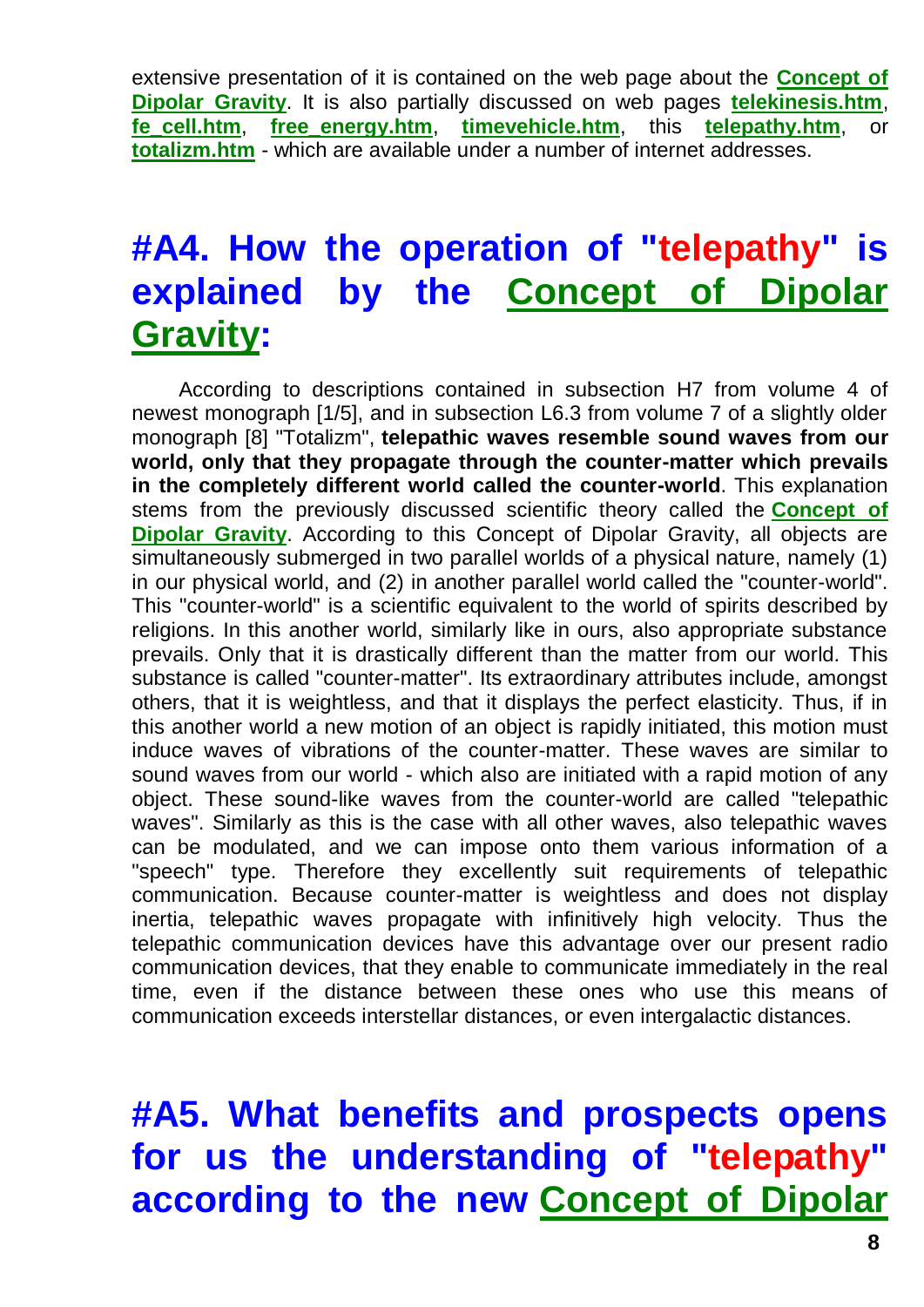# **[Gravity:](http://tornado.zxq.net/dipolar_gravity.htm)**

The findings of the **[Concept of Dipolar Gravity](http://tornado.zxq.net/dipolar_gravity.htm)**, that the **telepathy is a sound-like kind of vibrations which propagate through the counter-world with infinitive speed**, open for us a whole array of possibilities. For example, they allow to understand better the universe around us, provide further tangible evidence that **[God](http://tornado.zxq.net/god.htm)** really does exist, etc., etc. However, the most vital possibility that is opened by these findings is that it gives us a chance to actually build "telepathic devices" of the type of pyramid shown in "Fig. #2". With the use of these devices people will be able to communicate with inhabitants of the entire universe. After all, the only thing that we need to build such telepathic devices is to know their principles of operation and a bit of good intentions. Actually the principle of operation of such device is already known to us. It is described in Part #E of this web page, and also in a separate **[treatise \[7/2\]](http://tornado.zxq.net/text_7_2.htm)**. So the only thing that we still need to build this device is to yield from ourselves a bit of initiative and good will. This web page is aimed, amongst others, at explaining the operation of such extraordinary telepathic devices. But in order to carry out this explanation in a way which is understandable for all of us, it needs to address all matters in a systematic manner, starting from the very beginning.

### **Part #B: Biological telepathy and examples of mechanisms of unaware telepathic communication:**

#### **#B1. Where, according to the [Concept of](http://tornado.zxq.net/dipolar_gravity.htm)  [Dipolar Gravity,](http://tornado.zxq.net/dipolar_gravity.htm) people are dealing with the phenomenon of telepathy:**

Almost the only publications fully scientific, which actually describe telepathy, are dictionaries and encyclopaedias. Therefore we believe that this phenomenon is equally exotic, and equally unexplainable, as ancient Gods. But in reality it turns out, that it is very simple. Only that for our present (primitive) instruments it remains undetectable. But if we get to know it better, then we start to utilize it equally handy as presently we do this with radios.

As the **[Concept of Dipolar Gravity](http://tornado.zxq.net/dipolar_gravity.htm)** reveals this to us, the manifestation of telepathy takes place not only during a direct exchange of thought information. Telepathy appears also in a whole range of other phenomena, which previously were not suspected to be linked to telepathy.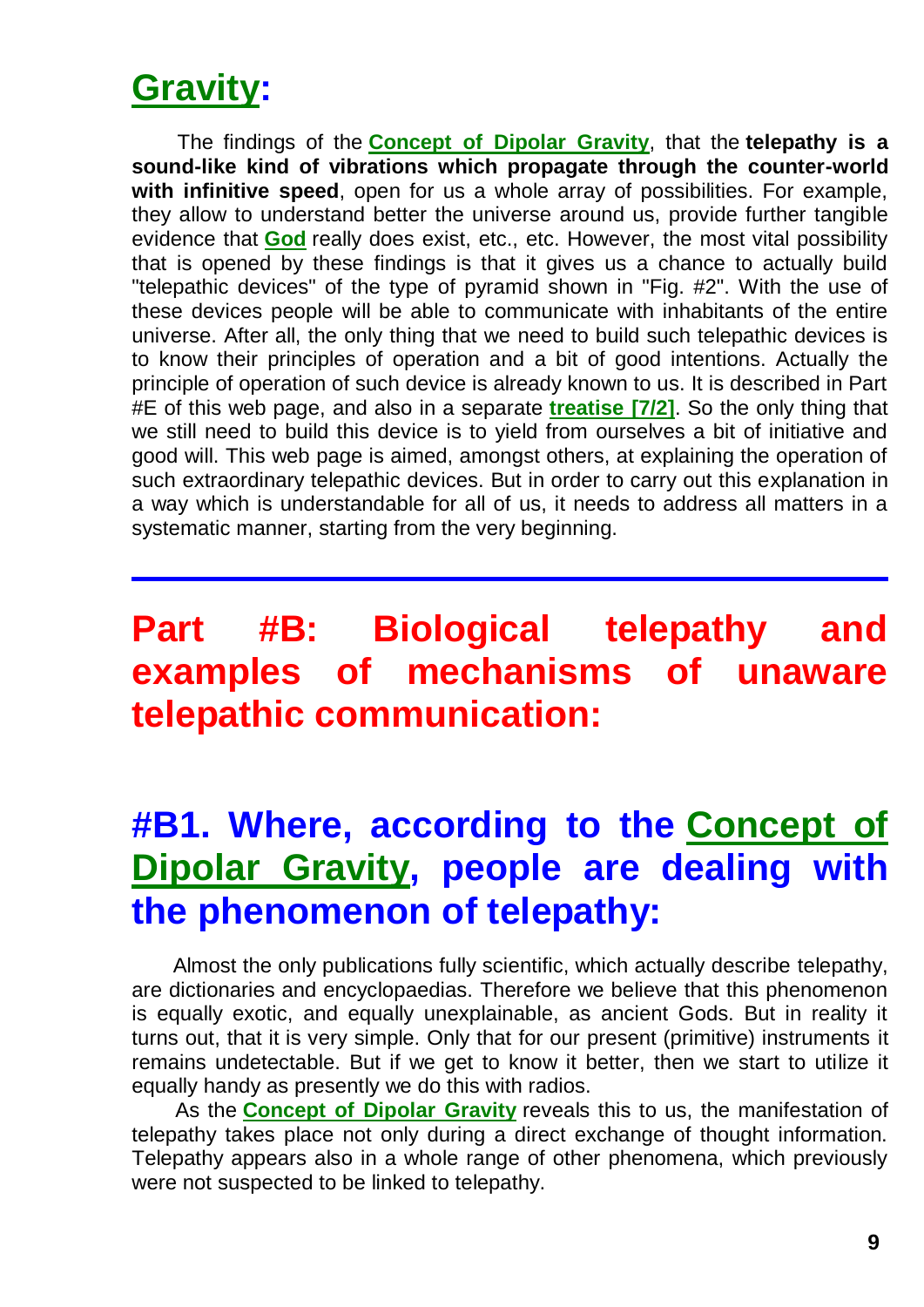#### **#B2. Which phenomena well known to people utilise telepathy in their operation:**

There is a whole range of phenomena known to us from the everyday life, which in principles utilise telepathic waves. Lets us describe briefly at least the most important out of these phenomena. Here they are: **1. Radiesthesia.** The most commonly know phenomenon the principle of which utilises the phenomenon of telepathy, is radiesthesia. For example, the search for water and minerals is nothing else than intercepting and reading by counter-bodies of water diviners the telepathic identification signals which in the counter-world are continually broadcasted by all substances and all objects of the universe.

**2. Human memory.** Or more strictly the "operation of the brain as an inputoutput device", which explains, amongst others, the mechanism of human memory, as well as the existence of so-called "ULT" - i.e. the universal language of thoughts, the location of our intelligence, etc. As it turns out, the access of our brain located in the physical world to our memory stored in the intelligent counterworld is also accomplished through the phenomenon of telepathy. It just because the memory of each one of us is kept separately from our physical brain, that under hypnosis we are able to recall our previous reincarnations. This operation of the human brain is described in more details in subsection I5.4 from volume 5 of monograph [1/5]. It is also summarised below in item #B3.

**3. Resonance nirvana and nirvana of crowds.** The name "nirvana" is assigned to an indescribable pleasure and happiness which appears spontaneously in some people when their moral energy overflows through valves from the counter-body popularly called "chackras". In resonance nirvana and also in the nirvana of a crowd, this overflowing of energy is caused by a kind of telepathic resonance similar to the one which appears when on a hall microphones are coupled with loud speakers via a squeaky tone. More about resonance nirvana and nirvana of a crowd is explained on a separate web page about **[nirvana](http://tornado.zxq.net/nirvana.htm)**.

**4. Crowd hysteria.** This hysteria is a feeling of indescribable fear, panic, and despair, which overwhelms an entire crowd of people. Especially susceptible to the hysteria of a crowd are women of the Malay race. In Malaysia, because of this hysteria, sometimes in a hospital land female crews of entire factories. A hysteria of crowd is a reversal of the phenomenon of nirvana. It is also caused by a telepathic coupling of minds of members of a given crowd. More about this hysteria of a crowd is explained on a separate web page concerning **[nirvana](http://tornado.zxq.net/nirvana.htm)**.

**5. Flow of karma.** This is described in more details on a separate web page named **[karma](http://tornado.zxq.net/karma.htm)**. It is also carried out through the phenomenon of unaware telepathy.

**6. Generation or dispersion of moral energy.** As this is explained on a separate web page about **[nirvana](http://tornado.zxq.net/nirvana.htm)**, the generation and dispersion of moral energy is strongly dependent on the telepathic communication. It is because of this, that when we carry out any "good deed", we should do it anonymously - means in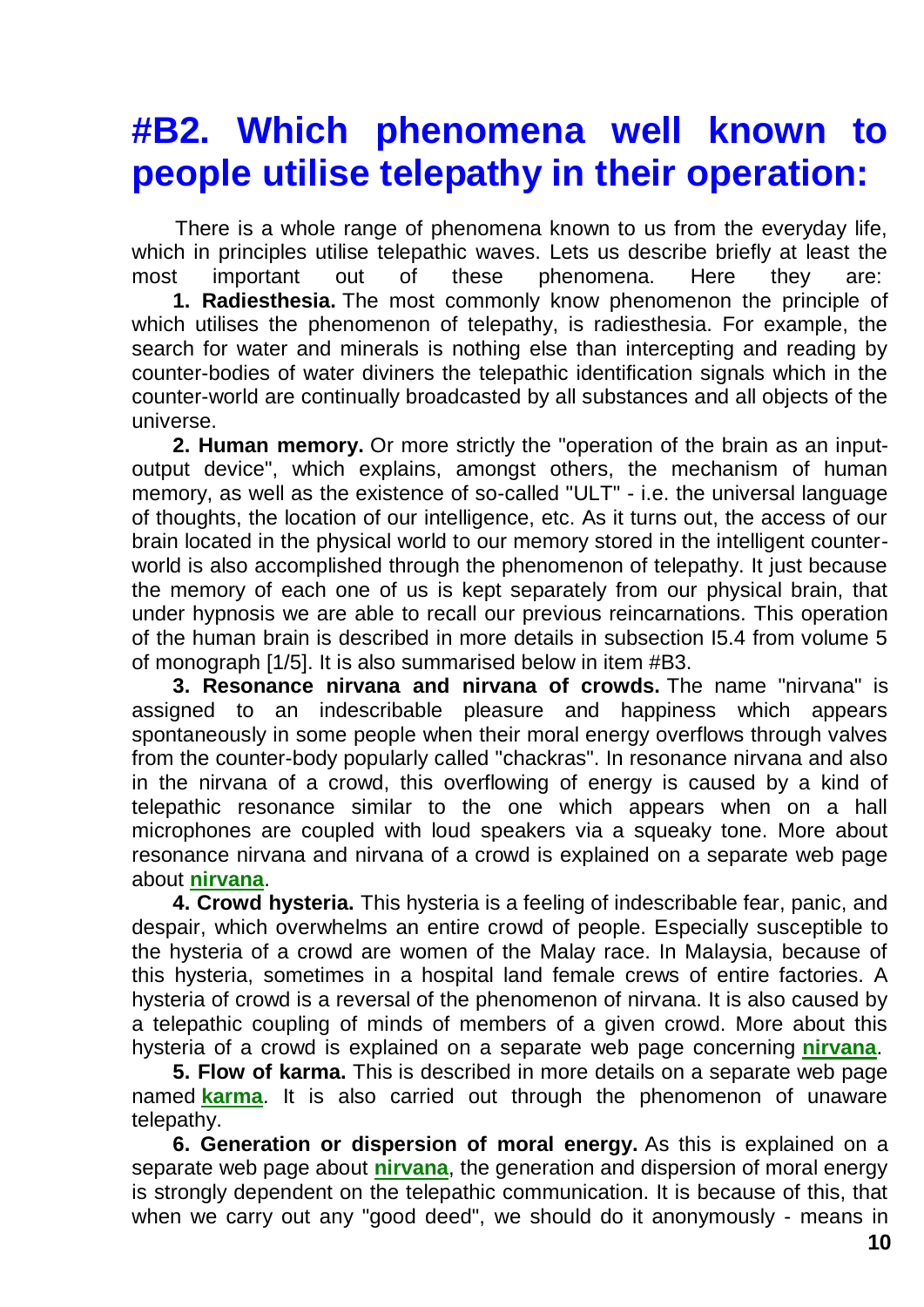such a manner that no-one other knows that we are the author of it. Otherwise these others will spoil telepathically our outcomes of this good deed.

**7. So-called "Swiss net".** It is an invisible net which is imposed on the surface of our planet, and is formed just by telepathic vibrations induced by the friction of our planet with counter-matter. The "Swiss net" is described in subsection H5.3 from volume 4 of monograph [1/5].

#### **#B3. The model of the brain as an input output device:**

As we know, in the course of ages orthodox scientists tried to explain the principle, on which our brain operates. In order to illustrate somehow this principle, and also to introduce a simple mechanism that reveals the structure and operation of this complicated organ and explains the basic functions of the brain, our science introduced theoretical concepts of the operation of our brain, which are known as "models of the brain". Thus by the name "model of the brain" we should understand a type of illustrative analogy, which tries to explain how the human brain is build, on what principle it works, where the basic attributes of it come from - such as short-term memory, long-term memory, ability to learn and to forget, etc.

The **[Concept of Dipolar Gravity](http://tornado.zxq.net/dipolar_gravity.htm)**, briefly described in subsection #A3 of this web page, introduced a completely new quality to our understanding of the operation of the brain and the essence of our intelligence. This concept explained, that the source of all intellectual attributes of people are not physical bodies, but these counter-bodies contained in the counter-world. Thus such intellectual attributes of people as their intelligence or memory, are NOT at all located in their brains, but in these counter-bodies from the counter-world. In such a situation, our brains must be redefined from carriers of these attributes, in organs which only reassure our access to this attributes contained in the counterworld. So the fact, that in our process of thinking we feel that this thinking is like "sinking" into a deep well of some sort that exists in the centre of our brain in fact means, that this brain is just a "communication channel" which links our physical body with the thinking counter-matter from the separate counter-world. It is this counter-matter that carries out the process of thinking for us.

The fact of assigning to the brain the function of the basic organ that communicates with the counter-world, completely revolutionises our present understanding of the structure and operation of this organ. Furthermore, the fact that our brain communicates with the counter-world, shifts to the counter-world the location of many significant attributes, which until now were assigned to the biological brain, such as intelligence, memory, speed of thinking, instinct, etc. For this reason, the discovery that the brain is a communication device which links us with the counter-world, leads us to the formulation of a completely new "model of the brain", which for the first time was introduced to the use by the Concept of Dipolar Gravity. This new model of the brain is called here the "model of the brain as an input-output device".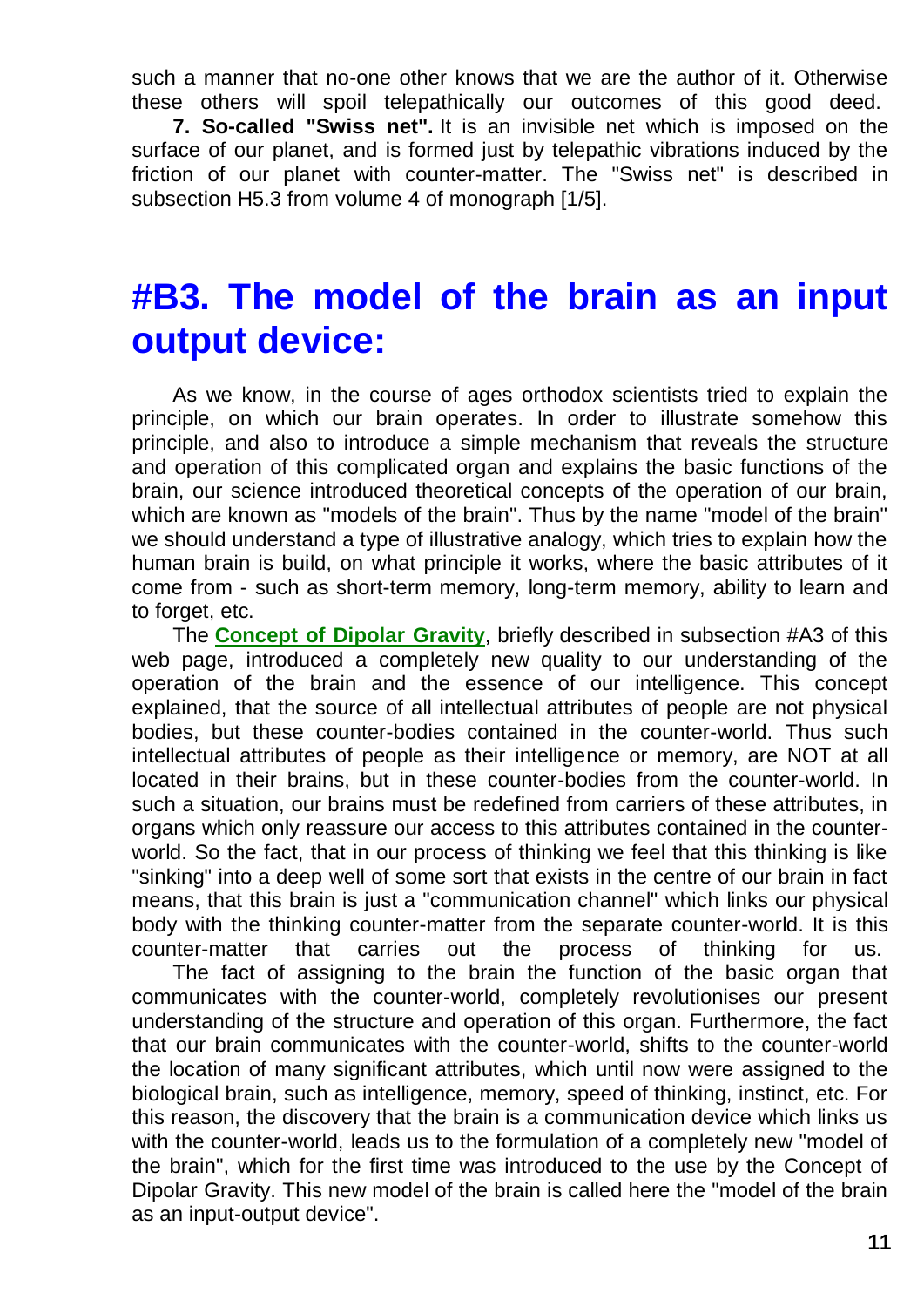The "model of the brain as an input-output device" is the third theoretical model of this organ, so-far introduced to use. Let us now list all three models of this organ known so-far, briefly explaining their operation, basic properties, and the level of agreeability with the empirical findings.

**1. The model of the brain as the "collection of pigeon holes".** It was the first and the oldest of models of this organ introduced so-far. It assumed that our brain works like a kind of a huge catalogue filled up with various grey cells, or "pigeon holes", into which data are introduced and then stored - similarly as documents are stored in closed files, or as data items are stored in computer memory.

Unfortunately, against this model a lot of empirical findings certifies. For example, in many cases it was registered that the memory remains even when portions of brain are surgically removed (see [1I5.4] "Intersections of Holography, Psi, Acupuncture, And Related Issues" by D. J. Benor, American Journal of Acupuncture, Vol. 11, No. 2, April June 1983, pp. 105 118). This in turn contradicts the understanding of the brain as a collection of "pigeon holes" into which data is packed and stored. After all, if we surgically remove a significant portion of such "pigeon holes", then also their content should be removed and lost. Therefore, the long term memory needed to be explained in some another way. Contemporary medicine prepared another explanation of memorizing, based on the so called "holographic model of the brain".

**2. The "holographic model of the brain".** This model is the second description of the operation of the human brain, introduced by our science so-far. It assumes that the information being memorised is distributed amongst all cells of the brain, similarly as this happens in a hologram, so that every cell contains a complete information about everything. Therefore, independently which part of the brain is removed, the same information is still preserved in other parts.

But this "holographic model of the brain" still does not match the existing facts and empirical observations. There is an increasing number of facts clearly indicating that the memory of events can be preserved or passed on, even while the brain that registered them was non-existent (i.e. was already dead, or was not born yet). These kinds of facts originate from the so called "psychic" experiences. An example of such experiences can be learning about a murder directly from the victim, or learning about past life ("reincarnation") when the subject of this life is already dead, or remembering some special events, which would not happen to us, but to our parents. None model of the brain, which is based on the singleworld universe, is able to satisfactory explain such facts. Therefore it is necessary to introduce one more model of the brain, which stems from the new Concept of Dipolar Gravity.

**3. The "model of the brain as an input-output device".** This one was unknown to human medicine, as the introduction of it was only proposed in 1985 in the original formulation of the Concept of Dipolar Gravity. It leads to the explanations, which match perfectly all evidence in the existence. This is because it is based on a triple world universe, in which the counter-matter which is filling up the counter world, is the one that displays the intelligence and the attributes of a natural computer, i.e. it intercepts, stores, processes and outputs the information. Thus, the existence of such a thinking and memorizing substance, allows us to store and to process information in our registers contained in the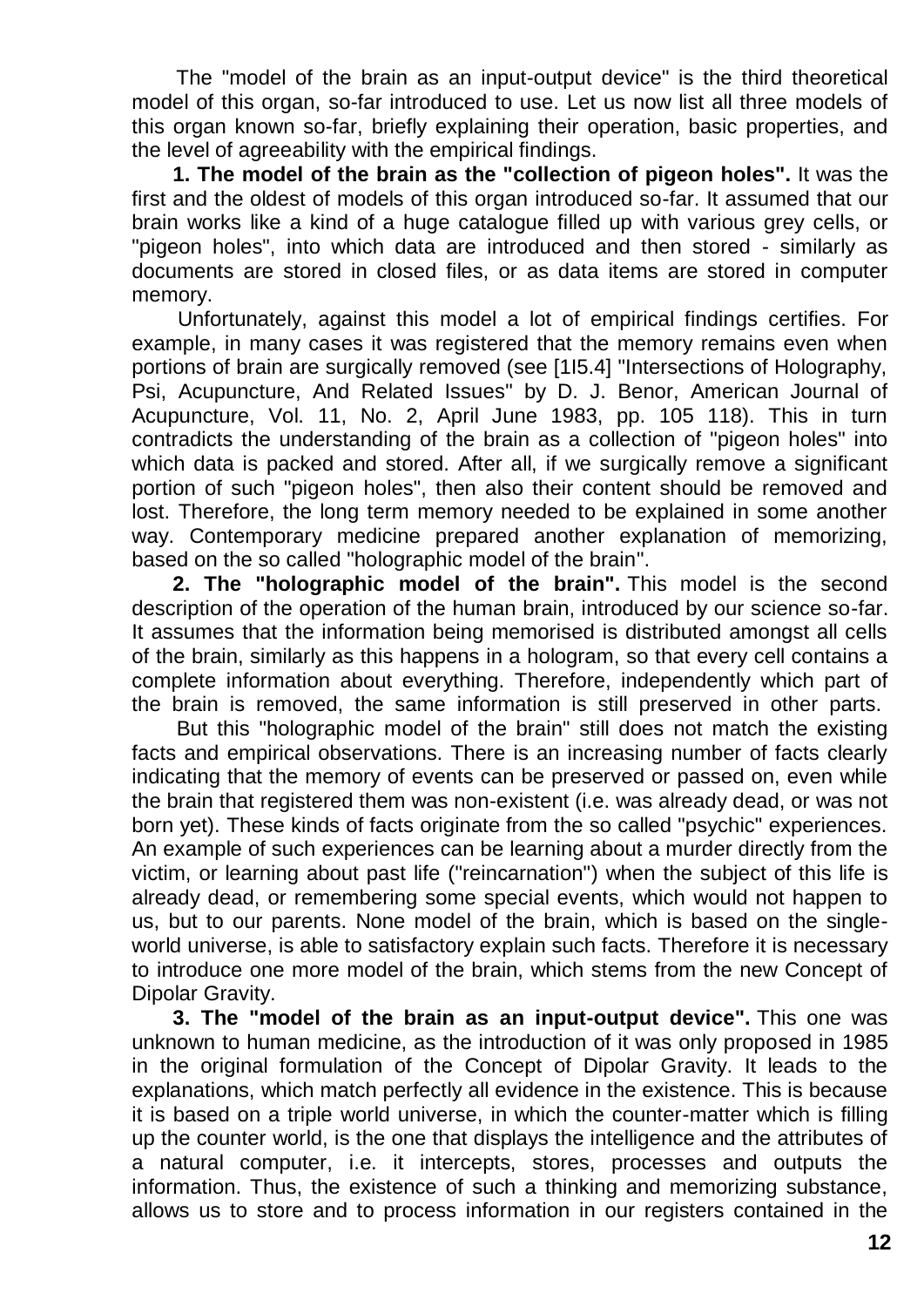software counter world, not in our physical brains. The model of the brain as an input output device postulates, that the entire memory of a given creature is accumulated and stored in the software registers from the counter-world. Also these registers are the source of intelligence of a given individual. To our world are only shifted these parts of this memory, which are needed in a given moment of time.

The "model of our brain as an input output device" states, that we do not have in our heads any long term storage (memory) nor the powerful information processing device, but rather a primitive input output device with a short-term memory, which only exchanges information with registers contained in the counter world. Using "computer" terminology, our brain is not a computer itself with its own memory, but only the equivalent of an intelligent terminal. This terminal is able to perform some limited processing by itself, as it possesses its own short-term memory (i.e. memory so small that the packing of new facts into it requires the removal of facts remembered earlier). However, in all important cases requiring the long-term memorising, it refers to the information contained within the software counter world. The process of exchanging of this information between our own brain and the register contained in the software counter-world, is known by the name of "long term memory system". This system in practice works through the phenomenon of telepathy and because of the existence of an unique language which is understood by the entire counter-world and is called  $ULT$ .

One of the most important consequences of the model of brain discussed here, is that it defines the intellect and the long-term memory, not as an attribute of the biological body, but as a software content of the counter-material duplicate of this body. Thus in this model, our biological body is only a vehicle and the access organ (interface), which allows the effective use of this intellect and memory located in a completely different world. The model of the brain described above provides an excellent explanation for all facts and phenomena observed to date, which in remaining models of the brain remained unexplainable. For example, such phenomenon as hypnosis is defined as switching our brain entirely onto the perception of signals from the counter world via our counter-body. Telepathy is an exchange of thoughts and messages between different individuals via sound-like vibrations that propagate through the counter matter, and also an exchange of information between our brain and our own long-term-memory stored in the counter-world. Dreams can be explained as adventures of our counter-bodies in the counter world, or adventures of our registers (souls) in the virtual world (this is why there are two types of dreams). Multiple personalities can be explained as switching our biological brain to cooperate with more than one register of memories. Reincarnation is simply linking the brain of an alive person with these registers, which belonged to a person who is already dead. Etc., etc.

# **#B4. The universal language of thoughts (ULT) - i.e. the language in which**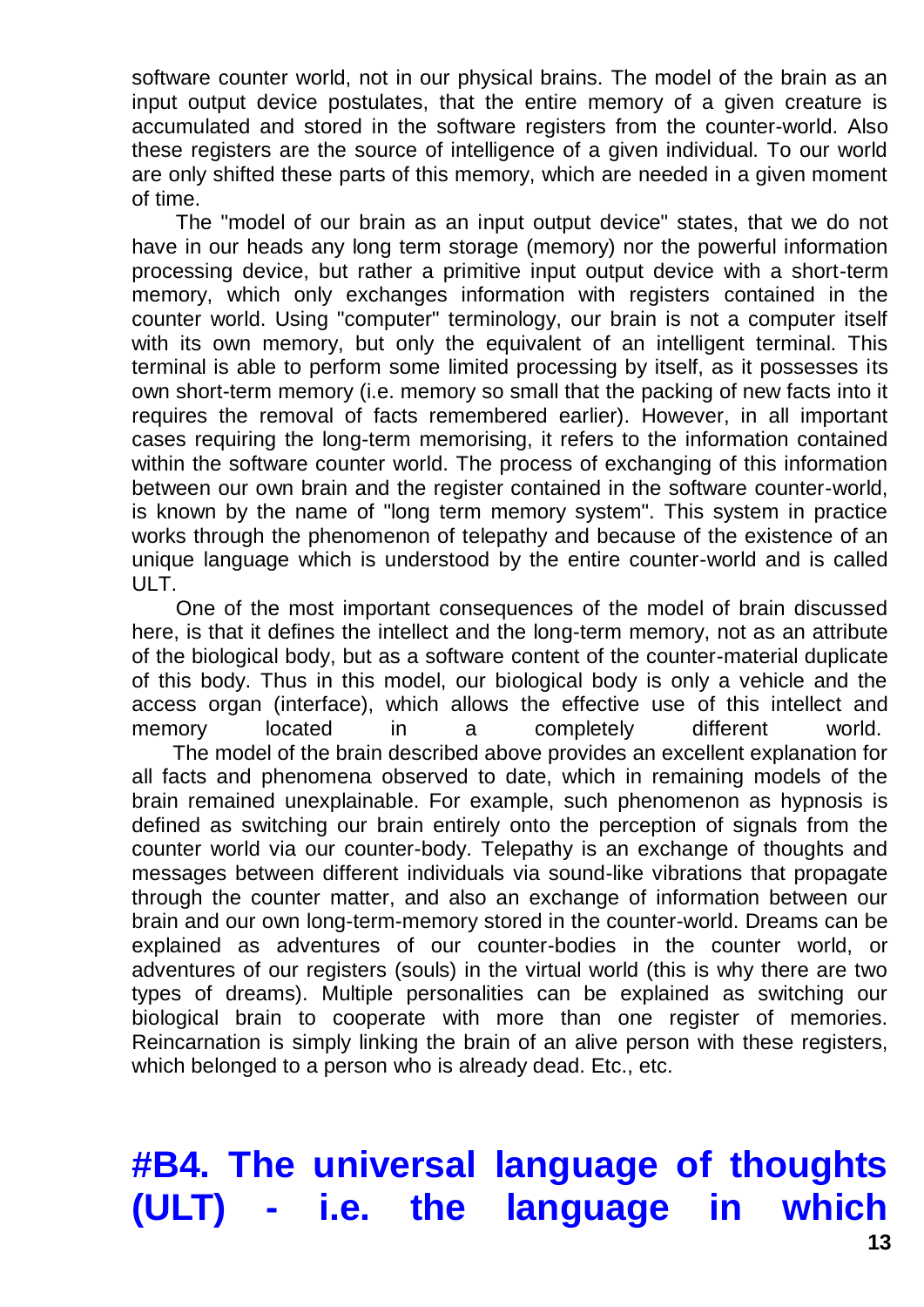#### **communicate with each other all countermaterial duplicates from the entire universe:**

**Motto:** *"The existence of the ULT language causes that with the use of telepathy we can communicate with animals, vegetation, and even with UFOnauts who secretly keep coming to Earth from distant stars. This language is also a proof for the existence of God - as without God it would NOT be able to eventuate, as well as a proof for the creation of man by God - as in a purely accidental manner it would NOT be able to form just by itself in our minds." (For more data regarding the creation of man by God - see part #B of the separate web page about [evolution.](http://tornado.zxq.net/evolution.htm)*

Another vital implication of the model of the brain as an input output device is that it postulates the existence of a "universal language of thoughts", i.e. a language in which the counter-matter thinks, and thus which is used by the entire universe. This language could be called the "language of God", as all mental processes of the universal intellect, and also all communications with this intellect, are going to take place through it. In all my publications, e.g. in monograph [1/5] and also on this web page, it is referred as the ULT (i.e. the "Universal Language of Thought"). This language is a natural equivalent to binary "machine code", in which our computers "think". It differs from the human spoken languages, and is the language in which all living creatures conduct their thought processes. It also is the language in which all creatures living in our universe can directly communicate with one another. It is not an exaggeration to claim that ULT is the "language of God". After all, it is the language with which the whispers of our own conscience are formulated - for more descriptions of the conscience see subsections I4.1.2 and I5.3 from volume 5 of monograph [1/5], and also the language, the mastery of which allows us to directly communicate with God. The existence of such an universal language not only enables brains to communicate with their counter-material duplicates, but also enables communication between one creature and another (e.g. humans with animals, humans with plants, UFOnauts with humans, etc.). It is extremely interesting that the existence of such an universal language was already suggested indirectly in the late 1950s by Noam Chomsky in his research concerning generative grammar.

At this point it should be stressed that the existence of such a universal language of thoughts (ULT) introduces numerous philosophical implications. Probably the most important of them is that this language must consist only the "words" which correspond to the ideas and possibilities already recognized and applied in the universe. Practically, this means that we (humans) are not able to think or to imagine anything that exceeds the capabilities of the universe, as it simply would not have the appropriate "word" to be expressed in our minds. The **[philosophy of totalizm](http://tornado.zxq.net/totalizm.htm)** expresses this fact in the form of an intellectual law that prevails in our universe. This law states, that "**every goal which is possible to image is also possible to achieve**" - for details see subsection JB7.3 in volume 7 of monograph [1/5]. Please notice here, that the same law can also be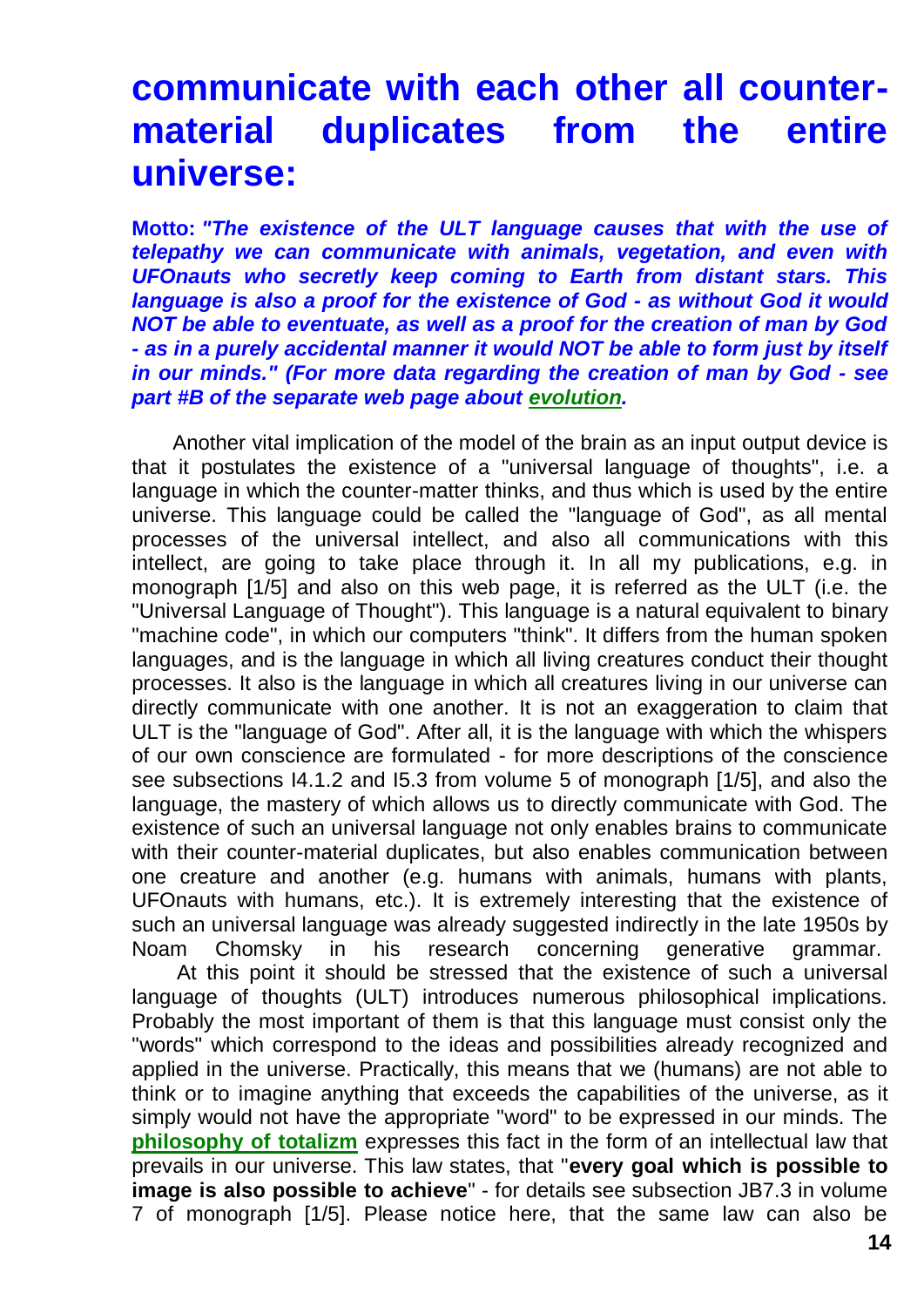expressed in other words, for example that "everything that someone is able to invent, must exist, existed, or is going to exist in the universe at some point of time and space", or that "whatever cannot be imagined nor invented, for sure does not exist". (Notice, that this is because "**whatever cannot be imagined nor invented, for sure does not exist**", human mind is unable to imagine infinitive "something", although it easily imagines infinitive "nothing" - for more details see item #I2 from the web page about the **[Concept of Dipolar Gravity](http://tornado.zxq.net/dipolar_gravity.htm)**, which explains exactly how the evolution of **[God](http://tornado.zxq.net/god.htm)** looked like). The problem with comprehending the above totaliztic law lies in the frequent mixing up goals with ways of achieving them. For example, the idea of an antigravitational field in the old (and wrong) concept of monopolar gravity, which was discussed in chapter HB of monograph [1/5], in fact represents only our demand addressed to the universe and requiring it to operate in a particular way. (I.e. it demands that the universe works in such a manner that antigravity must exist in our physical world.) Therefore, antigravity thus defined represents only the way of achieving a goal, not a goal itself. But if antigravity is limited to a pure goal only, i.e. to the formation of a force that repels one mass from other masses, than a number of possibilities for achieving it can be found. Two of these, e.g. the **[magnocraft](http://tornado.zxq.net/magnocraft.htm)** and the **[telekinetic vehicle](http://tornado.zxq.net/telekinesis.htm)**, are explained on separate web pages of totalizm, and also in chapters C, G, LC and M of monograph [1/5] (plus a whole range of old monographs, e.g. [1e], [2e], [1/4]).

As it turns out, the experimental confirmation of the existence of the Universal Language of Thoughts (ULT) described above, just by itself is also an additional proof for the existence and operation of the so-called **[universal](http://tornado.zxq.net/god.htm)  [intellect \(i.e. God\)](http://tornado.zxq.net/god.htm)**. If we carry out an appropriate logical deduction, ULT language can only exist in the situation when the universal intellect also does exist. It is this intellect that must be capable of effective thinking in this particular language, and that uses it for communicating with all living creatures that populate the universe. After all, every language, including the ULT, is a kind of code. In turn, as this is explained in the web page about **[the evolution of](http://tornado.zxq.net/evolution.htm)  [humans](http://tornado.zxq.net/evolution.htm)**, the eventuate of any code is impossible without the existence of intelligence of some sort which creates this code. In turn the fact, that the ULT does exist, is confirmed by a wealth of empirical evidence. The most convincing amongst this evidence is the capability of extraterrestrial UFOnauts to carry out telepathic conversations with people (this capability is already documented by overwhelming evidence accumulated so-far). If there is no such a language, aliens who originate from distant star systems would not be able to telepathically communicate with people - see treatise [7/2]. Other such evidence includes: the capability of some people to telepathically communicate with animal, insects, or even plants (some of such cases are described in subsection I5.4 from volume 5 of monograph [1/5]), the clear perception of the ULT by people who just changed their country and language, the logical deductions of the existence of such a language completed by some scientists who worked on artificial intelligence (e.g. Noam Chomsky, 1950s). The very strong evidence for the existence of ULT is also the ability to build telepathic devices, which allow to exchange thoughts directly between minds of different creatures. If one analyses this matter logically, than the sole fact that building such telepathic devices is possible (frequently used for example by UFOnauts to communicate with people - see item #D3 in the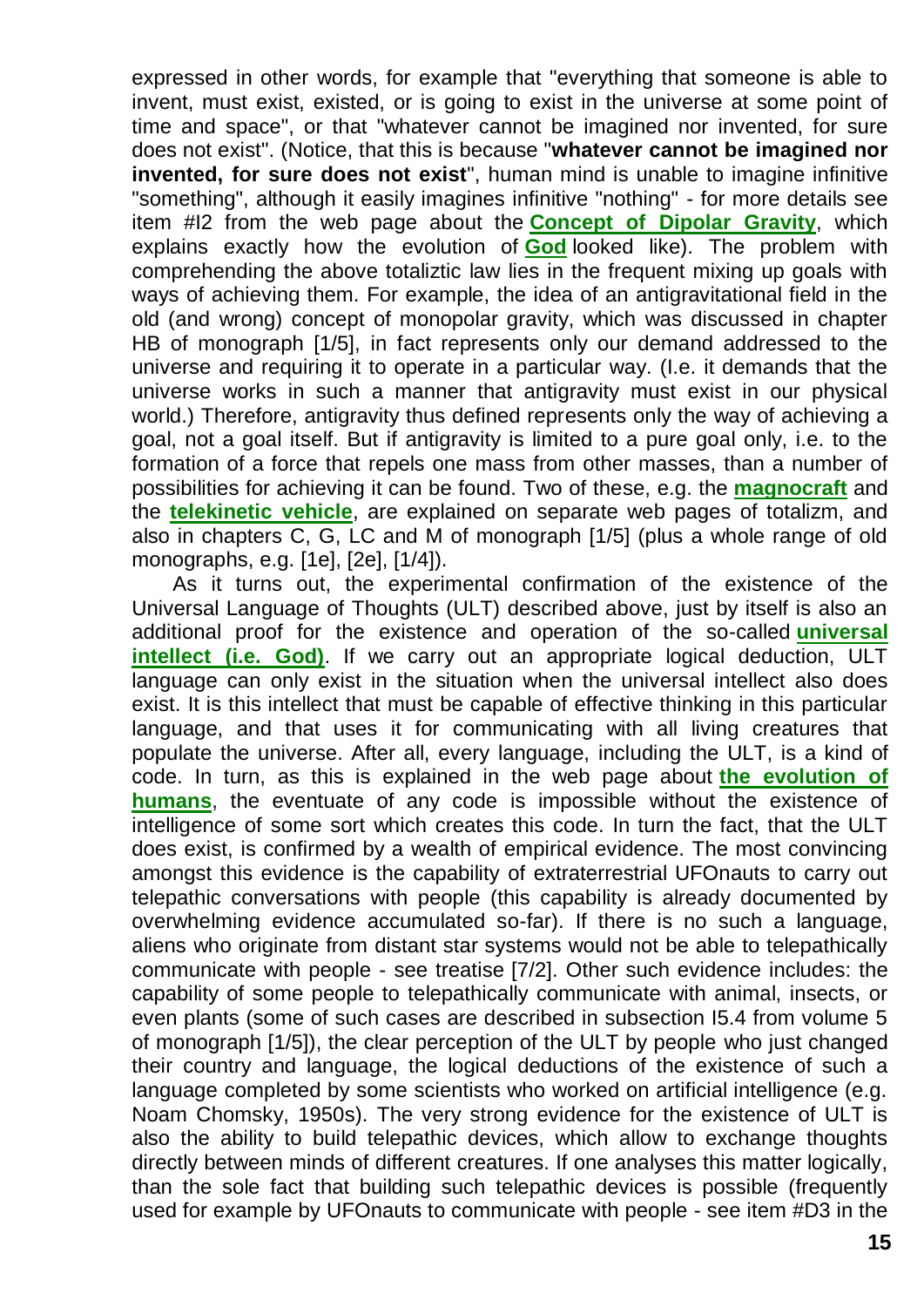further part of this web page; and recently proposed also to be build o Earth - see treatise [7/2]) confirms that the ULT language must exist.

A very vital evidence for the existence of the ULT is the fact of telepathic communication between people and plants. The universal language of thoughts (ULT) allows us to communicate with every possible inhabitant of the universe even including our pot plants. It has been confirmed with numerous experiments that pot plants grow better when someone talks to them with love and care. Moreover, there were experiments completed, which utilized encephalographs connected to plants, i.e. equipment similar to lie detectors - see experiments of Cleve Backster described in [7] and [7/2]. These experiments proved that plants react with panic to our thought intentions to harm or to destroy them. In television I also saw a program ("Facts or fiction"), in which they reported about a case, when the panicky reaction of a flower that was favoured by a murdered owner (this flower was connected to such an encephalograph) allowed an initial detecting which one amongst all suspects murdered the owner of this particular flower in the vicinity of it (the flower).

### **Part #C: Technical version of telepathy and practical applications of it:**

#### **#C1. What are the most common categories of telepathic vibrations:**

Telepathic vibrations which propagate through the counter-world can take two main forms, namely they can be (a) modulated, and (b) non-modulated. The **modulated** telepathic vibrations are all these which carry a kind of "speech" imposed onto it. This speech allows counter-bodies of all objects that populate the universe to communicate with each other. So they are in counter-world like equivalents of sounds which come out from speakers of our radios and television sets. In turn **non-modulated** telepathic vibrations are all these which our counterbodies do not understand to contain a "speech". But these counter-bodies still perceive them and still read the information contained in them. After all, even these non-modulated vibrations always contain some sort of information. This is because in the counter-world they are like equivalents of a whistle or a siren from our world. But we remember, that even a whistle or a siren, although cannot be understood the same as speech, still always carry some sort of information. For example a whistle informs, amongst others, about our location, informs that we are still alive, discloses the power of our lungs, sometimes lets others to know that we are impolite or badly brought up, and in some cases it can even pass a message - e.g. via the use of Morse's code. Similarly a siren can raise an alarm, or inform about finishing a working day, and furthermore it informs everyone that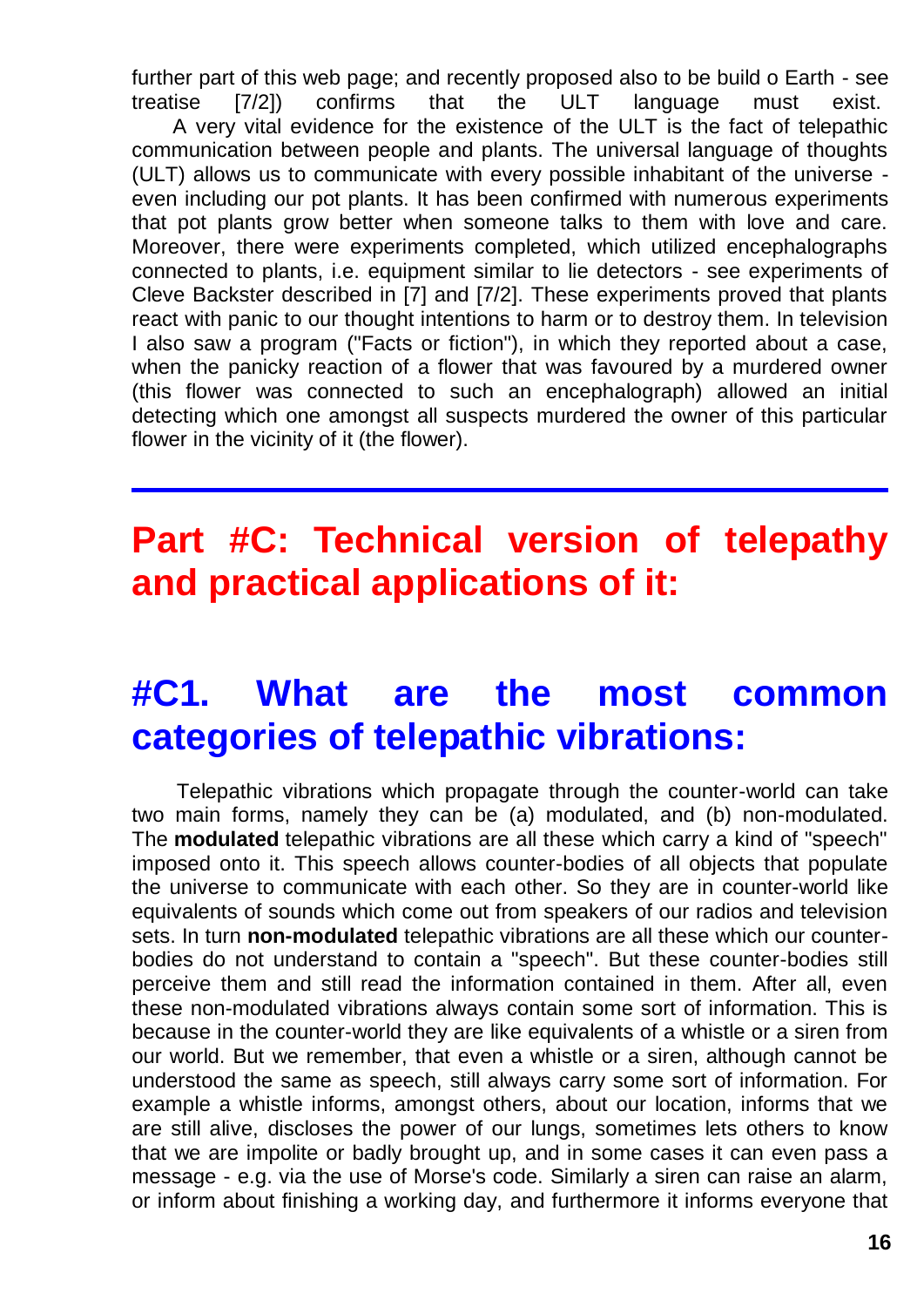someone just switched it on. A special version of the non-modulated telepathic waves is so-called **telepathic noise**. This noise is a kind of unpleasant signals which are damaging to our counter-bodies. In turn through these counter-bodies such telepathic noise can act destructively also on our physical bodies. The most powerful and the most destructive "telepathic noise" is generated by electrical sparks. This is why electrical sparks cause, amongst others, jamming of our telepathic implants (e.g. see the "MIR test"). It is also for this reason that people who live close to sparking high tension power-lines with the elapse of time fall victims of various illnesses. Very destructive telepathic noise is also generated by every version of friction. This is because of that reason why every earthquake which is just brewing up is always proceeded with an intense telepathic noise generated by the layers of rocks which move in relationship to each other thus creating powerful friction. Also this is why the telepathic noise generated by earthquakes which are just brewing up is sensed by animals which then begin to panic. Other widely known telepathic noise with destructive influence on people is so-called "radiation of underground water veins" - which is generated when water pushes its way through soil. This radiation belongs to a wider group of destructive telepathic radiation, by radiesthesia described with the general name of a "negative green".

**The telepathic waves are obeying the same physical laws that are obeyed by acoustic waves.** Only that the action of telepathic waves limits itself exclusively to the counter-world. Thus, if their action someone wishes to shift to our world, then must utilise for this purpose a phenomenon which transmits them here, e.g. the "piezoelectric effect". Most vital laws which are obeyed by telepathic waves, and which help us in technical utilisation of this effect, include "the law of bouncing of telepathic waves from flat surfaces", "the law of focusing and concentration of telepathic waves by concave surfaces", and "the law of resonance instigation of vibrations in objects of a similar frequency of own vibrations". The interesting aspect of telepathy is, that already ancient Chinese had an entire branch of science which was researching consequences of bouncing, deflecting, concentrating, etc., telepathic waves, and their influence on health and on fate of people. This ancient branch of Chinese knowledge survived until today. People in the world know it under the name of "feng schui".

#### **#C2. How to generate technical telepathy:**

Every motion of magnetic field generates telepathic waves. So technically it is relatively easy to generate such waves in a controlled manner. It is enough to flow an alternating electric current of a required characteristics through any coil or solenoid. The only difficult part is to modulate this wave in such a manner that it carries the "speech" which is understood by out intelligent counter-bodies. However, even the principle of this modulation is already known to us - see descriptions from item #E1 of this web page.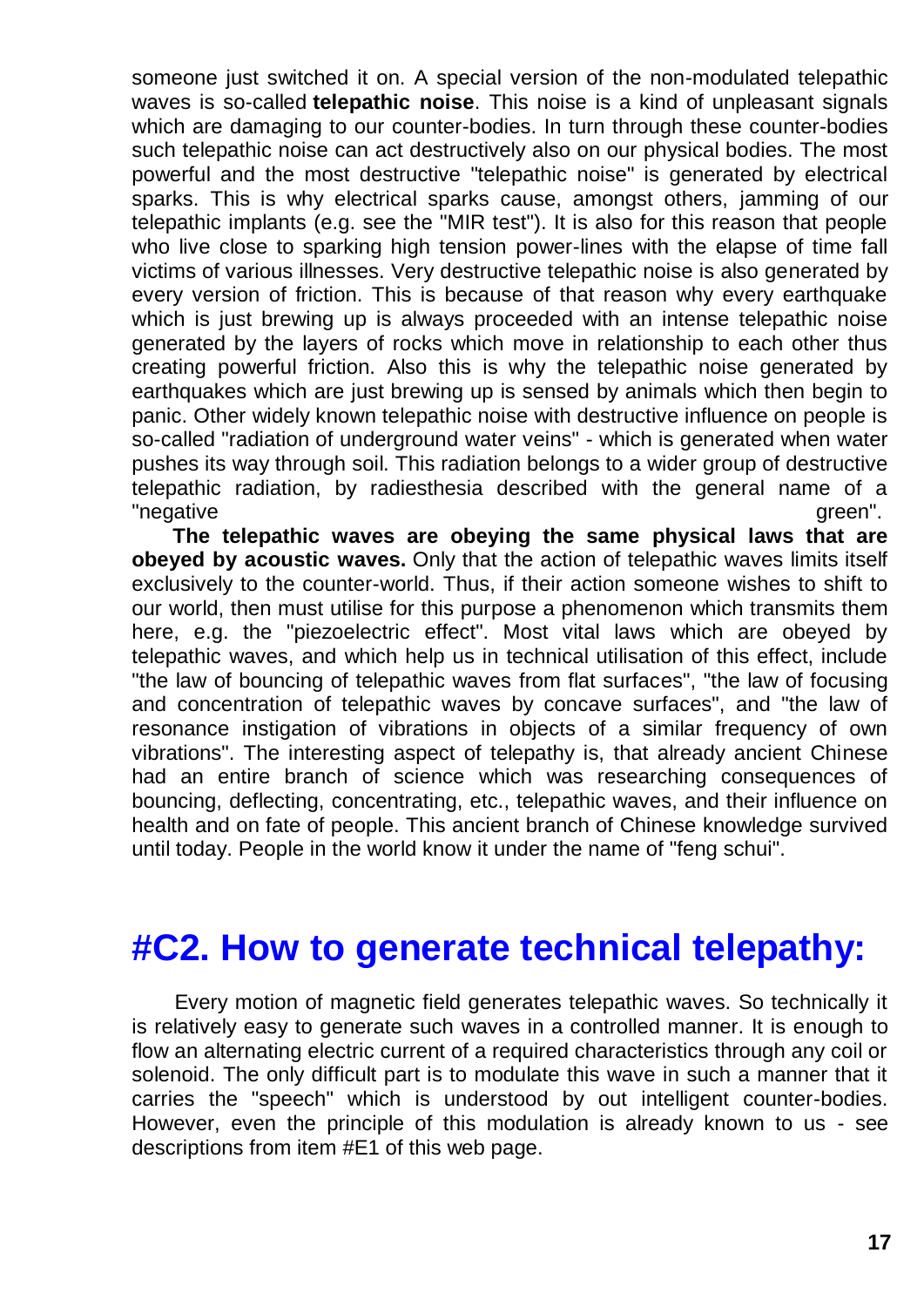#### **#C3. The most vital applications of technical version of telepathy:**

The most encouraging fact that is emerging from my research on telepathy, is that this extraordinary phenomenon can be produced with the use of appropriate technical device. In order to produce a technical version of telepathy, it suffices only to vibrate (means to accelerate and to decelerate) magnetic field. In turn this vibrating magnetic field is going to induce telepathic wave, onto which a useful information can be modulated. This possibility of technical inducing of telepathy opens the possibility of practical utilisation of this extraordinary phenomenon for countless applications. Let us list here the most important of such applications:

**1. Telepathic communication**. The technical manner of producing telepathic waves allows to build devices for telepathic communication. An example of such a device is the telepathic pyramid shown on the photograph "Fig. #2" of this web page, and described in item #E1. English treatise [7/2], and also monograph [1/5], describe in tiny details the exact construction and principles of operation of several different out of such telepathic devices.

**2. Telepathic telescopes**. They allow to receive pictures, thoughts, and feelings directly from minds of people who can physically be located at any distance from us, including other solar systems. Thus they allow to watch the everyday life and to listen to thoughts in selected members of other civilisations, and also to find out allies who live in these civilisations. In the sense of principles of operation "telepathic telescopes" are reversals of the operation of "telepathic projectors" - similarly as our optical telescopes are reversals of optical projectors. The operation of telepathic telescopes can be deduced from the operation of telepathic projectors described in item #C4 below. But if someone wishes to find out more about them, then a relatively comprehensive description of telepathic telescopes can be found in subsection K5.1 from volume 9 of newest monograph [1/5], as well as in subsection L6.3.3 from volume 7 of a slightly older monograph [8] "Totalizm".

**3. Telepathic projectors**. These allow users to send pictures, thoughts and feelings directly to minds of living creatures which can be physically located at any distance, including other solar systems. Thus they allow to induce visions (similar to these which various saints experienced on Earth in old days) in selected individuals from these other civilisations, and also to advice our allies that live within populations from other civilisations. In the sense of principles of operation "telepathic projectors" are an exact reversal of the operation of "telepathic telescopes" - similarly as known for a long time on Earth optical projectors are exact reversals of optical telescopes. Telepathic projectors are described in more details in item #C4 below. More information on their subject is contained in subsection K5.2 from volume 9 of newest monograph [1/5], as well as in subsection L6.3.4 from volume 7 of a slightly older monograph [8] "Totalizm".

**4. Telepathic healing devices**. Telepathy is a phenomenon that is very similar to that one which healers use for healing human bodies. Therefore, after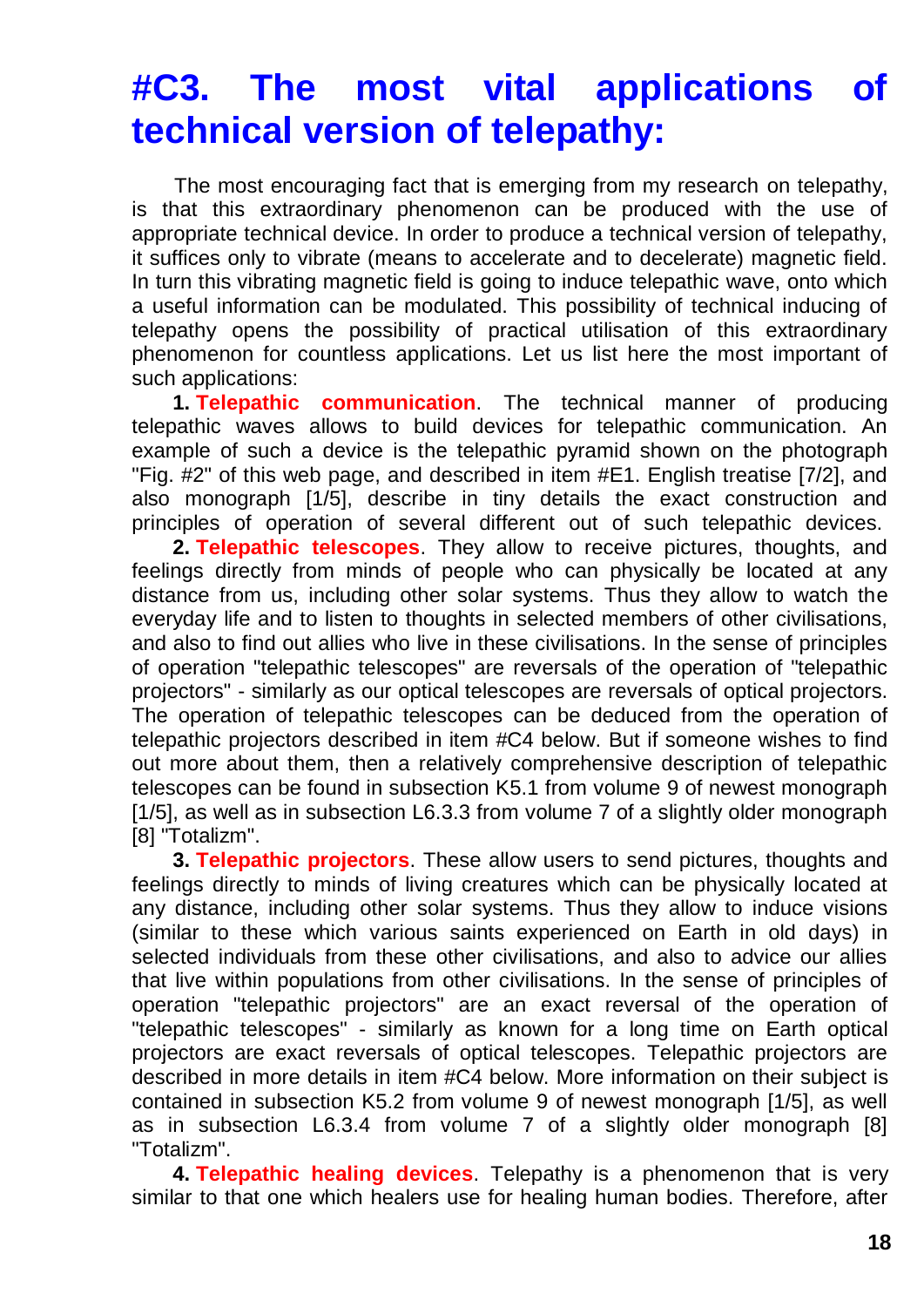telepathic devices are developed, it will be possible to build various healing apparatuses, which are going to heal people without the use of medicine or operations, just by an ordinary exposure of their bodies to telepathic vibrations. Effects of such healing with telepathic devices are already demonstrated to various people on UFO decks. More information on the subject of telepathic healing is provided in subsections I4 and L6.3.4 of monograph [8] "Totalizm".

**5. Telepathic detectors of earthquakes**. Such earthquake detectors represent the most advanced application of telepathic waves. Their real operation is based on the principle, that incoming earthquakes generate telepathic waves of an extremely powerful amplitude. So these telepathic waves can be detected long in advance **before** the earthquake would strike, and utilised for warning people about an incoming disaster. Unfortunately the original such device, in present literature called "Zhang Heng Seismograph", was destroyed. But a "looklike" replicas of it were reconstructed in 1951 and now can be seen in Beijing (Peking), China. One such a "look-like" replica of this wonder device is outside of China, exhibited in Wellington, New Zealand. However, because the exact operation of this device was misunderstood, the present replicas have a wrong internal design. Also their explanatory information provides a false description of principles that they employ for the operation. In "Fig. #5" shown is a photograph of the New Zealand "look-like" replica:

#### **#C4. The design and operation of socalled "telepathic projectors":**

Telepathic projectors are devices which allow to send pictures, thoughts, and feelings at interstellar or even intergalactic distances, and put these pictures, thoughts, and feelings directly to minds of their addressees. The addressees of these information do not need have any receiving device. This is because such pictures, thoughts, and feelings appear directly in his or her mind. Telepathic projectors are like equivalents of present cinema projectors. Only that (a) they work at interstellar distances, (b) they use the language called ULT that is described in item #B4 of this web page instead of human spoken language (in this way they allow to communicate effectively with any inhabitants of the universe), and (c) they allow communications between different civilisations in spite of differences in their technical advancements. The design and principle of operation of telepathic projectors is discussed more comprehensively in subsection K5.2 from volume 9 of monograph [1/5]. Because not every reader may have an access to this monograph, the most vital information presented there is repeated also here.

The primary task of telepathic projectors is transformation of visual pictures, thoughts, and feelings of the being which uses them into beams of telepathic waves modulated in the ULT language, and then send these beams of telepathic waves directly to minds of distant addressees. In minds of these addressees the incoming signals are then converted back into pictures, thoughts, and feelings which were originally posted with this device, via the use of natural "operation of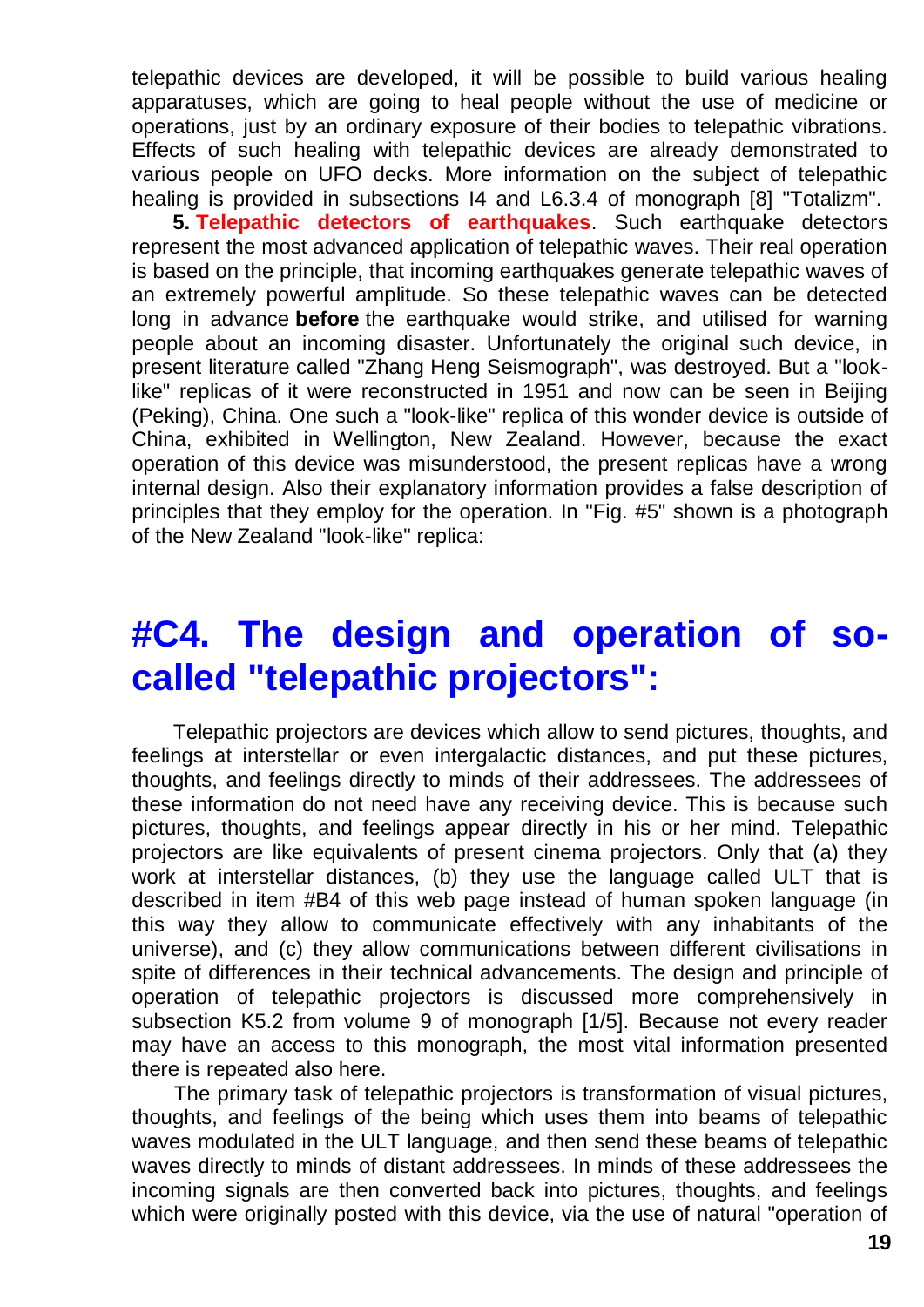the human brain as a telepathic input-output device" working in the ULT language. Of course, in order the communication could be in both directions and in order users of these telepathic projectors could see exactly what consequences cause the information that they posted, these projectors must also contain so-called "telepathic telescopes" for one of their main components. These telepathic telescopes intercept telepathic waves generated and emitted by a given addressee, and convert these waves back into a visual picture of this addressee as well as the content of thoughts that this addressee just have and feelings that he or she just experiences. But because a simultaneous presentation of the operation of both these basic components, means presentation of the projector and simultaneously also the telescope, would make the presentation rather unclear, I am going top concentrate in explanations below exclusively on presenting the projector. In turn how operates the telescope, the reader can either deduce himself, or can read from exact descriptions of the operation of this telescope which are provided in subsection K5.1 from volume 9 of monograph [1/5]. (In order to deduce by yourself how such a telescope works, it is enough to remember, that a telepathic telescope works on principles which are exact reversal of principles of the telepathic projector discussed here - in a similar manner as an optical telescope is an exact reversal of an optical projector.)

The schematic diagram of the telepathic projector is shown in "Fig. #1" below. In their general design and operation, the telepathic telescopes are very similar to a wide class of optical devices the principles of all of which originate from an "optical projector" - means from a reversal of an "optical telescope". (As we know, to this group of optical device belong, amongst others, projectors of slides, OHPs - i.e. overhead projectors, cinema projectors, video projectors which project a television picture onto a large screen, and several others. All these from the principles of operation point of view are reversals of optical telescopes, binoculars, photo-cameras, movie cameras, video cameras, thermovision cameras, and a wide range of various optical measuring equipment including remote thermometers, spectrometers, microscopes, etc.) Of course, the operation of telepathic projectors must utilise the same kinds of physical laws as optical projectors do. Similarly as this is the case with present optical devices, from the point of view of sizes, most probably constructed will be a personal version of these devices. This will be similar to projectors used by teachers and lecturers. It will allow a fast sending of messages e.g. to miners trapped in mines, to our children hiding in other rooms or in nearby parks, to soldiers hiding in bunkers, to animals sitting in their burrows, to people covered by avalanches, to victims of houses collapses, etc. There will be also build long-distance versions, which will work on interstellar, or even intergalactic, distances. Such longdistance telepathic projectors allow to talk to, or to send messages to, any creatures or people who hide at invisible from the Earth sides of distant planets, who live behind suns and distant stars, who live on planets from an opposite side of the universe, etc.

The general design and major components of the telepathic projector is similar to an optical projector - see the diagram shown in "Fig. #1". As this is the case with optical projectors, also the telepathic projector is composed of a main tube (t). For example in the **[magnocraft](http://tornado.zxq.net/magnocraft.htm)** this tube takes the form of so-called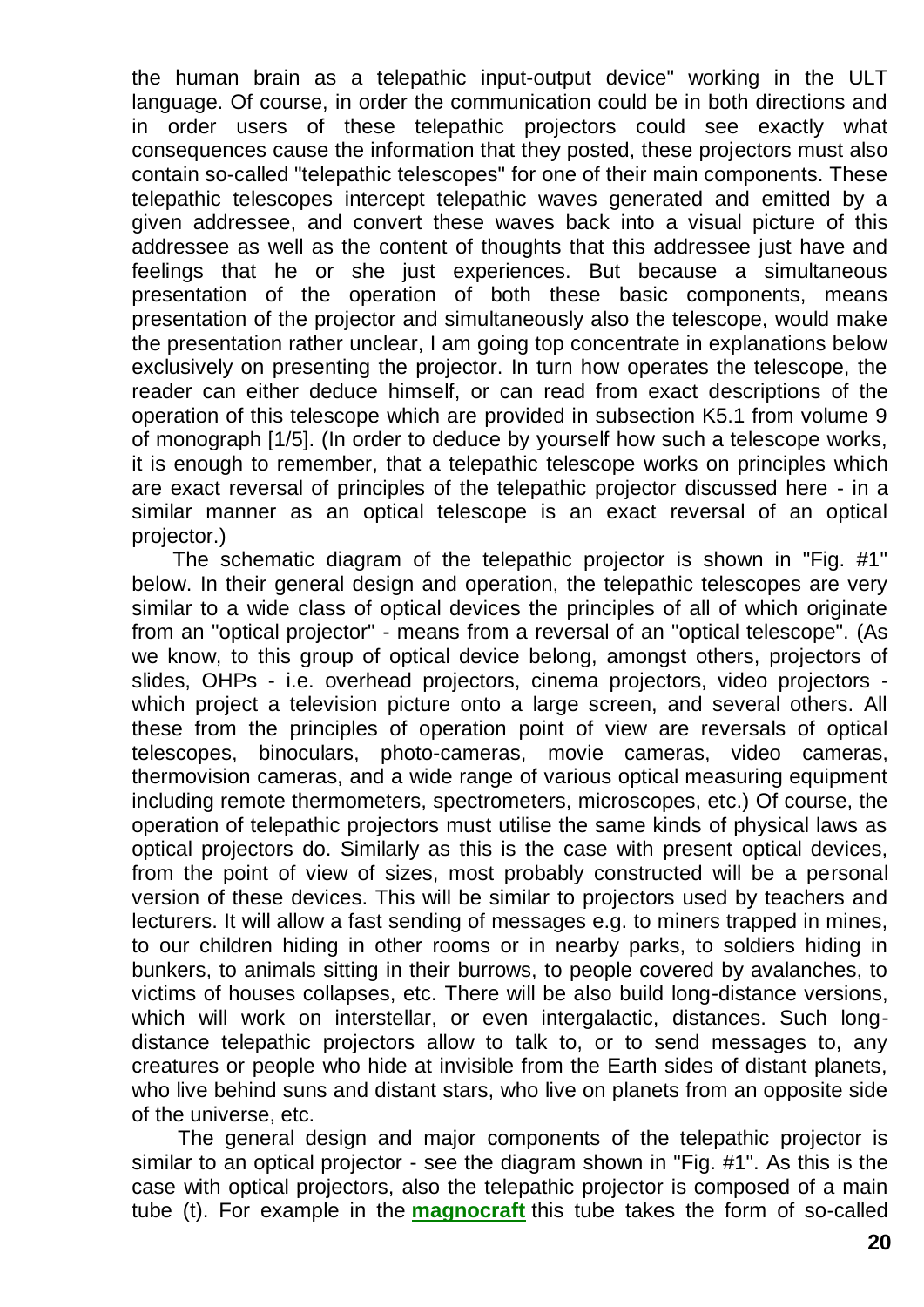central column of this vehicle, or a column with a side propulsor (see descriptions of the magnocraft presented in subsection G1.6 from volume 3 of monograph [1/5]). Inside of that tube "t" three most vital components of the projector are to be assembled. Namely, at the frontal part of this tube a **focusing magnetic lens** (f) is assembled. This lens during the work as a projector sends telepathic waves generated inside of the device into the direction of the addressee. (In turn, during the work as a telepathic telescope, the same lens "f" intercepts the telepathic waves which arrive from the addressee of a given communication and directs these waves onto the telepathyser contained inside of the telepathic projector.) In centre of the tube "t" a telepathyser "s" is placed. It is a kind of telepathic equivalent to present radio-emitter. Means, in the broadcasting function (as a projector) the telepathyser transforms the broadcasted pictures, thoughts, and feelings into telepathic waves. Then these waves are send into space by the magnetic lens "f" to arrive directly to the mind of the addressee. Notice, however, that independently from the broadcasting function (as a projector), the same telepathyser performs also the function of a receiver (as a telescope). In this receiving function the telepathyser converts telepathic waves which are returning from the addressee of a given session and are intercepted by the lens "f", back into visual pictures, and also into thoughts and feelings. In the third, rear part of the same tube "t", an optical lens "v" of the telepathic projector is assembled. In the projecting function, this optical lens allows the optical picture of the user of this projector (i.e. the picture of the sender of messages) to be taken and projected into the telepathyser. In this telepathyser the picture is converted into telepathic waves, which then the magnetic lens "f" sends directly to the mind of the addressee. In turn during the telescope function (as a receiver), this optical lens "v" allows the user to see a picture of the addressee which is formed by the telepathyser. Thus, in the telescoping function (as a receiver), this lens "v" works very similarly as a lens in present television cameras - from which television reporters read the content of the message which they have to broadcast. This message shows itself as a picture visible in the lens.

The above three components, namely the magnetic lens "f", telepathyser "s", and the optical lens "v", carry out all functions of the telepathic projector. In the result, the user of this telescope which stands in front of its optical lens "v", sees in this lens the addressee with whom is just conversing, and additionally "hears" thoughts and feelings of this addressee. In turn the addressee of a given telepathic communication, which is physically located very far from a given user, in his own mind see a picture of this user, and perceives thoughts and feelings that this user sends to him or her. In this way, due to telepathic projector working in such a manner, an exchange of pictures, thoughts, and feelings occurs in both directions. But for this two-directional exchange of information, only the user, means only the broadcaster, must have such a telepathic projector. Because all pictures, thoughts and feelings that are send by this projector are expressed in the ULT language described in item #B4 of this web page, the addressee of these pictures, thoughts, and feelings, receives them directly in his or her mind, like if they arrive from his own counter-body. The mechanism which allows such an inner perception of these pictures, thoughts, and feelings, is the same which in item #B3 of this web page is described for the operation of the brain as an inputoutput device.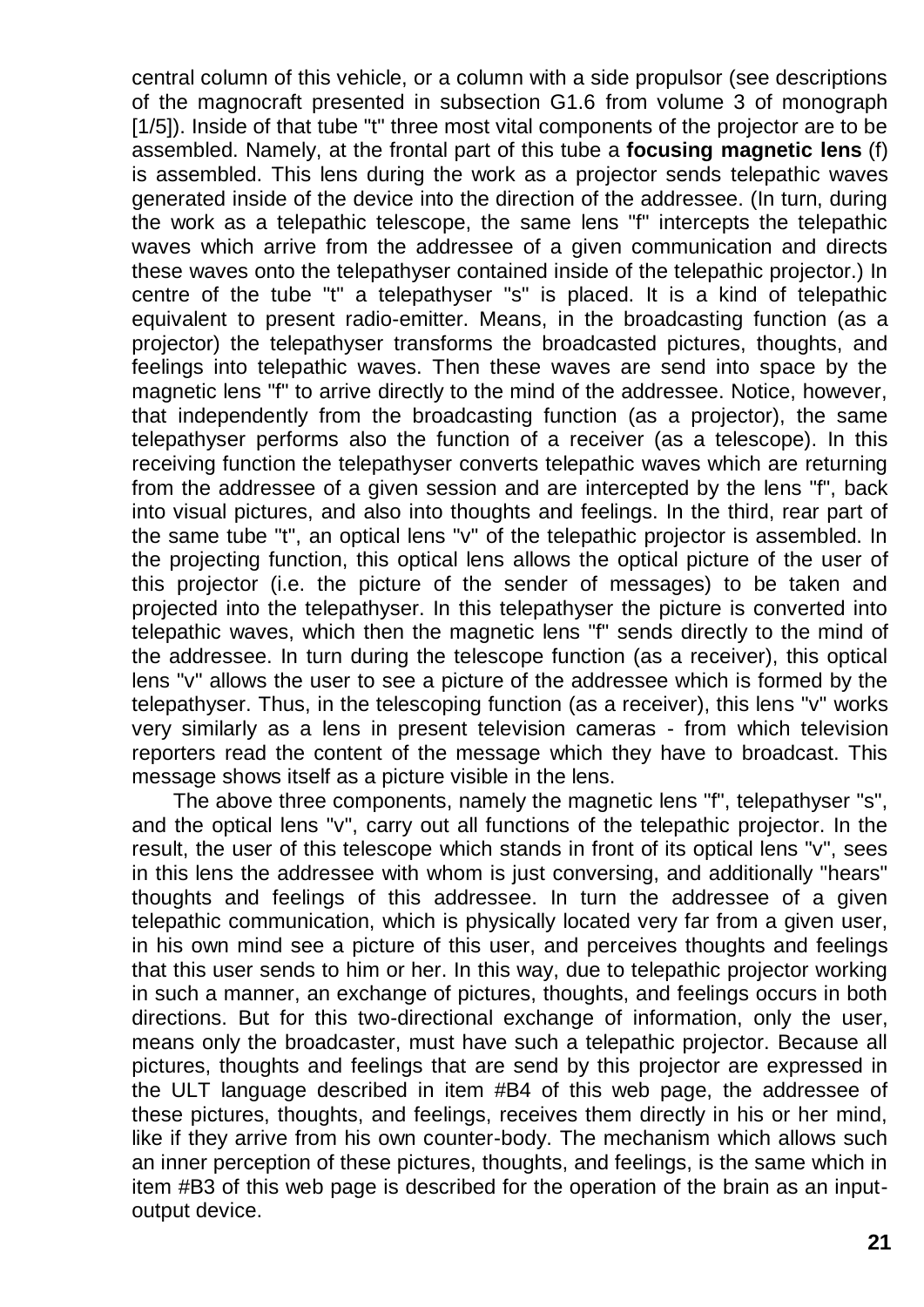#### **#C4.1. Principle of operation of the "telepathyser" - which represents the most vital component of the telepathic projector:**

In the telepathic projector discussed in the previous item #C4, the most vital component is so called "telepathyser". After all, it is just this telepathyser that translates optical pictures, thoughts, and feelings, into the ULT language, and then expresses them in the form of appropriately modulated telepathic waves. It is also this telepathyser that absorbs telepathic waves returning from the addressee and converts these waves into pictures, thoughts and feelings that are inserted directly into mind of the user of a given telepathic projector. Of course, the knowledge of the principle of operation of this telepathyser is NOT necessary at all for understanding how the entire telepathic projector works, nor what is possible to accomplish through the use of this projector. Therefore I separated this principle into a different (this) item, so that these readers who are NOT interested in technical details could skip through reading it. But this principle is needed if someone wishes to build one day such a telepathic projector. For just such technically inclined hobbyists I am addressing descriptions from this "technically oriented" item.

The function of a "telepathyser" boils down to two-directional translation of pictures, thoughts, and feelings, into telepathic waves modulated with the use of the ULT language. This translation must be two-directional, means it must depend no both, translating optical pictures, thoughts, and feelings onto telepathic waves modulated with the ULT, as well as on translating such telepathic waves modulated with the ULT back into optical pictures, thoughts, and feelings. How exactly such a two-directional translation of thoughts and feelings is carried out is already explained in item #E3 of this web page on an example of the telepathyser called the "telepathic pyramid". Therefore, here this twodirectional translation of thoughts and feelings into modulated telepathic waves will NOT be repeated. In this item I am going to concentrate exclusively on explaining how optical pictures are translated into modulated analogue telepathic waves (and vice versa).

The **telepathyser** "s" is a very complex device. The schematic diagram of it is shown on the illustration from "Fig. #1". In the fulfilling of the function of twodirectional translation of optical pictures into beams of analogue modulated telepathic waves, the most vital component of it is the so-called "electromagnetic screen" described below. This "electromagnetic screen" (s) we should understand as a kind of invisible surface formed from strongly ionised jell, which (the surface) is spread across the central part of the tube of telepathic projector approximately a middle way between the magnetic lens "f" and the optical lens "v". The function of this electromagnetic screen is going to resemble slightly the function and operation of so-called "focusing screen" in some photo-cameras (e.g. in so-called "reflex" cameras) - but it is going to be transparent not "milky". Means, in the broadcasting operation of the telepathic projector, the screen is going to be a component which converts an optical picture carried by a beam of photons, into a beam of telepathic waves which (the waves) will be later emitted into the space by the magnetic lens "f". In turn during the receiving operation of the same telepathic projector, this telepathyser will convert a beam of telepathic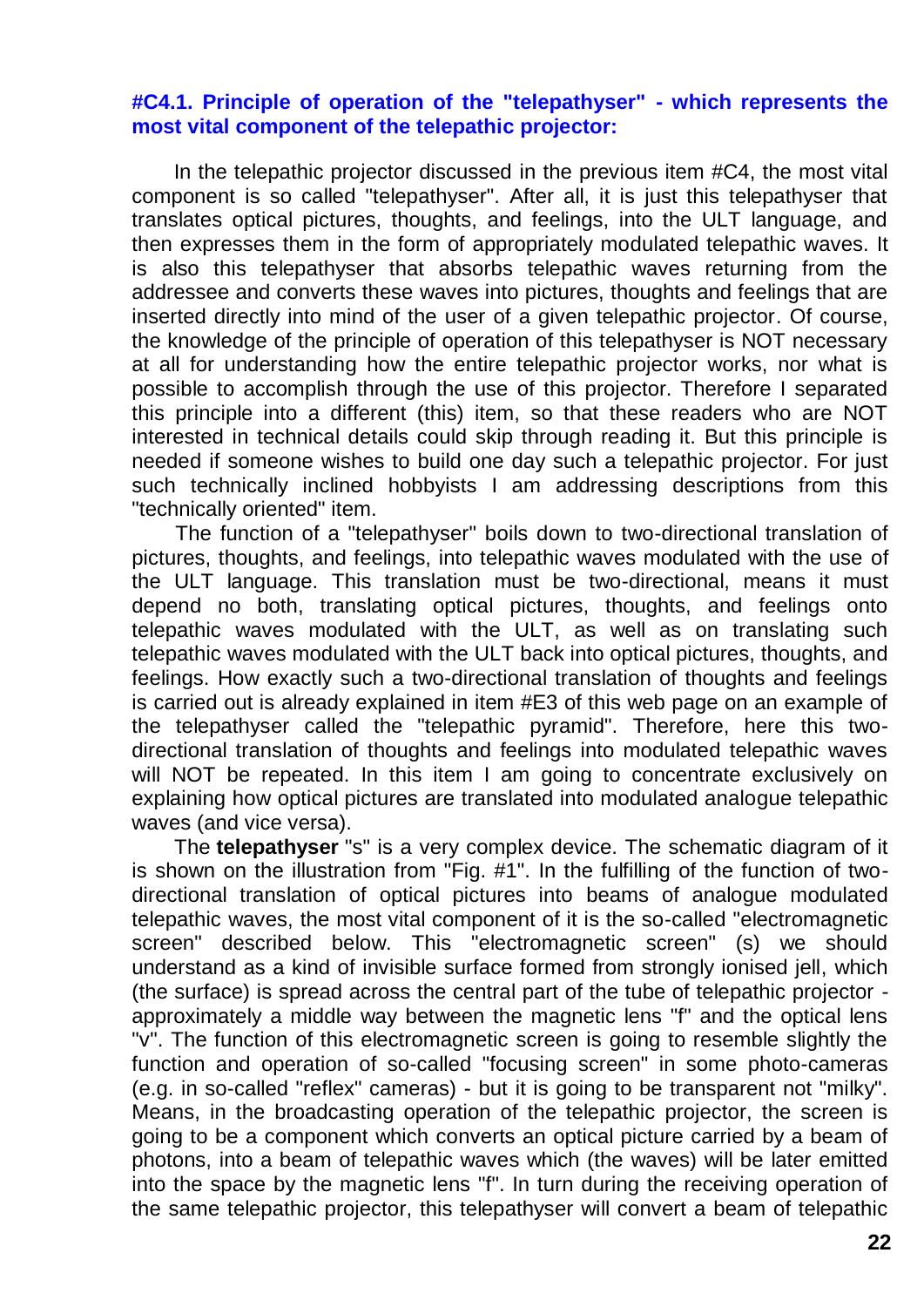waves into a beam of photons which carry an optical picture. The interior of the tube "t" in which this screen (s) is to be spread, will be filled up with a special "revealing substance" (g). This substance must be a kind of easily ionising jell, in which the so-called "**[extraction glow](http://tornado.zxq.net/dipolar_gravity.htm)**" can easily be induced.



**Fig. #1** (K4 in [1/5]): Here is a schematic diagram of a telepathic projector. It illustrates the general design and main components of this unique device. (Originally this illustration is published as Figure K4 in monograph [1/5].) Generally, such a projector is constructed in the form of a tube "t", the interior of which is filled with transparent, gelatinous "revealing substance" (g). In the frontal part of this tube a projecting magnetic lens "f" is assembled. It has the form of a ring. In the end part of the tube a magnetic coil "v" is assembled, also shaped into a ring. In the clearance "I" of this ring an optical lens (v) is mounted. In the middle of length of the tube "t", across of it, an invisible for people "electromagnetic screen" (s) is spread. This screen is formed as a surface of collision of two oppositely oriented magnetic fields that originate from the lens "f" and from the coil "v". Across the screen "s" a powerful electrostatic field is directed, formed by two electrodes "e".

The phenomenon which this "electromagnetic screen" is going to utilise for two-directional change of optical pictures into telepathic picture, and vice versa, is already partially known to us. I describe it here under the working name of "**optictelepathic effect**". Similarly as all other phenomena of the counter-world, also this phenomenon works in both directions. So it is like an optical equivalent to commonly known phenomenon called the "piezoelectric effect". As probably everyone knows, the "piezoelectric effect" with an equal easiness converts telepathic vibrations into a stream of electrons which later manifests itself through changes in voltage on surface of a given crystal, as it converts changes in the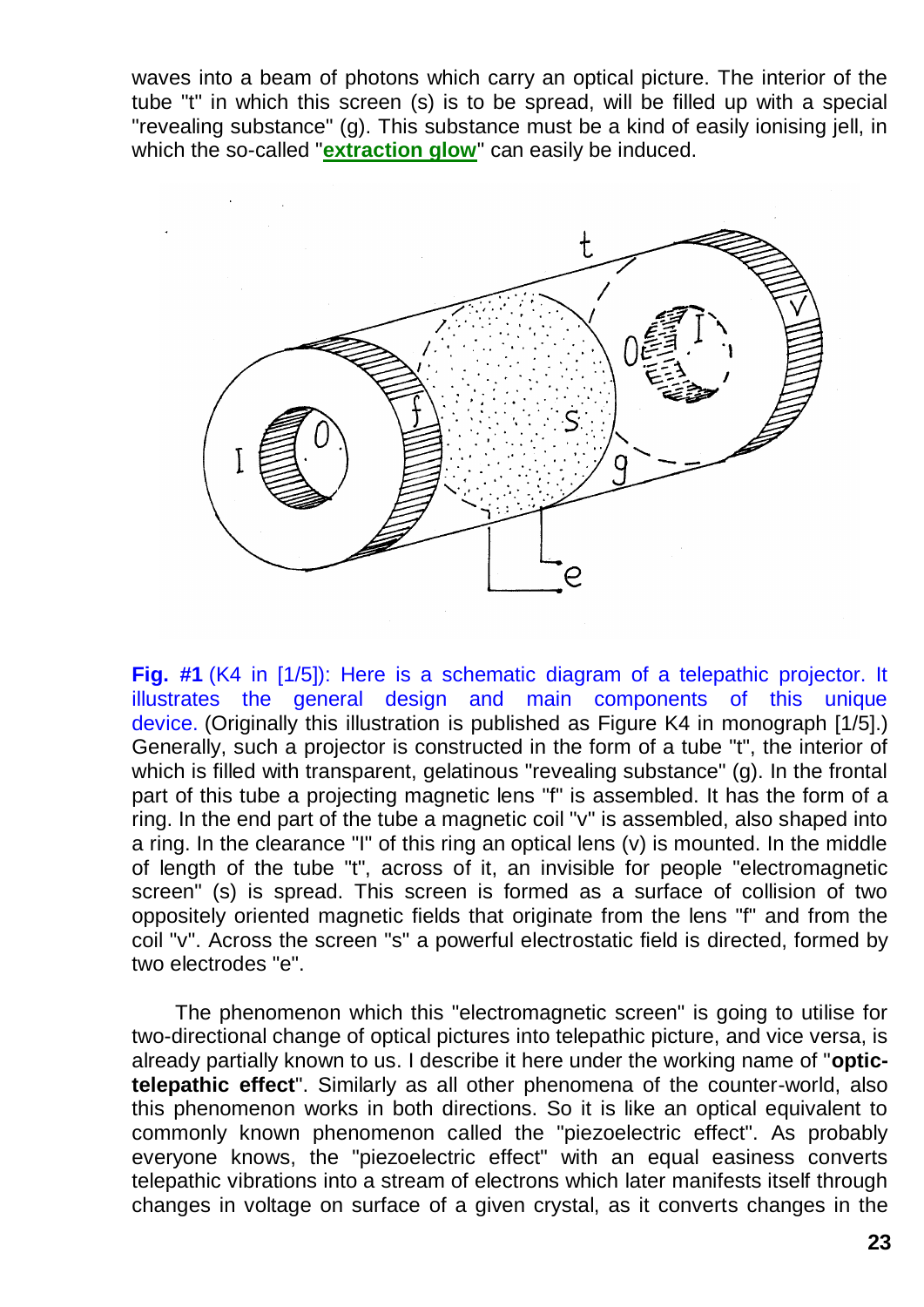flow of a stream of electrons (means changes in electric charges) into telepathic vibrations. In a similar manner this less known to people **"optic-telepathic effect" converts the energy of a rapidly decelerated stream of photons which carry an optical picture, into energy of a beam of telepathic vibrations which also carry inside the same picture, while in appropriate conditions it is also able to work in an opposite direction when it converts the energy of a beam of rapidly dumped telepathic vibrations carrying in themselves an optical picture into the energy of a stream of photons which also express the same picture in an optical form**. One of the best documented manifestations of this "optic-telepathic effect" is a phenomenon described in my publications under the name of an "extraction glow". This phenomenon causes, amongst others, the change of rapidly dumped telepathic vibrations or rapidly decelerated telekinetic displacement into a stream of photons which is noticeable as an emission of a white light. More complete descriptions of this "extraction glow", together with photographs which document the existence of it, are presented on several separate totaliztic web pages, e.g. on web pages about **[Concept of Dipolar Gravity](http://tornado.zxq.net/dipolar_gravity.htm)**, or about **[telekinesis](http://tornado.zxq.net/telekinesis.htm)**. Therefore to these readers who wish to learn more completely the phenomenon and effect described here, I suggest to look also into these other web pages and to read about the "extraction glow".

In order to form this invisible "electromagnetic screen" (s), which is to release technically the "optic-telepathic effect", approximately in a half length of the tube "t" in the telepathic projector must be spread a "collision surface" which is formed as a plane in which two oppositely oriented magnetic fields are colliding with each other. The first of these two fields is formed by the focusing lens (f) of the telepathic projector. In turn the second of these two colliding fields is formed by the viewing magnetic lens (v). This magnetic lens (v) is placed just by the optical lens "v". Across the collision surface an "athwart electrostatic field" must be acting. This field is formed by a pair of electrodes (e). In turn the collision surface must be paved with numerous ions of the "extraction glow generating substance" (g). This substance is distributed along the collision surface and within the reach of the athwart electrostatic field (e). In order to form the collision surface in the telepathic projector, across which both magnetic fields are bumping on each other, both magnetic lenses "f" and "v" used in the telepathic projector must be oriented with the same "O" (outlet) magnetic pole towards each other, so that their fields are repelling each other. (The "outlet" or "O" magnetic pole is the one marked as S according to the cartographic notation, or as N according to the notation used in present physics.) The surface along which this repelling of both fields takes place, is going to form the collision surface of the electromagnetic screen (s). In turn the athwart electrostatic field which is acting across this collision surface, is obtained through placing two electrodes (e), which are charged with static electricity, around the peripheral of the projector. These electrodes must be located in exactly the same plane in which the collision surface is positioned. In turn ions of the extraction glow generating substance (g), are obtained through filling up the hermetically closed tube (t) with some easily ionised transparent jell, liquid, or gas. The substance (g), which is used in the telepathic projectors, must be transparent, must either contain a large quantity of ions (as some solutions do), or be susceptible to easy ionisation (as some gases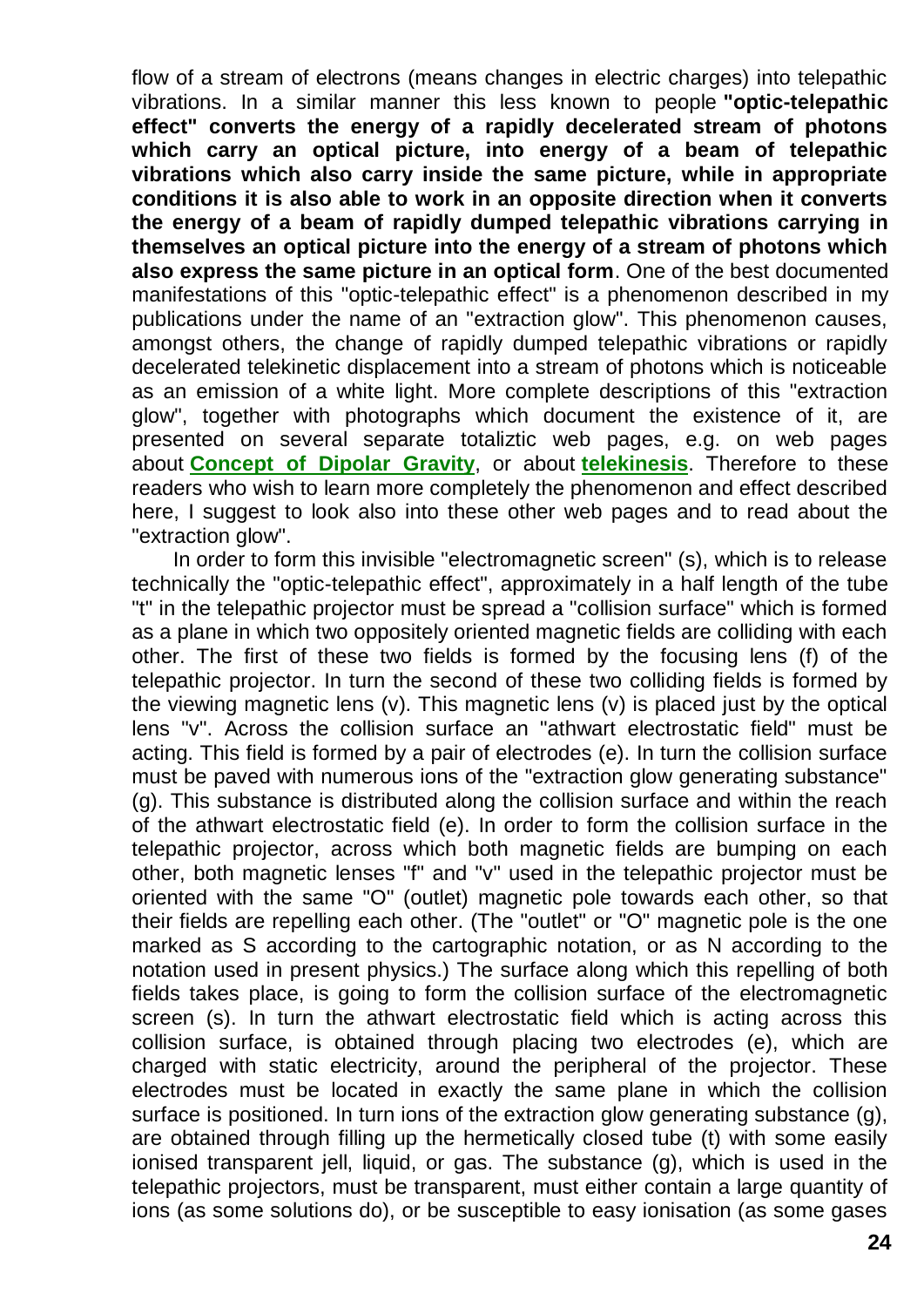do), and also must fulfil all additional requirements, such as not causing corrosion, have significantly long life, keep transparent, etc. For example in telepathic projectors formed from propulsors of the **[magnocraft](http://tornado.zxq.net/magnocraft.htm)**, this substance must be a gas which can be safely breathed - see descriptions from subsection G1.6 in volume 3 of monograph [1/5]. In most simple telepathic projectors, which can be build to see normally invisible "simulations" of UFOnauts operating in the so-called **[state of telekinetic flickering](http://tornado.zxq.net/dipolar_gravity.htm)**, we can use for such a substance an ordinary solution of kitchen salt in water.

At this point the matter of **magnetic polarity** which forms the collision surface "s", requires a clarification. According to the new Concept of Dipolar Gravity, magnetic field is a circulating stream of counter-matter. Therefore each magnet or electromagnet can be compared to a kind of propeller, or a pump, which causes the counter-matter to rotate along closed circuits. As such, each magnet has two poles, one being an "inlet" (I) for the counter-matter, while the other being an "outlet" (O). In order to form the "collision surface", both magnetic lenses must be directed towards each other with their outlets (O). But currently magnetic poles are marked with letters N and S, not as "inlet" (I) or "outlet" (O). So how one can recognise which one of them is an inlet (I), and which one is an outlet (O) for the counter-matter. Well, when comes to the Earth's magnetic field, currently the inlet (I) for counter-matter is located near the north geographic pole, while the outlet (O) - near the south geographic pole. This is why northern polar lights are "falling from sky" while southern are "raising up" - as described in subsection H5.3 of monograph [1/5]. This is also why the "ozone hole" firstly appears near the southern magnetic pole. So when the collision surface in telepathic projectors is formed, both magnetic lenses must be so oriented, that their outlets (O) - i.e. these magnetic poles which represent the pole which prevails near the southern geographic pole of Earth, are facing inward towards each other. Note that if one considers the**cartographic notation** of magnetic poles, i.e. the one that appears on maps, then O=S. But if one uses the notation of magnetic poles from textbooks of physics, then O=N.

To summarise, three basic components which decide about the work of the telepathyser described here are: both magnetic lenses (f) and (v), and an electromagnetic screen (s). Let us discuss now more comprehensively the design of each of these. As magnetic lenses in the telepathic projector can be used any two devices which have the capability to focus selectively telepathic waves of selected parameters, e.g. waves emited by a telepathyser, or by the body of an addressee. One of many devices which can perform such functions is the socalled **[Oscillatory Chamber](http://tornado.zxq.net/oscillatory_chamber.htm)**from the Magnocraft - which is described in subsections F7.1 and G1.6 of monograph [1/5]. But because this chamber is not completed as yet, a much simpler such device can be used, which is just a ring made of ordinary coils of wire, or as we could describe it "coreless concentric coil". If one allows a pulsating electric current to flow through such a coil, it would produce a pulsating magnetic field, the propagation of which in space would be such that it would tend to intercept and focus telepathic waves which have the frequencies coinciding with the frequency of this field. Thus, such concentric coils of wires supplied with pulsating electric current, are devices which produce focusing impulses. In turn such focusing impulses, firstly select appropriate frequency of telepathic waves, secondly focus these waves on the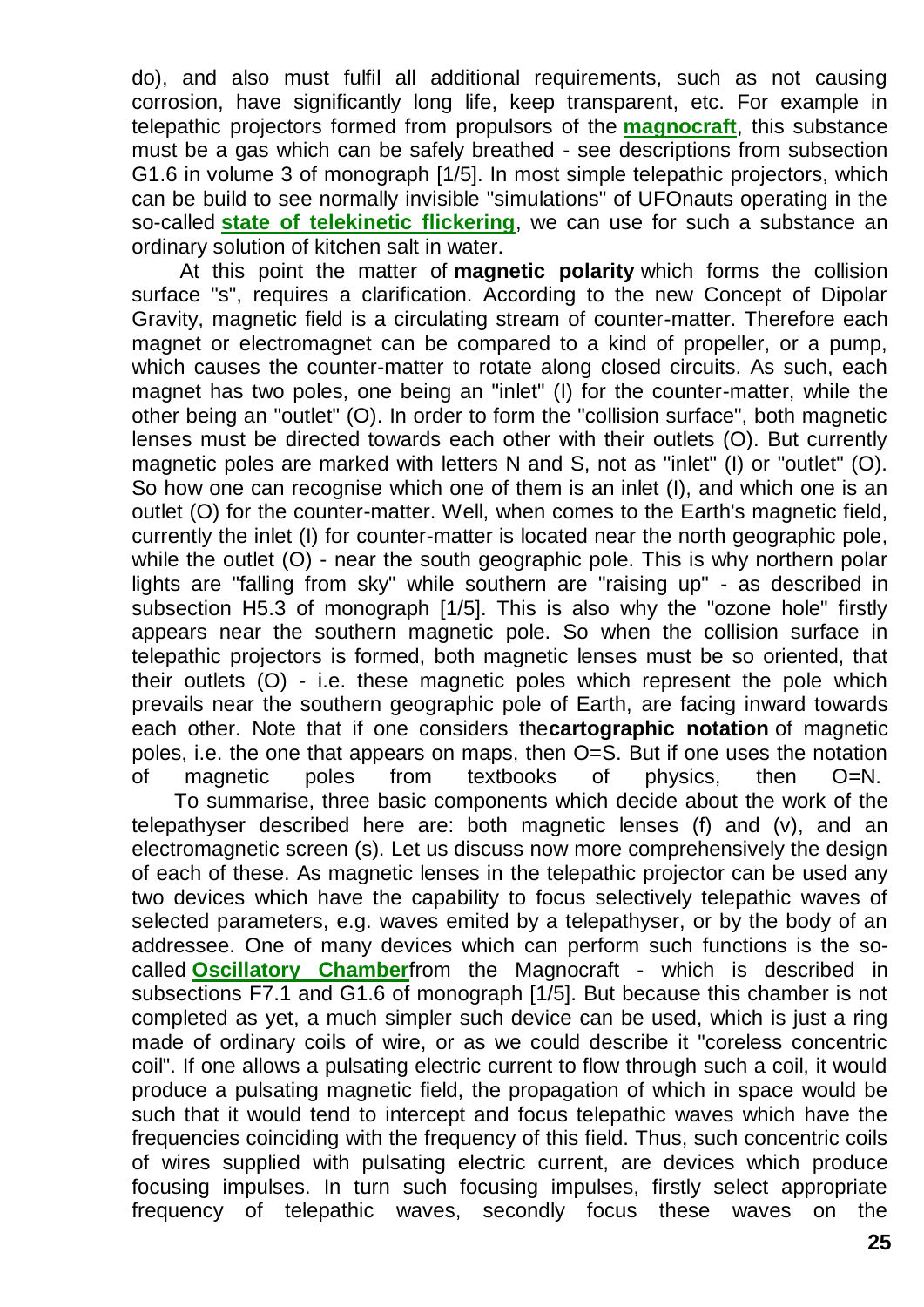electromagnetic screen. Now, if we have two such magnetic lenses, namely focusing one (f) and viewing one (v), by appropriate de-synchronization of their focusing impulses, it is possible to reject all telepathic waves except for these which are originating from the "addressee" with whom we are just conversing. This means that the appropriate control over pulsations of both magnetic lenses allows us to tune our projector at any object or person we wish.

Generally the operation of electromagnetic screen (s) in the projecting function (i.e. broadcasting) is analogous to the action of so-called "transparency" in every known optical projector (e.g. in OHP which in past teachers used in schools). After all, both these devices are based on the utilisation of the same laws of nature. Only that instead of colourful pictures painted on this transparency, in the telepathic projector the picture is imposed in form a light pattern projected on the screen "s" by the optical lens (v). In this operation the electromagnetic screen of the projector intercepts the light pattern projected onto it by the lens (v), and converts this pattern onto modulated telepathic waves that carry this picture. Thus the whole trick of the operation of telepathyser boils down to the analogue translation on this screen (s) the picture from the form of pattern of light into a telepathic form, thus allowing this picture to be projected to the addressee. (And furthermore, during the operation of the same screen as a receiving device, carrying out the reversed process, i.e. translation of telepathic waves into a pattern of light - as this is done explains subsection K5.1 from volume 9 of monograph [1/5].)

Let us now analyse, step by step, the operation of such telepathysers. The telepathic waves which carry a picture which is sent, are emitted in space from the addressee side, and then directed to the addressee by the focusing magnetic lens (f), similarly as this happens with the light after passing through the lens of an optical projector. So the only problem depends on generation of these waves on the invisible "electromagnetic screen" (s) formed along the collision surface of two magnetic fields. Because fields of both lenses "f" and "v" pulsate exactly with the frequency of the telepathic wave of addressee, this electromagnetic screen does not send telepathic waves to any other people apart from the addressee (i.e. the telepathic projector in an intentional manner does NOT converse with any other person apart the one to the frequency of which it was tuned). The surface of electromagnetic screen "s" is for the telepathic waves the same as a transparency in optical projectors. Namely, every optical picture which is projected on this surface and which causes the glow of ions of the revealing substance, is converted into telepathic waves, and vice versa. This twodirectional conversion results from the transformation of energy of photons that form an optical picture, into the energy of telepathic waves, or vice versa, according to the action of the "optic-telepathic effect" which I already explained several paragraphs earlier.

#### **#C5. Applications of telepathic projectors:**

There is enormous range of various applications that telepathic projectors can fill up. It is impossible to list here all these applications. Therefore I will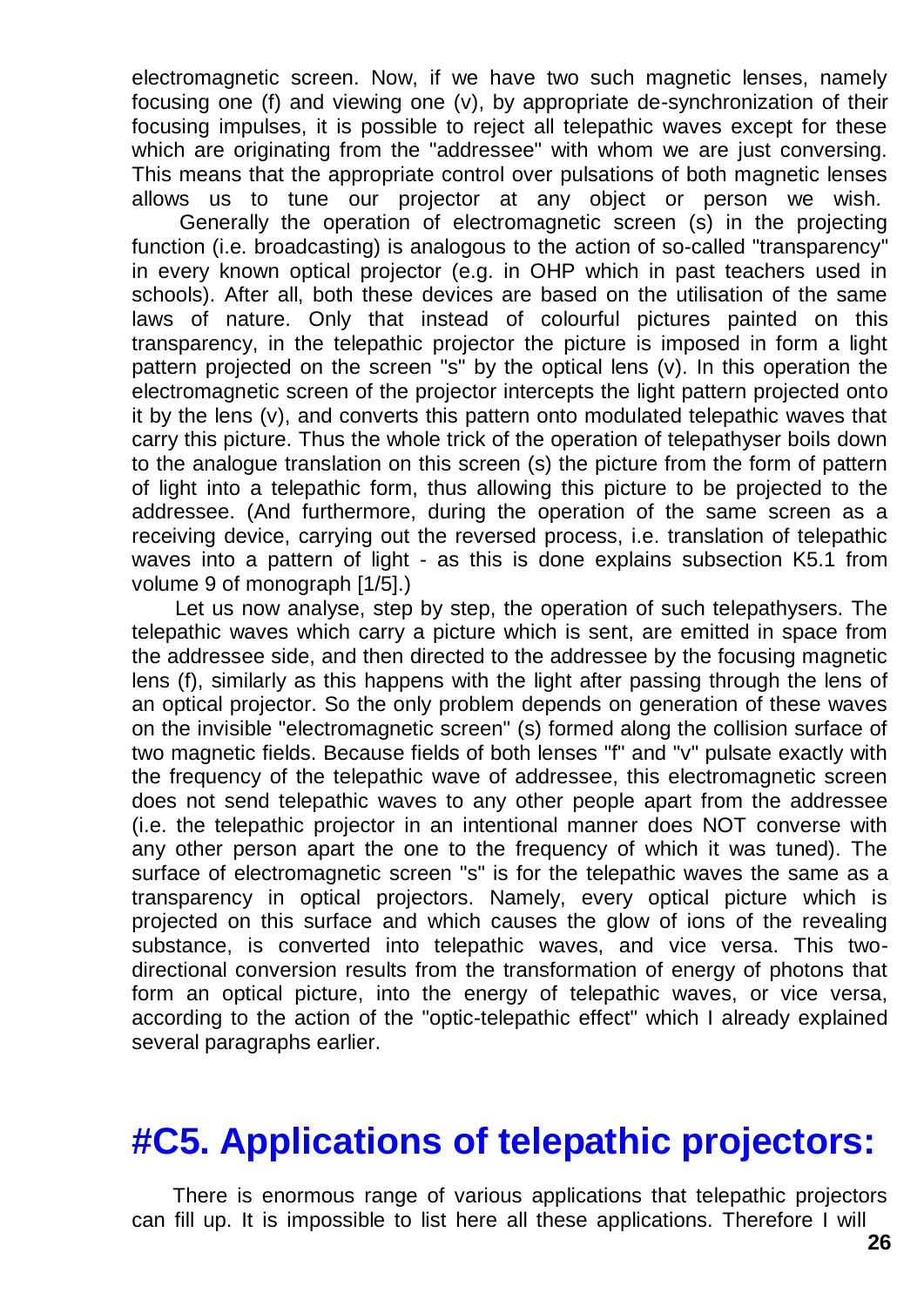concentrate on indicating only the most important of them.

**1. Communication at any distances, including interstellar and intergalactic ones.** When we develop such devices, we will be able to communicate with any inhabitants of our universe, even with ones who do not have these devices yet.

**2. Communication between those who are physically separated.** For example, crews of future flights to stars can communicate with the Earth.

**3. Communication with people who are cut from the rest of us.** For example future victims of collapses of mines, avalanches, sunken submarines, cave explorations and mountain climbing which went wrong, etc., can be easily contacted via these devices, independently what equipment they have with them.

**4. Communication with people who are not able to communicate.** For example unconscious divers, or people with very infectious diseases, can be contacted via these devices. Also free animals which roam wilderness can be contacted in the same way.

**5. Forced one-way communication with beings who refuse to communicate.** If someone refuses a verbal communication, these devices still enable us to communicate with them at a distance.

**6. Issuing telepathic commands, suggestions, etc.** For example, politicians and scientists can be ordered with just such devices to not get involved in UFO research, to support only wrong or disastrous ideas and projects, etc.

**7. Manipulation of views of whole societies and civilisations.** If such a projector is placed on a satellite, and beams toward Earth a continuous message of the type "Scoff and ridicule everything that concerns UFOs", all people who easily can be suggested, will fall victims of that telepathic command.

**8. Healing and inducing illnesses.** Many illnesses, for example cancer, depend on fact that the counter-material duplicates of sick organs have wrong frequencies and phase shifts of vibrations. Because of this property of some illnesses, they can be both, induced and healed simply by subjecting countermaterial duplicates of these organs to appropriate, correcting vibrations. Practically this means that devices such as telepathic projectors, which emit very powerful telepathic vibrations, are capable to heal people who are sick with these types of vibrations, or to induce selected sicknesses in healthy people. To made it worse, such devices can act at any distances, thus a healing or causing sickness can be induced by someone who physically is located on a distant star system. It should be noted that this manner of getting rid of inconvenient people is widely used by our cosmic parasites, as described in subsections A3 and A4. One of the method of assassination that UFOnauts use, is to induce sickness in people via such telepathic projectors. Of course there is a whole range of health problems that can be induced in that manner. Although cancer probably is the most deadly, and the most effective of them, other illnesses also can be induced. For example to this category belong allergies, irritations, and also all illnesses which are self-infective when the immune system of a given person is down (immune system can be put down very easily by the action of such projectors emitting a destructive telepathic noise). Also various illnesses which change physical properties of components of our bodies can be induced that way. These include eyes cataract, or osteoporosis, for the induction of which the properties of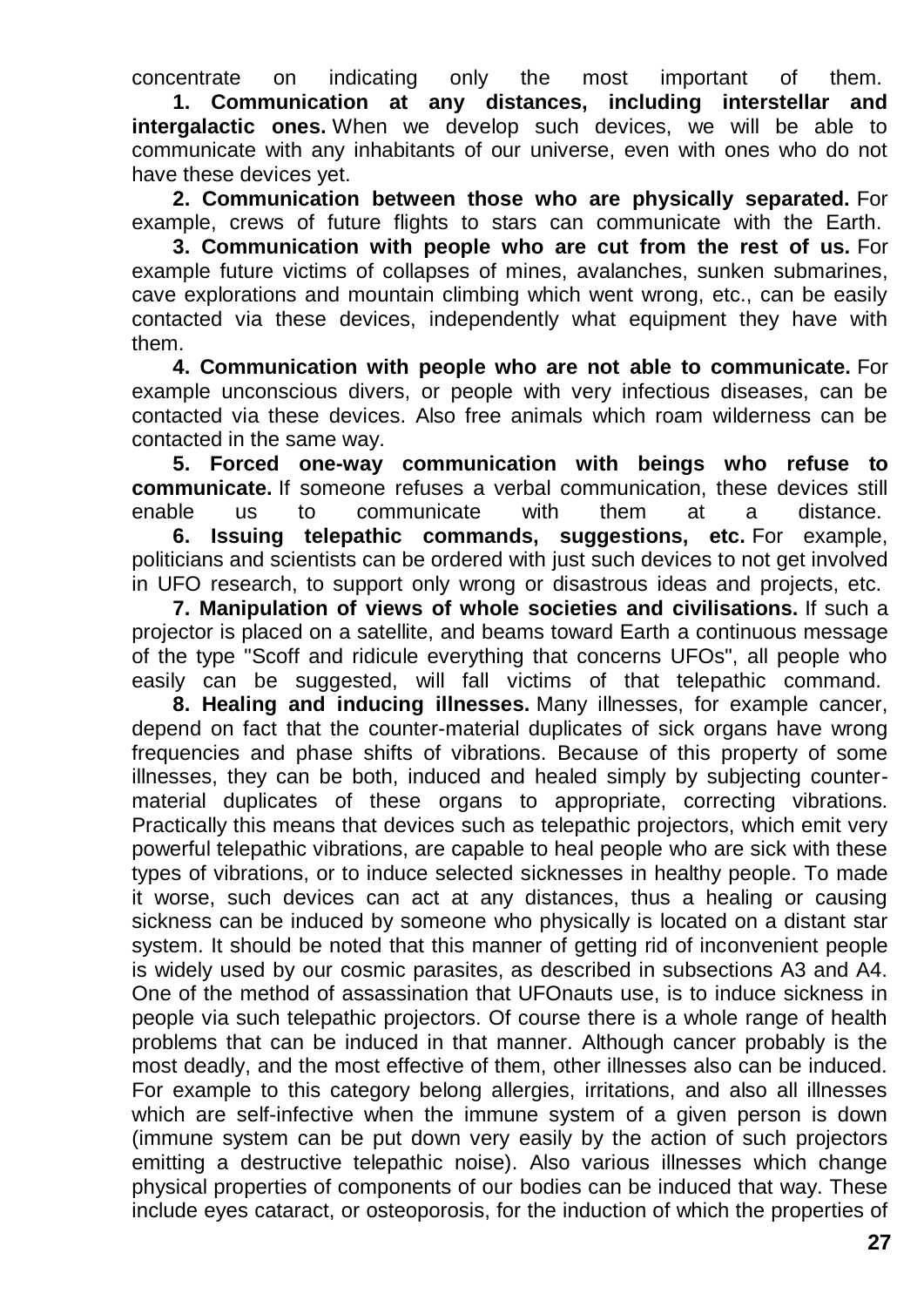some components of human bodies can be changed in a manner similar as psychokinesis changes properties of metals in bend spoons (e.g. for causing eye cataracts, eye lenses can be made milky). In case of eye cataract I already encountered a situation when it was definitely inflicted by UFOs - see the case of Evan Hansen described in subsection A4. Also various health problems based on phenomena similar to osteoporosis, such as spine pains, disk dislocations, various forms of rheumatism, etc., about which we know that they can be inflicted in that manner by UFOs, seem to especially like attacking the constructive UFO investigators. Thus, if someone is very close to completion of the telepathic pyramid, or is threatening UFO interests on Earth in any other way, should bear in mind that he/she could also be close to getting very sick in a mysterious and rapid manner (I was myself neutralized in that manner during the completion of this monograph, when I had a very bad lungs infection, stomach problems, and also prolonged pains in my spine - these artificially imposed health problems are described in subsection E2 of monograph [8]).

**9. Replacing of eyes for blind people and allowing to "see" through non-transparent objects.** Simplified version of telepathic projectors will perceive the appearance of the surroundings of a giver person, and put the picture of this surroundings directly to the mind of this person. Thus for blind people they will replace eyes. In turn for people who can see they will allow to see also during the night, as well as see through solid obstacles, such as walls, soil, mountains, etc. After all, for telepathic waves all objects are transparent.

\* \* \*

It should be noted that our civilisation is continually confronted with effects of use of telepathic projectors. An excellent present-day example of such use is the telepathic pyramid described in subsection K2 of monograph [1/5]. Actually, although Mrs Daniela Giordano does not realise this, this pyramid was passed to her via such telepathic projector. "Simulations" of UFOnauts also use such projectors. Amongst many other applications, they utilise these devices for sending confusing and misleading messages to some people, usually from the group of "UFO contactees". Fortunately, cases of such false "contactees" can be identified, as the messages which they receive only sound very scientific, but are lacking specific solutions, are very vague, and also are contradictive to natural laws. In historic times the use of such devices also took place. For example the majority of visions, which were experienced by various religious figures and political activists (e.g. by Joanne D'Arc), were actually formed by telepathic projectors. Thus, in spite that we did not know the operation of these projectors, continually throughout the ages we were experiencing effects of their use on us.

#### **Part #D: The utilisation of telepathy by UFOnauts:**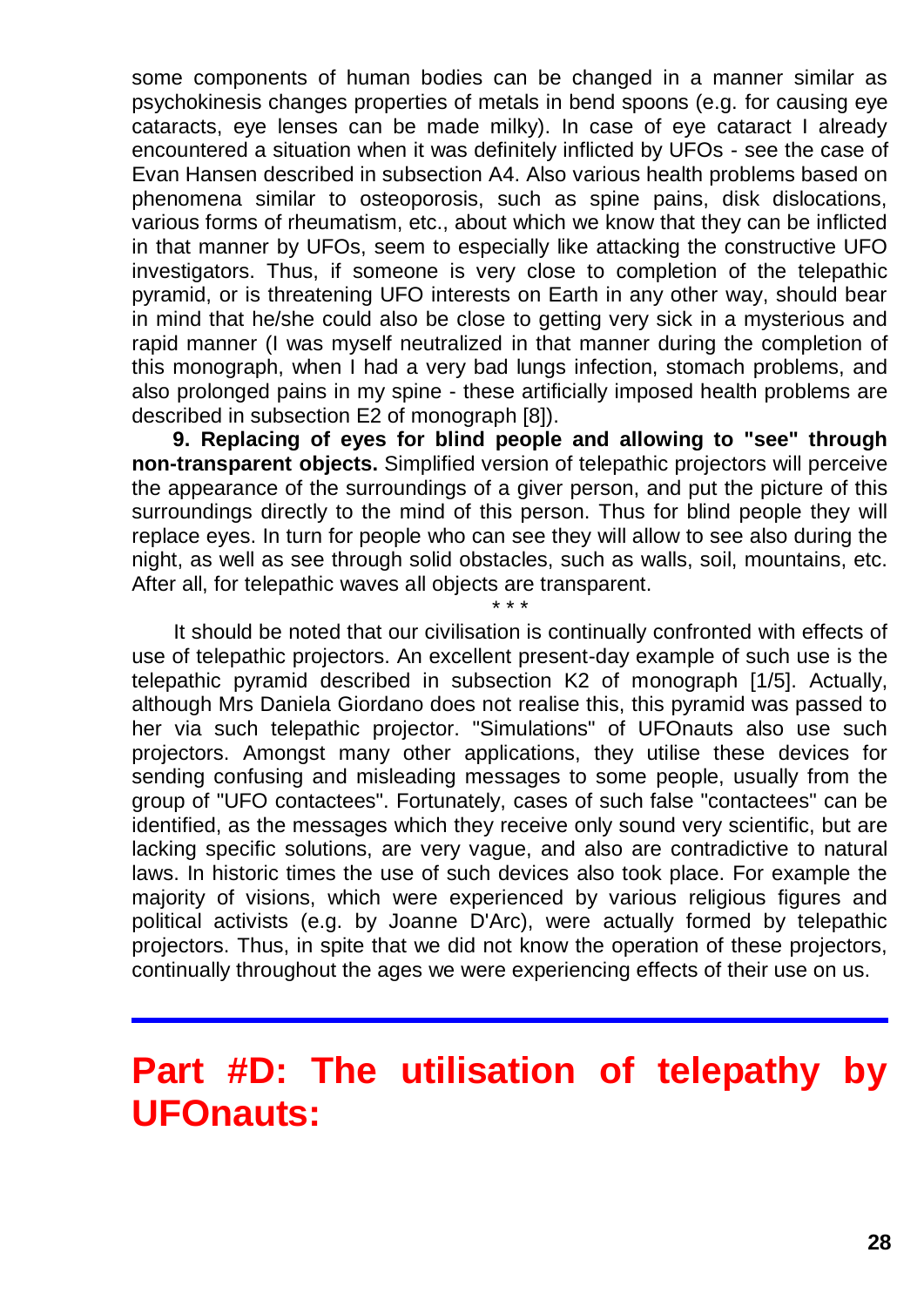#### **#D1. Why the knowledge regarding everyday use of technically induced telepathy by [UFOnauts](http://tornado.zxq.net/ufo.htm) allows us to build our own telepathic devices much faster:**

**Motto:** *"The same technical device can be invented and constructed completely independently by a whole range of different civilisations which neither help each other nor even are friendly towards each other."*

In item #A5 of this web page I explained, that a relatively new scientific theory called the **[Concept of Dipolar Gravity](http://tornado.zxq.net/dipolar_gravity.htm)** provided us with a theoretical understanding of the phenomenon of telepathy. Simultaneously from the development of our radio communication it stems, that our planet reaped also technically to undertake the construction of the first telepathic communication devices. Both the above accomplishments concerning telepathy, means the knowledge of theory behind the phenomenon of telepathy as well as the capability to implement this theory technically, entirely stems from the Earth's science and technology, means have been invented, developed, and are proposed to be build on Earth. But if one remembers capabilities and unique attributes of telepathic communication devices, then it is enough to see headings of present newspapers, or glance at titles of various books, to realise, that telepathic communication devices identical to these that I am describing here are already observed operational on Earth from the beginning of time. Only that these already existing telepathic devices remain in hands of a hostile towards people creatures popularly called **[UFOnauts](http://tornado.zxq.net/ufo.htm)**.

Independently from telepathic devices, I also had the honour of inventing and developing a kind of discoidal space vehicle called the **[magnocraft](http://tornado.zxq.net/magnocraft.htm)**. My magnocraft was invented solely on the basis of my professional interests in propulsion systems, i.e. without any influence or inspiration from extraterrestrial UFOs. At the beginning of my developmental work I accepted, that the magnocraft is just going to be a flying successor for an electric motor. This is what suggested to me the analogies and symmetries expressed in the so-called "Cyclic Table" (shown in monograph [1/5] as Table B1, and as Table K1 for slightly a different application). In this initial stage of the development of the Magnocraft, I was completely unaware of the similarities that exist between magnocraft and UFOs. This similarity become obvious only when the complete design and attributes of magnocraft become deduced. Actually these similarities were pointed out to me only by readers of my articles, who claimed that they have actually seen the magnocraft in operation with their own eyes - only they called it differently, i.e. "UFOs". Although at that stage I did not envisage any connection of my magnocraft and UFOs, just in case there was one, I followed these claims of my readers and tried to identify the differences or similarities existing between both these vehicles. Soon afterwards, with the weight of the evidence that I collected, I realized that in fact there are unknown vehicles popularly called UFOs already operational on Earth, which display all the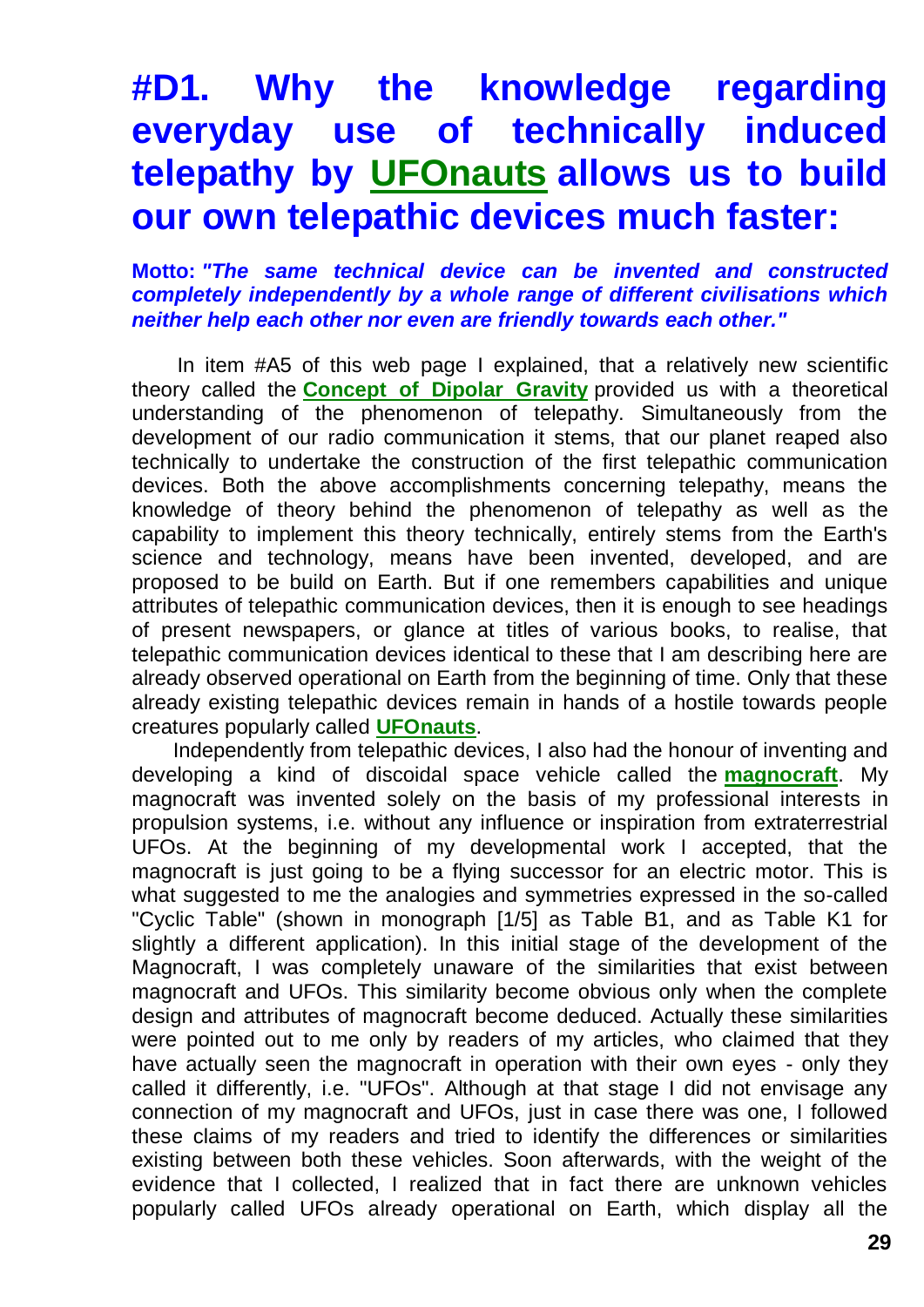attributes that have been theoretically predicted for the magnocraft. Subsequently the formal scientific proof that "**UFOs are already operational magnocraft**" has been worked out and published (see also item #D3 from below this web page). The first version of this proof appeared in the article **[1P]** "Konstrukcja prosto z nieba" ("The design straight from heaven") published in the Polish Journal "Przeglad Techniczny Innowacje", no 12/1981, pp.43 5. Unfortunately, in this first presentation of the discussed proof, for reasons which are clear only after reading the web page**[evil.htm](http://tornado.zxq.net/evil.htm)**, or subsection OC1 of monograph [1/5], the editor of the "Przeglad Techniczny Innowacje" would not publish drawings and photographs that were included to this article (similar to drawings and photographs that illustrate subsection P2 in [1/5]). Because of the lack of space, these photographs and drawings could not be also presented when the publication [1P] was then discussed in the article **[2P]** "Jak dowiedziono istnienia UFO" (i.e. "How the existence of UFOs was proven"), published in the magazine "Kurier Polski", no 119/1981, page 5. Thus, the complete version of this proof (together with a complete photographic and descriptive evidence) could be published only in New Zealand in the old **[monograph \[1e\]](http://tornado.zxq.net/text_1e.htm)** and in several other monographs that proceeded [1e] (see the list of these monographs provided in subsection F10 from [1/5]). The final proof presented in chapter P2 of **[monograph \[1/5\]](http://tornado.zxq.net/text_1_5.htm)** is only an updated extension, with additional evidence, of this original proof firstly published in New Zealand in the old monograph [1e].

The formal proof that "UFOs are already operational Magnocraft" is a vital segment in the logical chain that forms the content of monograph [1/5] and this web page. (This is also the reason why in the next paragraph of this item the methodology of this proof is summarised, while the rest of this web page is based on findings which result from it).

The formal proof that "UFOs are already operational Magnocraft", presented in subsection P2 of the newest monograph [1/5], is based on a very old and countless times proven in action methodology adopted by present science and called the methodology of "matching the attributes". In this methodology two sets of independent attributes, which describe two different objects, are compared (matched) with each other, in order to prove that both these objects are identical. An oldest example of the use of this methodology would be an ancient hunter, who matches the attributes of a trail with attributes of an animal known to him, in order to determine as to whether this animal made the trail. This methodology is one of the most reliable, successful, and frequently used ways of identifying unknown objects. It is used in the majority of identification procedures, including criminal investigations (matching the evidence present in a site of crime with a suspect), medicine (matching symptoms with a disease), military reconnaissance, etc. In order to prove with this methodology that the magnocraft and UFOs are identical vehicles, a total match between the theoretically deduced attributes of the magnocraft and the observed attributes of UFOs has been documented and conclusively example and the conclusively proven.

The methodology of "matching attributes" applied here to prove formally that "UFOs are magnocraft which are already operational" also provides an additional benefit which should be explained here. It introduces the extremely important "**postulate of interchangeability between UFOs and the magnocraft**". According to this postulate, every correct equation, principle and fact established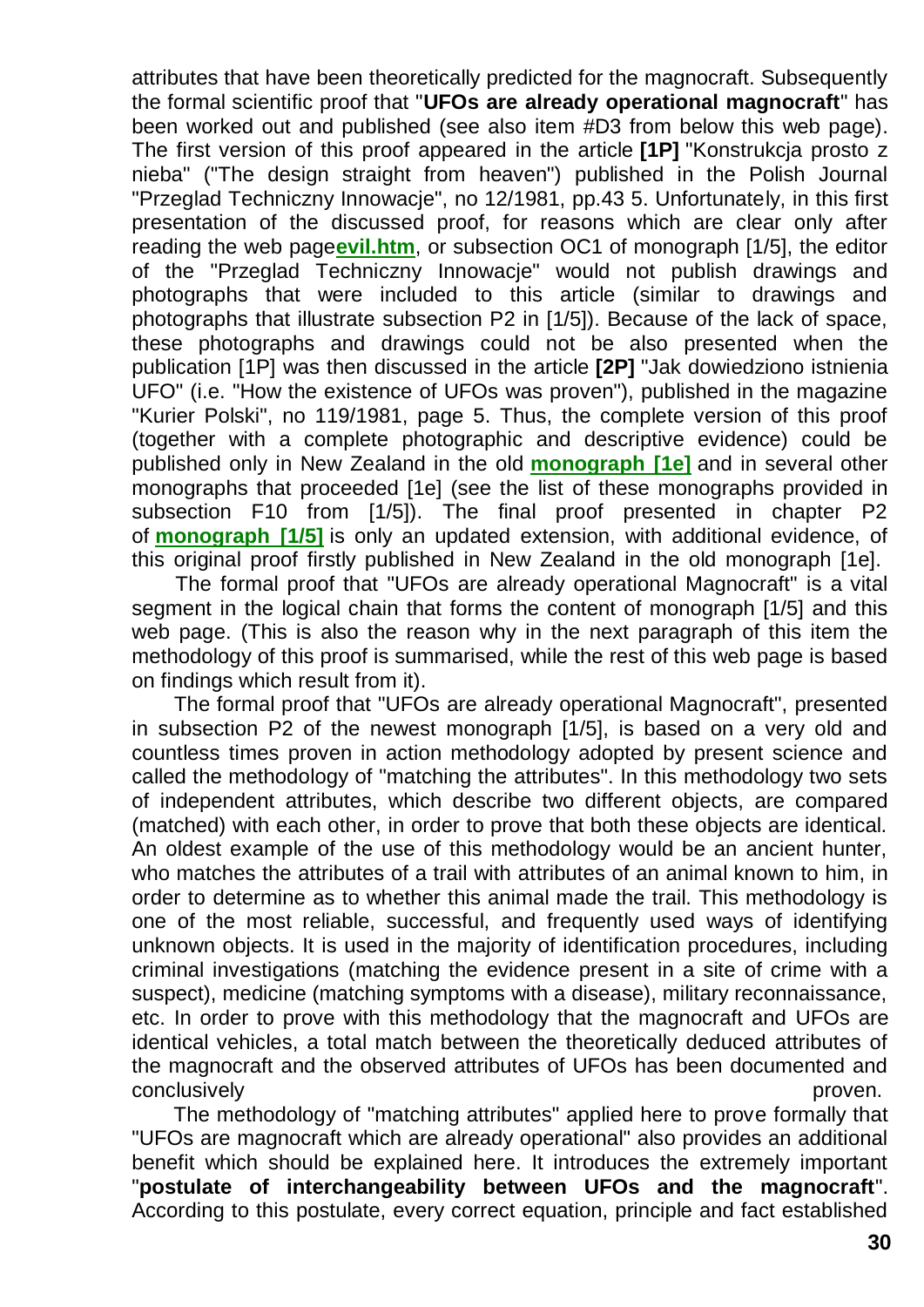for the magnocraft, must also apply to UFOs; as well, every fact observed on UFOs must apply to the magnocraft. The practical utilization of this postulate on one hand allows for faster progress in the building of our magnocraft, through utilizing technical solutions that have already been implemented in UFOs. On the other hand it allows for the more rapid unveiling of the UFOs' secrets by applying to them all the findings concerning the magnocraft.

For this web page the "postulate of interchangeability between UFOs and the magnocraft" has this consequence that **everything that we managed to discover so far on Earth about the phenomenon of telepathy and about telepathic devices also to the telepathy of UFOnauts. In turn everything that here is explained regarding our findings of the use of telepathy by UFOnauts applies also to the Earth's telepathic devices**.

#### **#D2. The existence of UFOnauts is a fact is stated by the resolution of the internet discussion list totalizm@hydepark.pl, about the "exploitation of Earth by UFOnauts":**

**A historic resolution was accepted on 24 March 2003. Because it directly concerns phenomena of telekinesis and telekinetic motion induced technologically by propulsion systems of UFOnauts, I am going to present it here. The painful and prolonged fate of this resolution is described more comprehensively in subsection W4 of monograph [1/5]. The voting on this resolution was carried out in very dramatic circumstances and under a significant external pressures. However, although this resolution turned out to be a painful and expensive victory of totalizm, still it is a victory, and this is what matters the most. Here is the content of this resolution.**

**The exploitation of Earth by UFOnauts: the collective resolution of the internet list totalizm@hydepark.pl regarding official recognition of formal proof on the existence of UFO, recognition of the formal proof on the occupation of Earth by UFOs, and recognition of the magnocraft as a technical explanation for UFOs**

\* \* \*

We, 161 participants of the internet list totalizm@hydepark.pl, representing almost every area of life and almost every region of Poland, with a great concern observe the development of present situation regarding parasitic activities of UFOs on Earth. From one side we see the passivity of authorities and adverse of scientists towards increasingly larger problems that are induced by parasitic activities of UFOs on Earth, and we also see the growing tendency to ignore the prevailing collective opinions of majority of people and to base UFO-related decisions on claims just a few non-constructive individuals. On the other hand we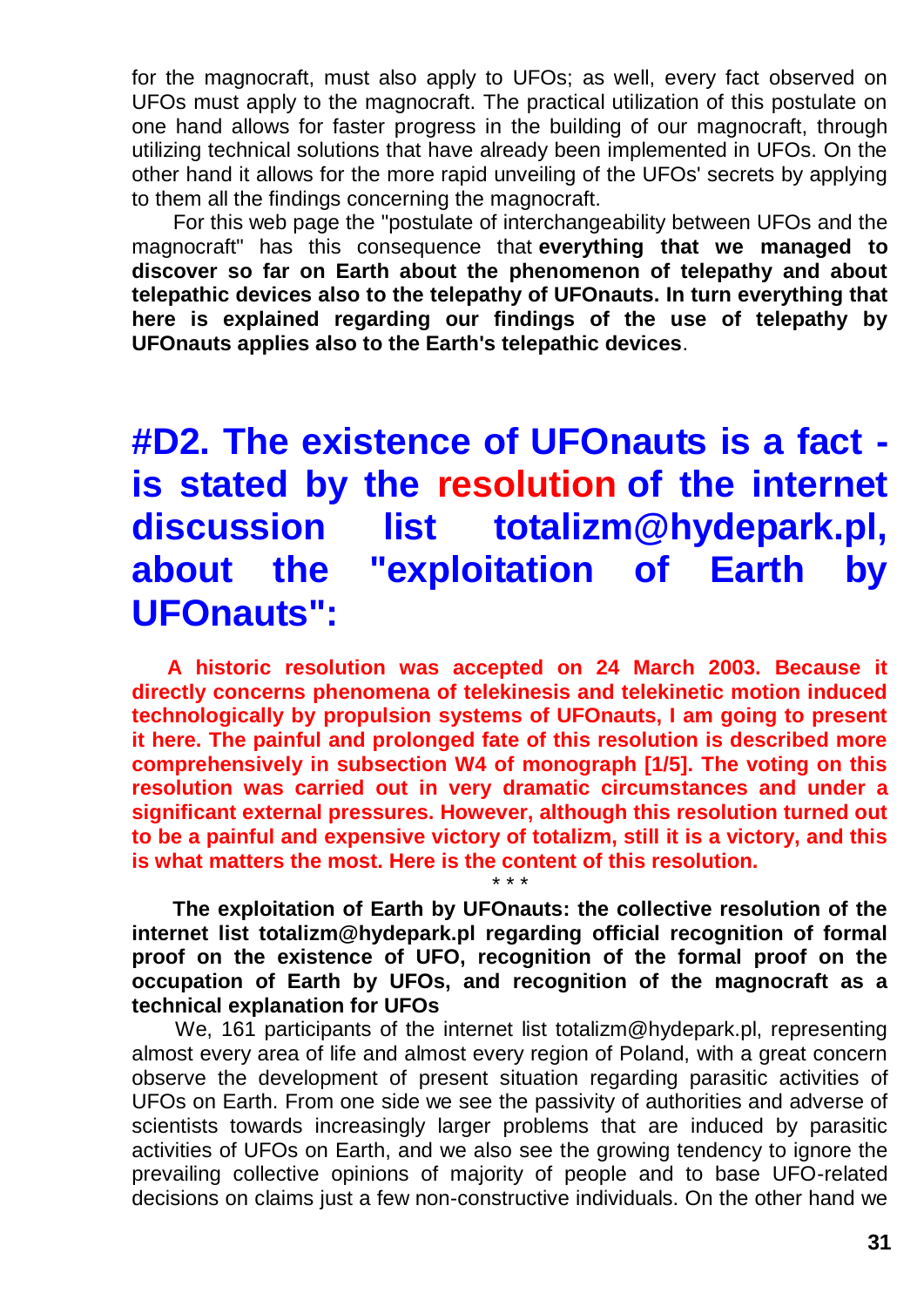notice the overwhelming accumulation of evidence on the continuous presence of UFOs on Earth, evidence of immoral interference of UFOnauts in our public life, and evidence of abductions of people to UFOs combined with biological exploitation of people in UFOs. We are also aware, that in 1981, in the Polish Journal Przeglad Techniczny Innowacje (no 13/1981, pages 21-23) for the first time a formal scientific proof was published, which stated that "UFOs are magnocraft". Starting from that moment, a growing number of scientific monographs is widely available for all interested, which formally prove the physical nature of UFOs, the parasitic interests of UFOnauts in Earth, the magnetic character of UFO propulsion systems, etc. Until present day these formal proofs transformed the knowledge on UFOs that is available so-far into a single consistent logical structure, proving via this structure that (1) UFOs do exist and they are material space vehicles piloted by morally degenerated relatives of people that originate from space, (2) that morally decadent owners of UFO vehicles occupy and exploit humanity in a hidden manner, and (3) that the design and operation of the space vehicle with magnetic propulsion called the "magnocraft" provides a complete and correct explanation for all technical aspects of UFOs. We are also aware, that very detailed descriptions of the magnocraft, as well as all scientific proofs that originate from magnocraft, are available in a number of scientific publications. Amongst these publications, at the time of voting this resolution the most up-to-date was the scientific **[monograph \[1/4\] by Dr Jan Pajak](http://tornado.zxq.net/pajak_jan_uk.htm)**, entitled "**Advanced magnetic devices**" (4th edition, Wellington, New Zealand, 1998, ISBN 0-9583727-5-6). This monograph is distributed free of charge via numerous web pages, for example via pages **[text\\_1\\_4.htm](http://tornado.zxq.net/text_1_4.htm)** or **[text\\_1\\_5.htm](http://tornado.zxq.net/text_1_5.htm)**, and several others indicated by links from these sites. While being aware of all the above, and simultaneously knowing about responsibility that lies on our shoulders because of our representation of the cross-section of the entire society and all regions of our country, herewith we resolve the following.

**#1.** We resolve that we officially recognise the formal proof that states that "UFO vehicles do exist". We know that this proof, carried out according to the scientific methodology of "matching attributes", is published and distributed constantly starting since 1981, and that no-one managed to undermine the merit of it. By recognising the significance and validity of this scientific proof, we simultaneously declare and remind, that it has the binding power and that its conclusions, and awareness consequences, should be considered in action of every person on Earth. Especially binding this formal proof is for scientists and for UFO investigators, who on the basis of it have the obligation to undertake the constructive research of goals and manifestations of UFO activities on Earth.

**#2.** We resolve also, that we officially recognise merit of the formal scientific proof stating that "UFOs are magnocraft, which are constructed by technically highly advanced, although morally decadent, civilisations of evil parasites from space". We oblige everyone to respect the conclusions and significant consequences of this proof.

**#3.** Furthermore we resolve, that we officially recognise the formal scientific proof, that "morally decadent owners of UFO vehicles occupy our planet in a hidden manner, and secretly carry out a large scale exploitation of humanity". We oblige every citizen of our planet to encompass the seriousness of consequences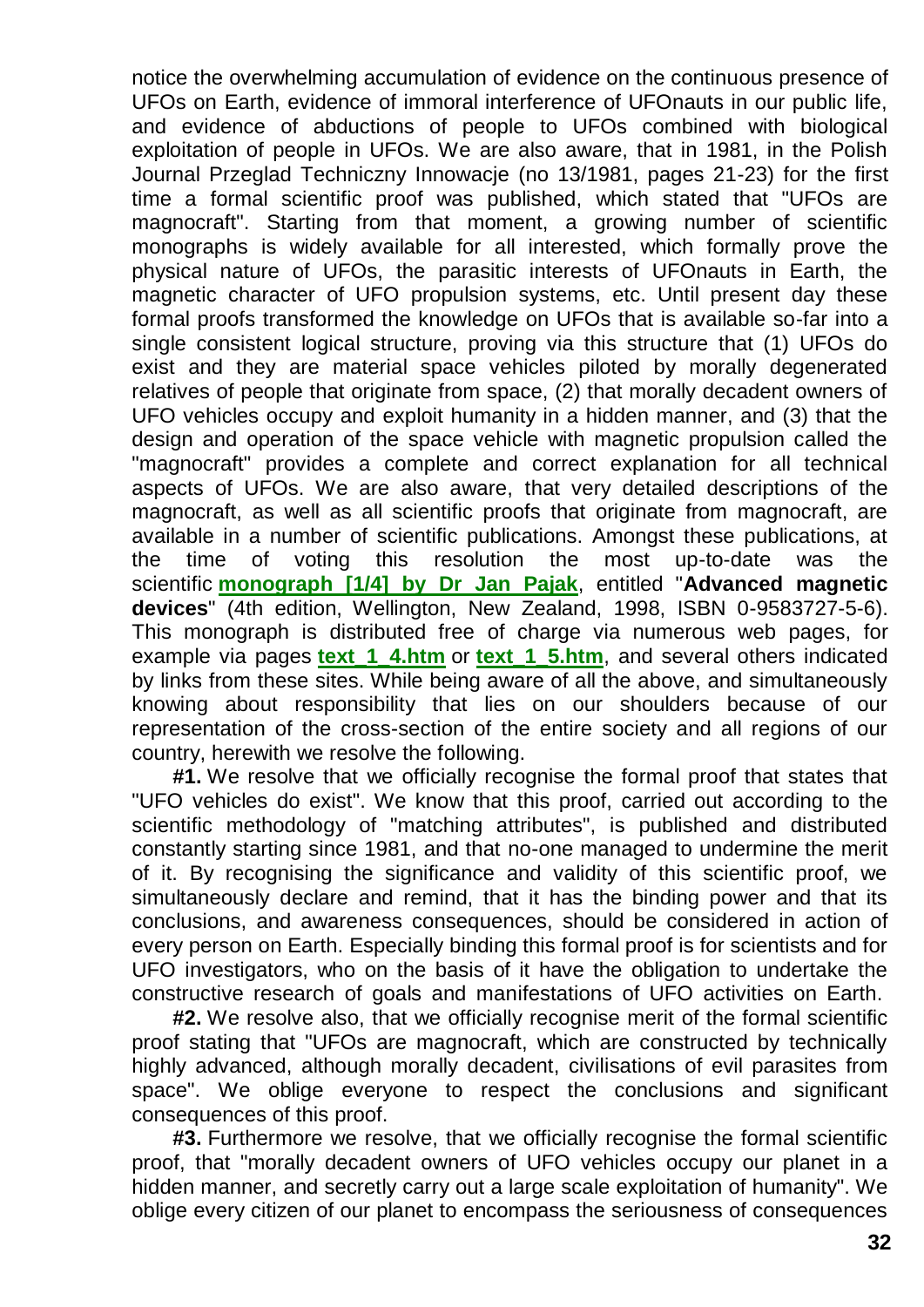of this scientific proof, and to initiate actions that gradually neutralise this occupation and exploitation of people by UFOnauts.

While resolving all the above, we simultaneously strongly encourage all interested, to urgently learn about scientific proofs contained in the monograph [1/4] indicated above, the official and popular recognition of which this resolution declares and also the multitude of consequences of which we are trying to realise with the assistance of this resolution. We also encourage to learn the design, operation, and propulsion system of the magnocraft, which is the space vehicle that represents an Earth's version of UFOs (means which displays all attributes of UFOs, carries the same operational capabilities as UFOs, and induces the same phenomena which are known from UFO observations).

While issuing this resolution, and granting to it the character of a true representation of our collective views and wishes, we simultaneously hope, that the resolution finally is going to initiate constructive actions and initiatives regarding UFOs, so long-awaited by the society. For example we hope, that it is going to inspire the undertaking of systematic research on UFOs by scientists and by people responsible for our security and our level of informing. We hope, that in all matters regarding UFOs the society starts to draw from collective wisdom and stops following the claims of wrong but noisy individuals, who probably are manipulated by these parasitic UFOs. We hope, that this resolution breaks through the impasse to-date which surrounded the progress of people's rational understanding of the reasons, multitude, and technology of morally degenerated aggressors from UFOs. We hope, that it is to make people sensitive about immoral, parasitic, and hidden character of all activities of UFOs on Earth. We hope that it points the attention of authorities at burning issues of the defence of society from evil exploitation by UFOs. We hope, that it makes everyone interested in the scar from identification implant of UFOs, which (the scar) the majority of us is having on a leg. We hope, that it is going to initiate more intensive observations of UFO activity in our living space, and that it realises that with appropriate methods and devices which are sensitive at fast telekinetic motion, literally tens of visually invisible, telekinetic UFO vehicles can be registered in our sky in every moment of time (these telekinetic UFO vehicles are usually referred to, as "rods"). We hope also, that this resolution inspires all people to undertake an active self-defence against cosmic aggressors from UFOs.

This resolution was taken on 24 March 2003, in the result of anonymous voting (which was based on pseudo-names) that was open for participants of debates on the internet list totalizm@hydepark.pl. The results of this voting was unanimous - the entire 100% of voting participants gave their votes for accepting this resolution. The participants confirm that the voting had anonymous character, thus the results represent an exact reflection of actual views and wishes of people that voted. In turn because voters represented the cross-section through the entire society and through all regions of Poland, and also because the text of what was resolved represents the collective opinion of voters, this resolution is representative for the stand, wishes, and feelings of significant proportion of citizens of Poland aware of the seriousness of current situation.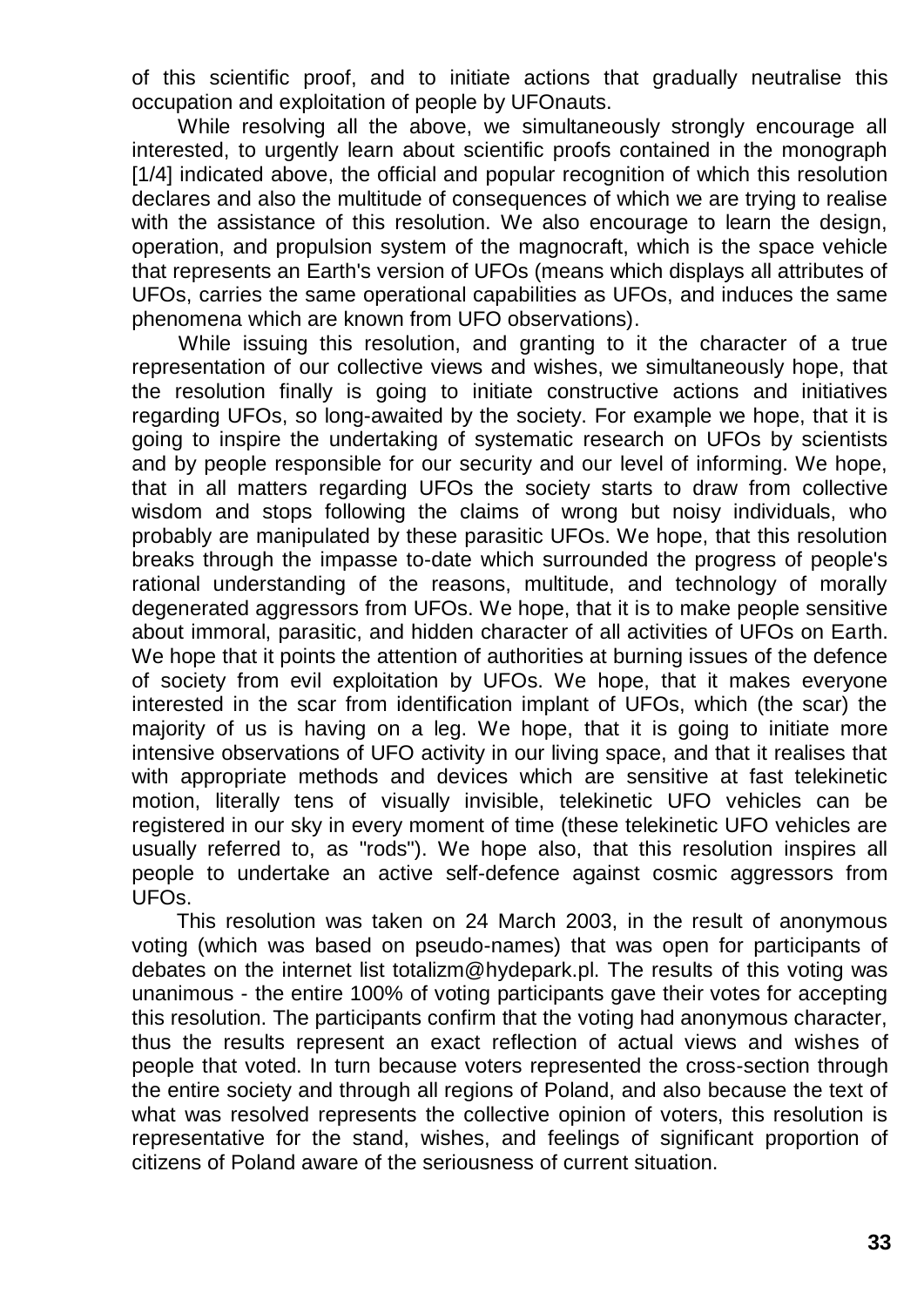### **#D3. Which evidence confirms that UFOnauts utilise devices which work on technically induced telepathy and that these devices work as described here:**

If one believes orthodox science on Earth, telepathy is intercepting of something by nothing. As such it cannot be utilised for practical purposes. Therefore the majority of us is extremely sceptical to every claim that UFOnauts utilise telepathic devices, and the construction of these devices also by people is just only the matter of time. After all, the majority of people typically are unaware of facts which are explained on the web page named "**[evil.htm](http://tornado.zxq.net/evil.htm)**". This means, that they are also unaware of the fact that the official human science and various leading scientists can be programmed just by such telepathic devices of UFOnauts to mislead people on purpose.

Fortunately for us, the possibility of building telepathic communication devices was also analysed by the stream of development of our knowledge, which is alternative to the orthodox science and which is named the **totaliztic science**. (The name "totaliztic science originates from the fact, that the principles of this new science are based on the highly moral, progressive and constructive philosophy called **[totalizm](http://tornado.zxq.net/totalizm.htm)** - which is rejected by the "atheistic orthodox science".) According to this "totaliztic science", there are numerous groups of premises, which all unanimously confirm the actual possibility of building telepathic communication devices, disclose that just such devices are already used on Earth by "simulations" of **[UFOnauts](http://tornado.zxq.net/ufo.htm)** and even reveal various details of the design and operation of these devices. Here are examples of these premises:

**(i) Sightings of the use of telepathic devices by UFOnauts**. The most evidential confirmation of the fact, that telepathic communication devices can be build, results from the witnessing of the use of such devices by crews of UFO vehicles. As it turns out, telepathic devices are the basic manner of communicating between people abducted to UFO vehicles and crews of these UFO vehicles. The use of these telepathic devices in UFOs is described practically in every book which concerns cases of people being abducted to UFOs.

**(ii) So-called "MIR test" which SWITCHES OFF telepathic implants from UFOnauts that are inserted into left temples of practically all people on Earth.** (I.e. you, the reader, also have such an implant without even knowing it.) **[UFOnauts](http://tornado.zxq.net/ufo.htm)** in a secretive manner exploit every inhabitant of the Earth. From every man they rob sperm, while from every fertile woman they rob her eggs. Also every person must give out an amount of unique life energy called the **[moral](http://tornado.zxq.net/totalizm.htm)** - which UFOnauts rob via the special "chill chambers". However, the entire this robbery is completed by UFOnauts during nights and under strong hypnosis, when their victims sleep hard - so that later they do not remember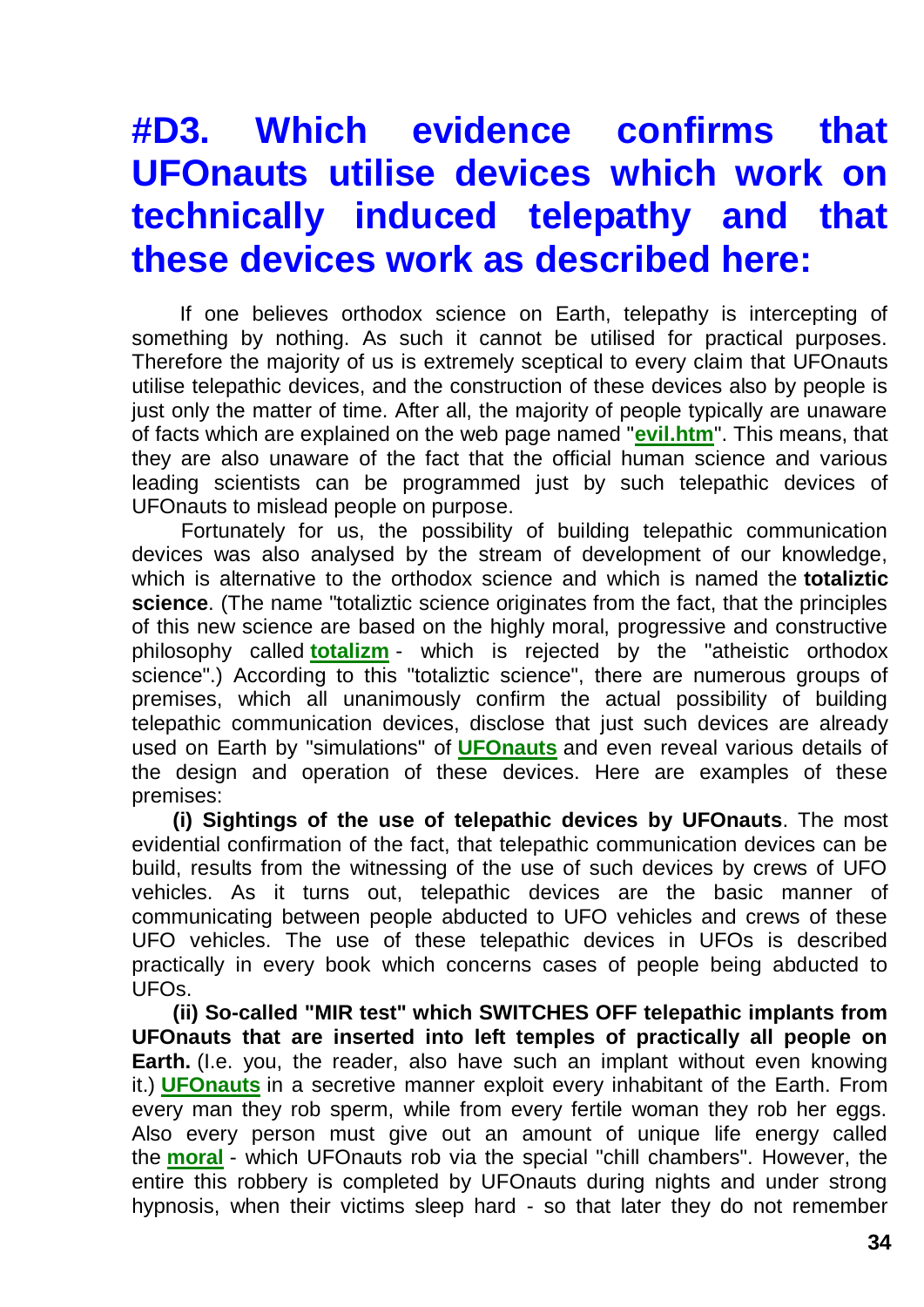anything from sessions when their biological resources are being harvested. In order to be able to have precise records from this robbery, and thus know for whom amongst people is just turn for a next robbery session, and also to control easier people during these robberies, UFOnauts secretly introduce implants to the body of every person on Earth. Each person carries inside several such implants. All these implants work on telepathic waves. Several areas in our bodies where we have such implants were already identified. For example, in the chinbone of the leg everyone has so-called "identification implant". From the introduction of this implant everyone also has a scar on the leg - this scar can be viewed on the first photograph from web page about **[UFOnauts](http://tornado.zxq.net/ufo.htm)**. Everyone has also an implant in the spinal cord at the back of neck, in the place where usually there is a lock in our chains which some people have on necks. This implant allows UFOnauts to control our body - e.g. to cause with it that we faint, or are paralysed, or fall asleep, etc. Every person on Earth has also an implant in the left temple. This one is for "listening" to our thoughts and also for "putting thoughts and views to our heads". In some people this temple implant is inserted wrongly. After all UFOnauts insert it through the nose - what NOT always comes them out as well as they would wish. Therefore for some people, when a powerful magnet is close to their temple, this implant begins to irritate the brain. In such cases people begin to have unpleasant experiences, e.g. sweat, faint, shiver, etc. But if nearby of this implant powerful electric sparks are switched on, then these sparks generate so-called "telepathic noise" described in item #C1 of this web page. In turn this noise switches OFF the implant. Thus further placing a powerful magnet close to the temple of this person ceases to cause previous unpleasant experiences. In turn this very fact that a "telepathic noise" switches OFF the implant of UFOnauts is for everyone a tangible proof, that UFOnauts secretively use on people their advanced telepathic devices. More information on the subject of so-called "MIR test" - which is described here, and which allows to temporary switch off the UFO implant from our left temple, is provided in subsection U3.2.1 from volume 16 of monograph [1/5].

**(iii) The mechanism of operation of telepathy** This mechanism is explained by the new theory of totaliztic science, called the "**Concept of Dipolar Gravity**". On this web page the Concept of Dipolar Gravity is explained in item #A3 above. According to the totaliztic explanation of this mechanism, telepathic waves can be both generated and received - and relatively easy. After all, in order to generate telepathic waves it is enough to flow an electric current through a coil. In turn to receive telepathic waves it is enough to direct them on a quarts crystal of a similar frequency of own vibrations. Then these waves cause that the counter-body of this crystal begins to vibrate, and this in our world is going to manifest as vibrations of the crystal itself. Because of the existence of the piezoelectric effect, these vibrations can later be collected from the quartz crystal in the form of electrical impulses.

**(iv) The knowledge of the principle of operation of the telepathic pyramid**. In a separate **[treatise \[7/2\]](http://tornado.zxq.net/text_7_2.htm)** is described the design and operation of a telepathic communication device (transmitter and receiver) called the "telepathic pyramid". The most vital points of this principle of operation are repeated in Part #C of this web page. So this pyramid is a tangible proof, that telepathic devices can be build.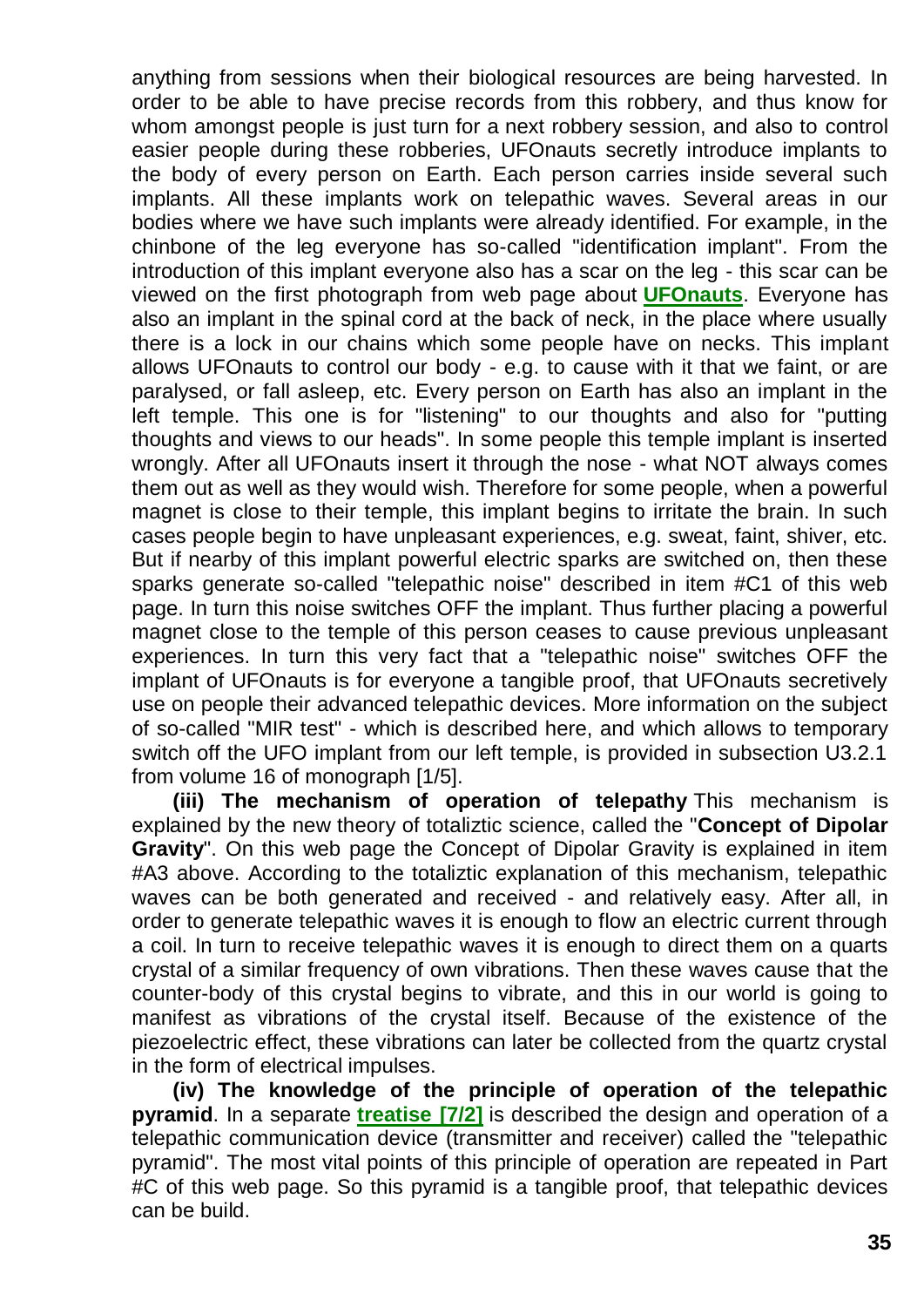We all perfectly know the proverb that "all roads lead to Rome". The attribute of this proverb is, that it is still going to remain true when we modify it into the form which states that "if several roads leads to Rome, than this means that Rome actually does exist and can be reached by us". Expressing this in other words, if several separate groups of premises indicate that telepathic communication devices are feasible and can be build, and even someone already now uses them on the Earth, we should not treat too serious claims of orthodox scientists who try to convince us to something completely opposite. After all, we know what kind of **[evil](http://tornado.zxq.net/evil.htm)** forces hide behind backs of such scientists. Not mentioning that scientists are already famous through the ages from the fact that they are constantly wrong and that they repetitively are forced to deny whatever they stated shortly before.



**Fig. #2** (K1 in [1/5]): The above photograph provides an illustrative evidence that telepathic communication devices can be build. Originally this photograph is shown as Figure C2 in the English treatise [7/2], and also as Figure K1 in monograph [1/5]. It shows an extraordinary technical device, called the "telepathic pyramid", which allows to utilise telepathic waves and mechanism of telepathy for communication on interstellar distances. The extraordinary attribute of this device is that it was **given** to humanity by an anonymous ally from stars means by an extraterrestrial civilisation with a totaliztic philosophy. The exact design and operation of this device is described in chapter D of the English treatise [7/2], and also in chapter K of monograph [1/5] (English versions of both these publications are downloadable free of charge via this web site). Actually, almost the entire content of **[treatise \[7/2\]](http://tornado.zxq.net/text_7_2.htm)** is devoted to the description of the extraordinary history and operation of this advanced device.

\* \* \*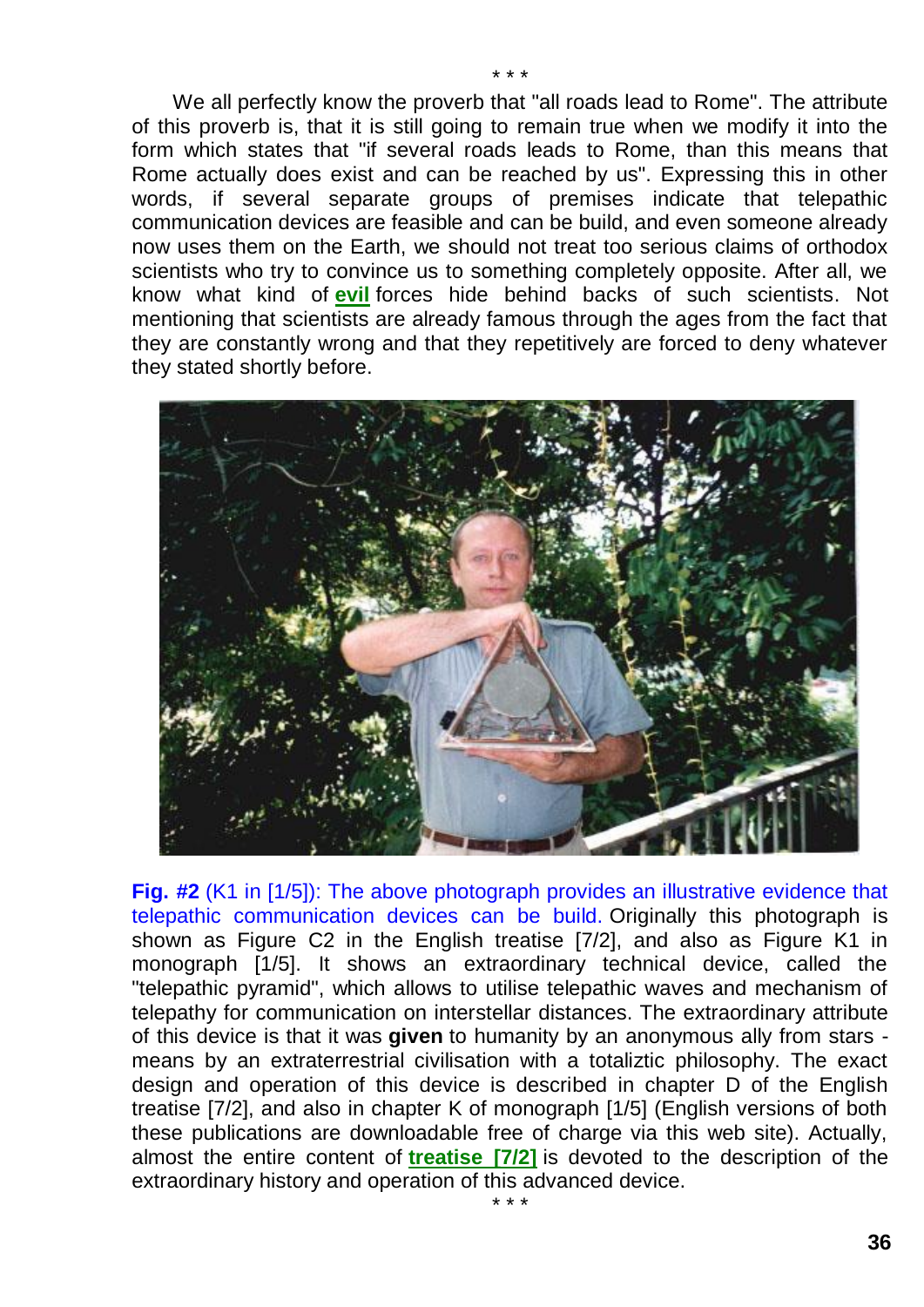**Notice** that you can see the **enlargement** of each illustration from this web site. For this it suffices to **click** on this illustration. Furthermore, most of the internet browsers that you may use, including the popular "Internet Explorer", allow also to **download** each illustration to your own computer, where it can be looked at, reduced or enlarged to the size that you may want, or printed with your own graphical software.

#### **#D4. On the Earth UFOnauts utilise various kinds of telepathic devices:**

"Simulations" of UFOnauts frequently utilise on the Earth their telepathic devices. For this reason, if one knows what to take notice of, then in our lives we can encounter numerous evidence, that telepathic devices were just used in our close proximity. (Unfortunately, this their use always is for a destructive purpose.) On this web page I try to indicate the most representative examples of just such evidence. Furthermore, I try to indicate also this places in monograph [1/5], in which more of such evidence is provided which could not be presented here because of limitations imposed on the size of memory available for this web page.

#### **#D5. My personal witnessing of situations when UFOnauts used telepathic devices:**

I personally encountered several cases in my life, when effects of the use of telepathic devices become clearly noticeable for me. In fact almost entire subsections VB4.1.1, VB4.2, and VB4.2.1 from volume 17 of my older **[monograph \[1/4\]](http://tornado.zxq.net/text_1_4.htm)** are devoted to the presentation of such cases. Several further such cases, when telepathic devices are used openly by UFOnauts for communicating with people, are described in subsection V2 from volume 16 (see over there the "close encounter from Dolomites") and also in subsection U3.2.1 from volume (see over there the test MIR) of that older **[monograph \[1/4\]](http://tornado.zxq.net/text_1_4.htm)**. FOr a scientific exactitude I am going to provide here at least examples of most representative such cases. Here they are:

**1. Passing by and watching passively a clearly visible UFO vehicle,**  without even taking a photograph. Probably the best example of such a case was the sighting of a cigar shaped UFO on a top of the mountain in Weka Pass in New Zealand. It took place around the midday in December 1985. I was driving them in a car together with a colleague from Polytechnic in Invercargill (Miss Anne C.) and it was she that was the driver. We were driving from Hamner Springs to Christchurch. I know this road very well, because I was already passing through it tens of times. It was near this road that numerous UFO landing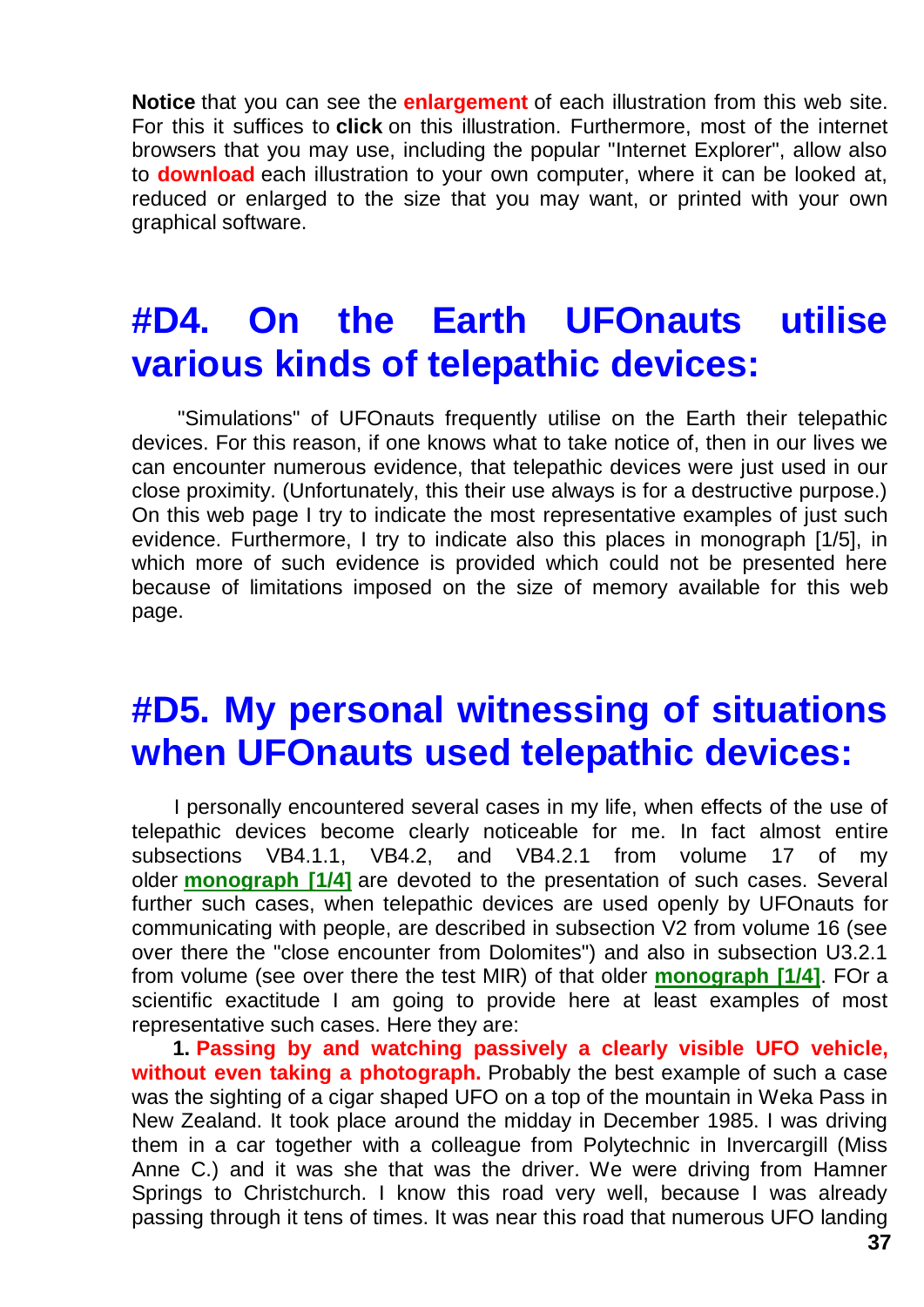sites are located, photographs of which I show in my monographs. In one place well known to me, I noted a large silver cylinder through the window of the car. The height of this cylinder was comparable to the angular diameter of a full moon. I know this road well enough, to remember that earlier there was no such large and clearly visible cylinder on the top of this hill. Such, or similar, cylinder actually was not present in any place near this particular road. The cylinder stood on relatively tall legs, positioned vertically on a very top of a local hill visible from the road. It had proportions of dimensions and the general appearance of a new, large can of the type that one buys in a supermarket with some food tinned inside. The surface of this "can" is strongly waved in a horizontal direction. It looked as if it is well covered with new tin, newly made, and shining like a mirror. I show this strange object to my colleague. She acquitted my attention with remark that this is a new silos, and then without any further interest in this strange object she continued driving. This object in fact did resemble in appearance a cylindrical silos in which farmers accumulate their grain. It looked as if made of waved panels with well tinned, almost white metallic surface. But I could not understand why this farmer build his "silos" on a complete wilderness, and on a top of high hill. After all, it would be very difficult to arrive to this "silos", not mentioning winds, lightnings, and other problems. Furthermore, from the point of view of strength, easiness to bend the waved panel into a shape of a cylinder, and also the resistance of the grain slipping down, the waves on this "silos" should run vertically, not horizontally. So I expressed my doubts to the colleague. She again cut them short with some ignoring remarks about the unknown manner of thinking that farmers have, and still took no notice of this strange object. Her lack of interest was visibly many times more obvious from mine. This acted discouragingly on me. By seeing that she is completely not interested in this mysterious cylinder, I felt a bit out of place by being so intrigued and showing such interest in it. On the back sit of the car my photo-camera was lying, as usually ready for shooting. It was enough to reach it, press the trigger, and - as later I deduced - probably I would make then one of the most clear pictures of a cigar shaped UFO that was ever taken. Unfortunately, somehow I could not mobilise myself to reach back, take the camera, and press this button. (According to what I wrote in subsection V5.1 of monograph [1/4], and also I explained on the web page about **[time vehicles](http://tornado.zxq.net/immortality.htm)**, it is possible, that in the original passage of time I managed to take this photograph of a UFO. But in the repetition of this time, even a more powerful telepathic command forced me to abandon this photographing.) So I was just watching passively this "silos" while we continued driving. At some stage it disappeared hidden behind other hills. Relatively soon afterwards we drive again on the same road. "Silos" was not present on the top of this hill. Because of its significant size, it is difficult to suspect that the farmer build it with a large difficulty and cost on a top of a hill, in order to soon afterwards dismantle it and shift into another place. It was also not present in any other point of this road. This absence of it completely eliminated a possibility, that my memory was wrong about an exact place where it was positioned. So my logic is telling me, that it is almost absolutely sure, that whatever I saw then, was not a new and shiny "silos" made of panel that was waved horizontally and covered with white tin. Really it must be a cigar-shaped UFO with shiny metallic surface. Analysing now the appearance of this UFO, I suspect that most probably it was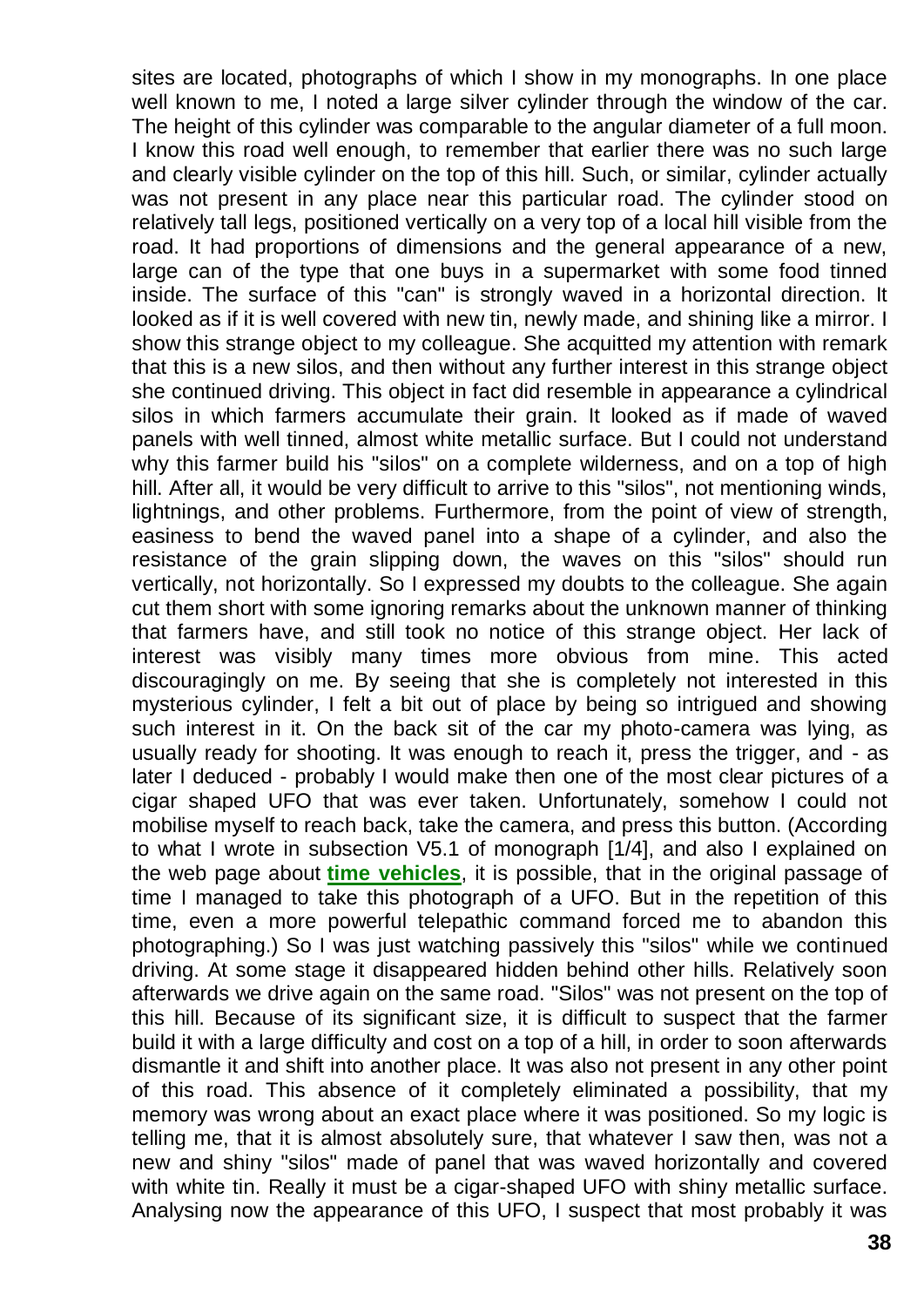formed from around 12 discoidal vehicles of K7 type. (Thus it was slightly similar to a flying complex shown in Figure F7 of this monograph.) The telepathic command emitted by propulsors of this UFO to ignore the sighting of it, was so effective that it paralysed even me. In spite of my orientation towards UFO research, still it forbid me to photograph this UFO, or even just to be more interested in it. It also forced us to passively continue our drive.

**2. Burning the engine of my car** . The discussed Saturday evening, UFOnauts probably took telepathic control over my mind. I felt this as a strange deprivation of thoughts and a kind of extreme absent-mindedness. During the purchase of petrol I failed to check the water in car's radiator, although I always used to do this as a routine. Because of the same absent-mindedness I did not take a bottle with water into trip, although almost always I used to take water with me. Finally later, during the drive, I did not look at the temperature indicator in the engine, although almost always I repetitively do this during every drive. From this manipulation on my mind I awaken only, when on a complete wilderness, around 20 kilometres from a nearest house, during a pitch dark night, rapidly the engine from my car refused to work. It turned out that there is no even a droplet of water in it, that there is no any stream around, and also that I have no any dish with me to seek this water in darkness and to bring it to the car. Thus the burning of the engine was eminent. This in turn delayed the completion of field research on UFOs planned in advance. Interesting, that the victim of this "breaking with hands of the victim" fell also a person whom UFOnauts choose for the "pusher" in this framing. This person forced me to go into the trip this exactly day and on this exactly time. The above should be supplemented with the information, that this particular day I had nothing important on my mind, nor any circumstances existed that could explain this strange state of absent-mindedness that directly led to the disappearance of water in the radiator. As it turned out later, this evening in the radiator two holes appeared mysteriously and without any reasons. Water escaped through these holes.

# **#D6. So-called [contactees,](http://tornado.zxq.net/prawda.htm) means receivers of the breakthrough knowledge posted to Earth by friendly [totaliztic](http://tornado.zxq.net/totalizm.htm) civilisations which try to help humanity:**

Totalizm explains contactees as people who receive telepathic messages from beings that populate other planetary systems. A technical device with the use of which this messages are broadcasted directly to the brains of contactees, is called a **telepathic projector**. A relatively comprehensive description of such a telepathic projector is provided in item #C4 of this web page. In case, however, if the reader wishes to read about this projector even more complete information, then he or she can find these in subsection K5.2 from volume 9 of monograph [1/5], and also in subsection L6.3.4 of slightly older monograph [8].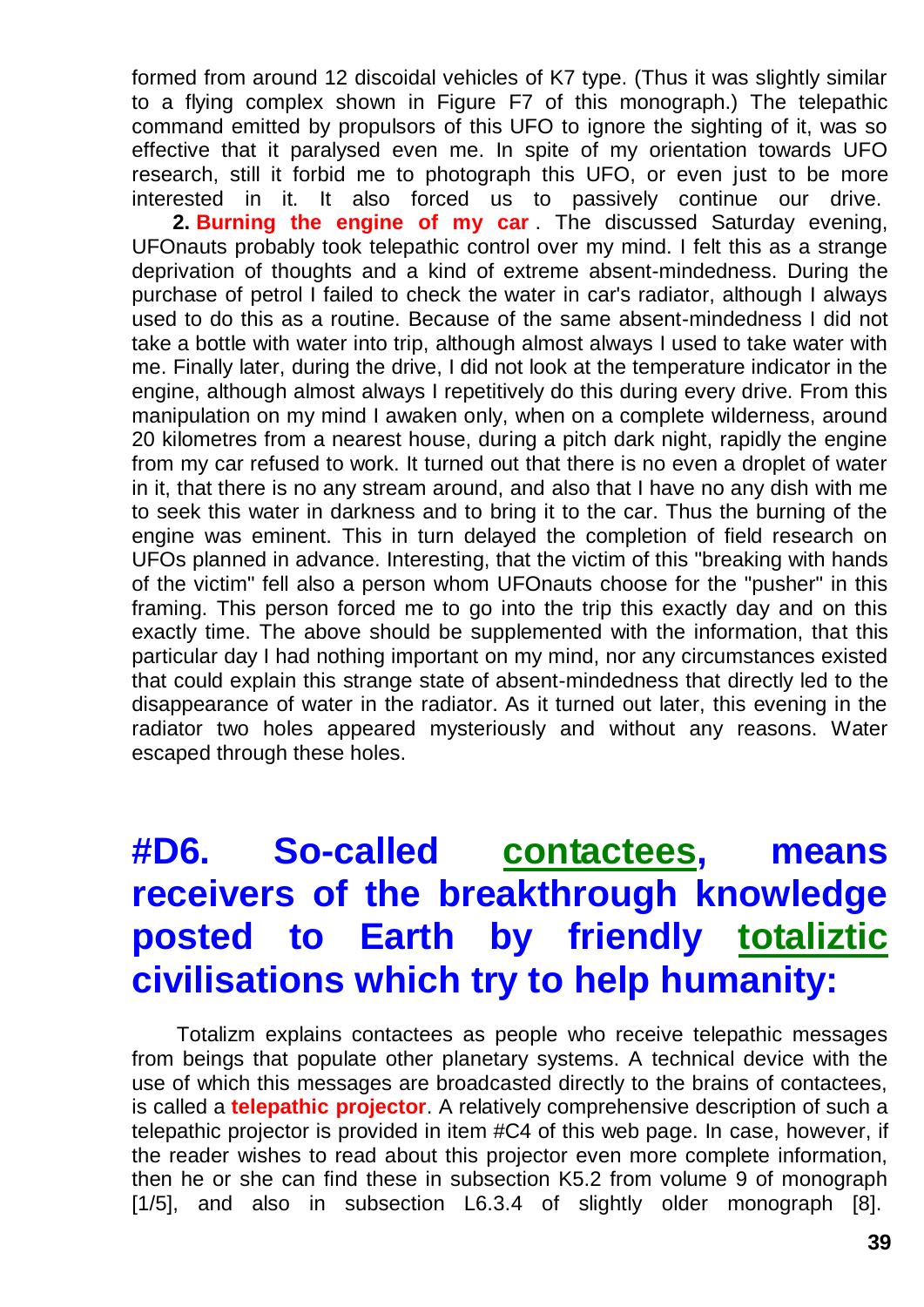Contactees so far were a phenomenon completely misunderstood by people. This happens in spite that humanity knows them since ancient times. For example all ancient so-called **religious revelations** actually were forms of this type of telepathic contact. In present times many contactees are exploited by UFOnauts, who with their assistance flood the planet Earth with the parasitic propaganda. Fortunately, there are also contactees, who receive telepathic messages of a totaliztic content that tries to help humanity, e.g. information and technologies which are useful for our future. Treatises, English [7/2] and also Polish [7B], that are available through this web site, are actually reports from such telepathic contacts that try to help the humanity.

#### **#D7. How contactees can distinguish their contacts with representatives of [totalizticc](http://tornado.zxq.net/totalizm.htm)ivilisations, from contacts with evil [UFOnauts](http://tornado.zxq.net/ufo.htm) who only pretend to be representatives of totaliztic civilisations:**

On "Fig. #1" from a separate web page named **[nirvana](http://tornado.zxq.net/nirvana.htm)**, is explained the key for differentiating between simulations of UFOnauts (who love to impersonate representatives of totaliztic civilisations), and true representatives of such totaliztic civilisations. The key is there a phenomenon called "nirvana". Let us repeat here most vital information about principles of this differentiating.

\* \* \*

In recent years can be noted an increase in cases of so-called "contactees" means telepathic contacts between selected people and representatives of cosmic civilisations. However, the problem with these contactees is such that the majority of people is unable to distinguish which one out of these contacts are with totaliztic civilisations which try to help tormented humanity, while which ones are with diabolic UFOnauts who try to harm humanity. After all, **evil always assumes shapes of good, while devils always pretend to be angels**. Therefore UFOnauts who always contact people exclusively for destructive purposes, in their contacts cunningly pretend to be helpers and protectors of humanity. An example as to how misleading and difficult to see-through are these messages to contactees from UFOnauts, is the content of web page which in November 2006 was available under the address **[www.rael.org](http://www.rael.org/)**.

As it turns out, **nirvana is the key to distinguishing contacts with UFOnauts who pretend to be representatives of friendly civilisations, from true representatives of such totaliztic civilisations**. Representatives of totaliztic civilisations always show themselves to people whom they contact. As an example of a contact with them see descriptions of messages from the being shown in "Fig. #3" of this web page, presented in **[treatise \[7/2\]](http://tornado.zxq.net/text_7_2.htm)**. Thus, if a given contactee knows what to take notice of, then he or she can notice nirvana in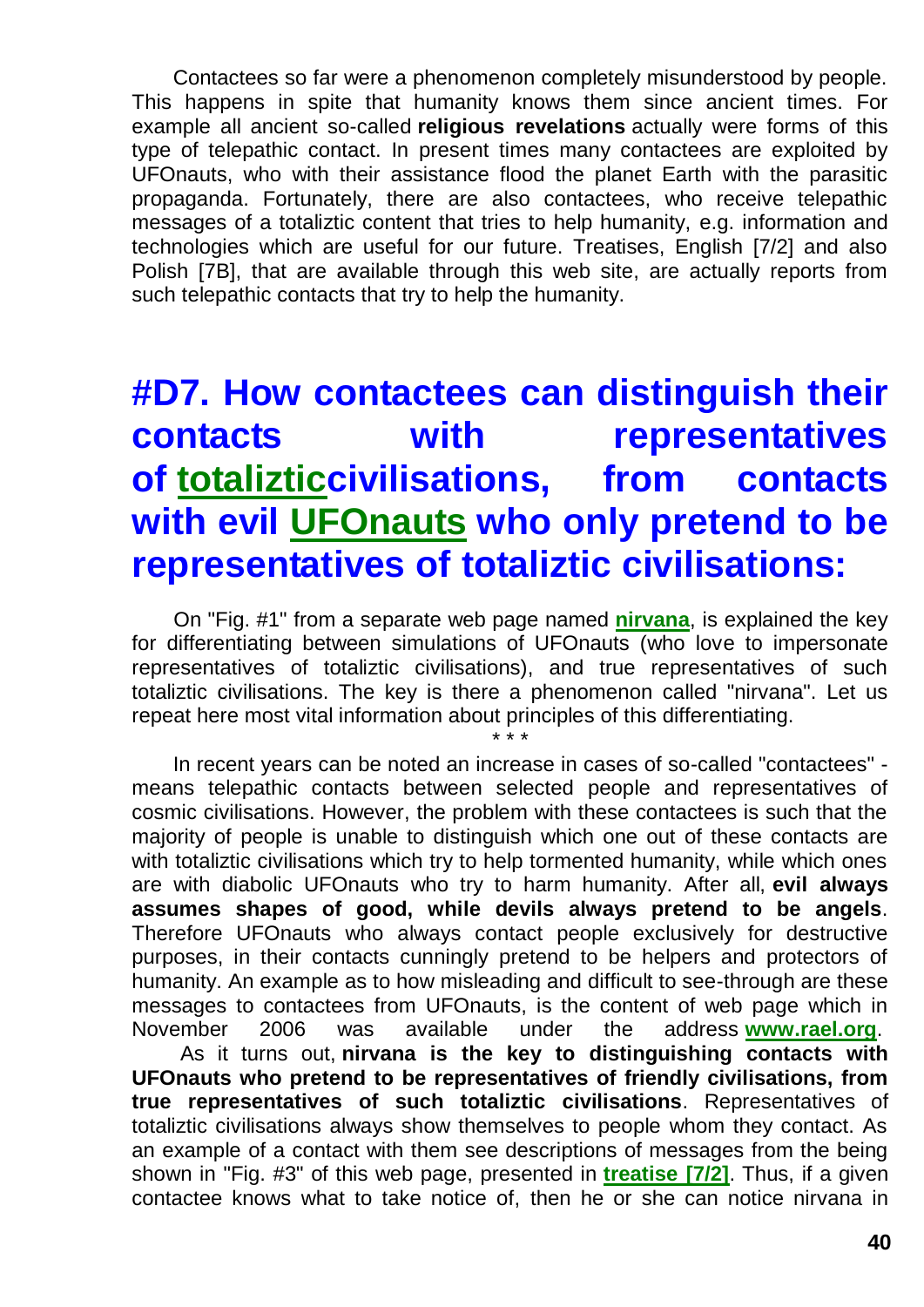them. In turn "simulations" of UFOnauts always contact in such a manner, that the contacted human could not see them. This is because they know jolly well, that people are going to feel the evil, hostility, unhappiness, and this characteristic "coldness" radiating from them, which are attributes of these unhappy creatures that live from robbery and are preoccupied exclusively with harming others. Further information about contactees are provided on a separate web page named **[truth](http://tornado.zxq.net/prawda_uk.htm)**.

**Part #E: Telepathic gifts to humanity from a [totaliztic](http://tornado.zxq.net/totalizm.htm) civilisation from stars:**

#### **#E1. The gift of a telepathic transmitter and receiver:**

For the address of the gift for humanity in the form of description of the design and operation of the "telepathic pyramid" was selected Mrs Daniela Giordano - the co-author of the **[treatise \[7/2\]](http://tornado.zxq.net/text_7_2.htm)**and a slightly older version of it published as the **[treatise \[7\]](http://tornado.zxq.net/7_text.htm)**. Here is how in these treatises [7] and [7/2] this gift she describes herself:

One night around the summer 1978 I was sleeping in my bedroom. Unexpectedly my dream was interrupted. And as it sometimes happens when a film breaks during the projection of a movie, only a big black screen without borders remained in my view.

\* \* \*

On this black screen a "Being" appeared, possibly of male gender. Actually "He" was a little bit strange. He had a head quite big and round like a billiard ball. His skin was milky-white and it was possible to see thin, clearly blue and pink capillary vessels on His cutis. The pattern of these vessels reminded me of delicate wrinkles on the facial skin of a prematurely-born baby. The nose was just outlined, the mouth was only a short, horizontal cut on a little chin. But the eyes were big, clear blue in colour, sweet in glance, placed on very high cheekbones. It didn't appear that the skin of His face had ever known a beard. He had no hair at all. The neck was thin but not very long. The thorax, the arms and the hands were white-grey, maybe only a half-tone darker than His head - as if He wore a very thin and tight suit. I don't remember having seen nails or ears.

Between His hands He held a pyramid of about 27.5 [cm] high (see "Fig. #3"). At the outside it was of lacteous colour and looked made of opaque plastic or perspex ("perspex" is the commercial name for a material made of "methyl methacrylate resins"; popularly it is also called "organic glass" or "plexiglass"). The inner space was not visible. With the open palm of His right hand He supported the pyramid's base while the open and tight palm of His left hand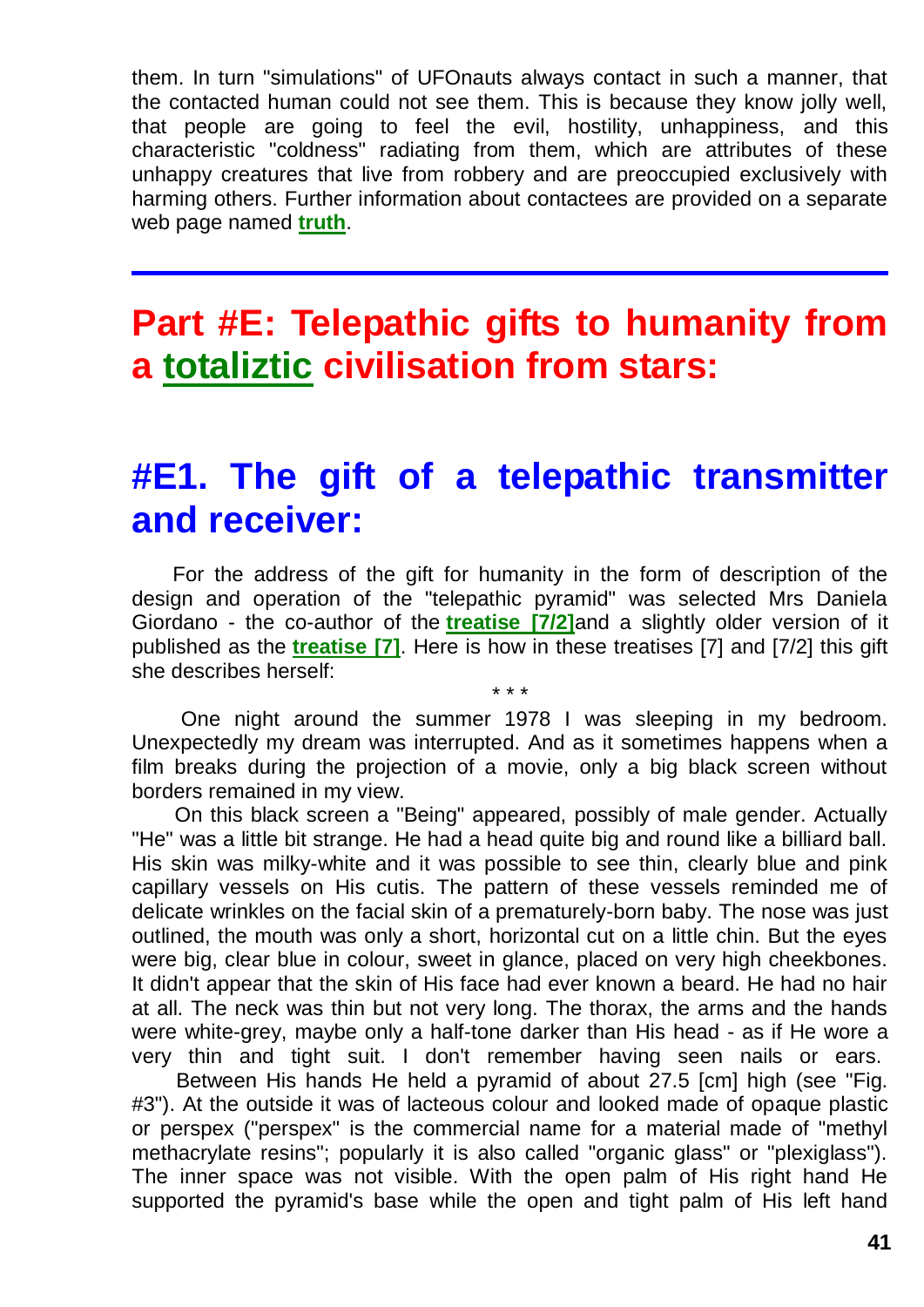rested on the cusp of the pyramid.

He was facing me as in a half-length photograph. He did not seem to be very slim nor fat. Surely you could not define Him as a lean guy. It gave the impression He had never done gym exercise in His life.

He let Himself be watched by me for a moment before beginning to talk. He didn't move the mouth and His words arrived directly to my mind in Italian - as if I have had the ears over there rather than on the sides of my head. When He talked the pyramid emitted an intense and soft white pulsating light following the same rhythm as His words and emotions.

"You must build a pyramid like this one", He said.

"Why?" I replied. (I don't like strangers telling me what I should or shouldn't do.)

"To talk better to each other", He answered.

(Here was the description of technical details of the telepathic pyramid. The reader can find these details in subsection K2.1 from volume 9 of monograph  $[1/5]$ .)

"... when you connect them, remember that all must have a ratio: that one between the pyramid and the spiral must be the same, the quartz and the frequency must be harmonic. Even the inner volume of the pyramid must be in the vacuum ...".

I don't remember what else He said. He continued to talk and talk ... I was no more listening. At that moment all my efforts were concentrated on the attempt to break off that contact. I was aware that a part of my mind was connected with His, but His 'panzer-kamikaze' will (strong will) had really disturbed me. And I wished with all my strengths to come out of that situation.

When I was a kid I had found out that to interrupt a bad dream or a nightmare it was enough to get angry with the character of the dream, or with the situation, or with myself. It worked also this time and I woke up still breathless and with my heart beating wildly. I found myself in my bedroom and it was still night.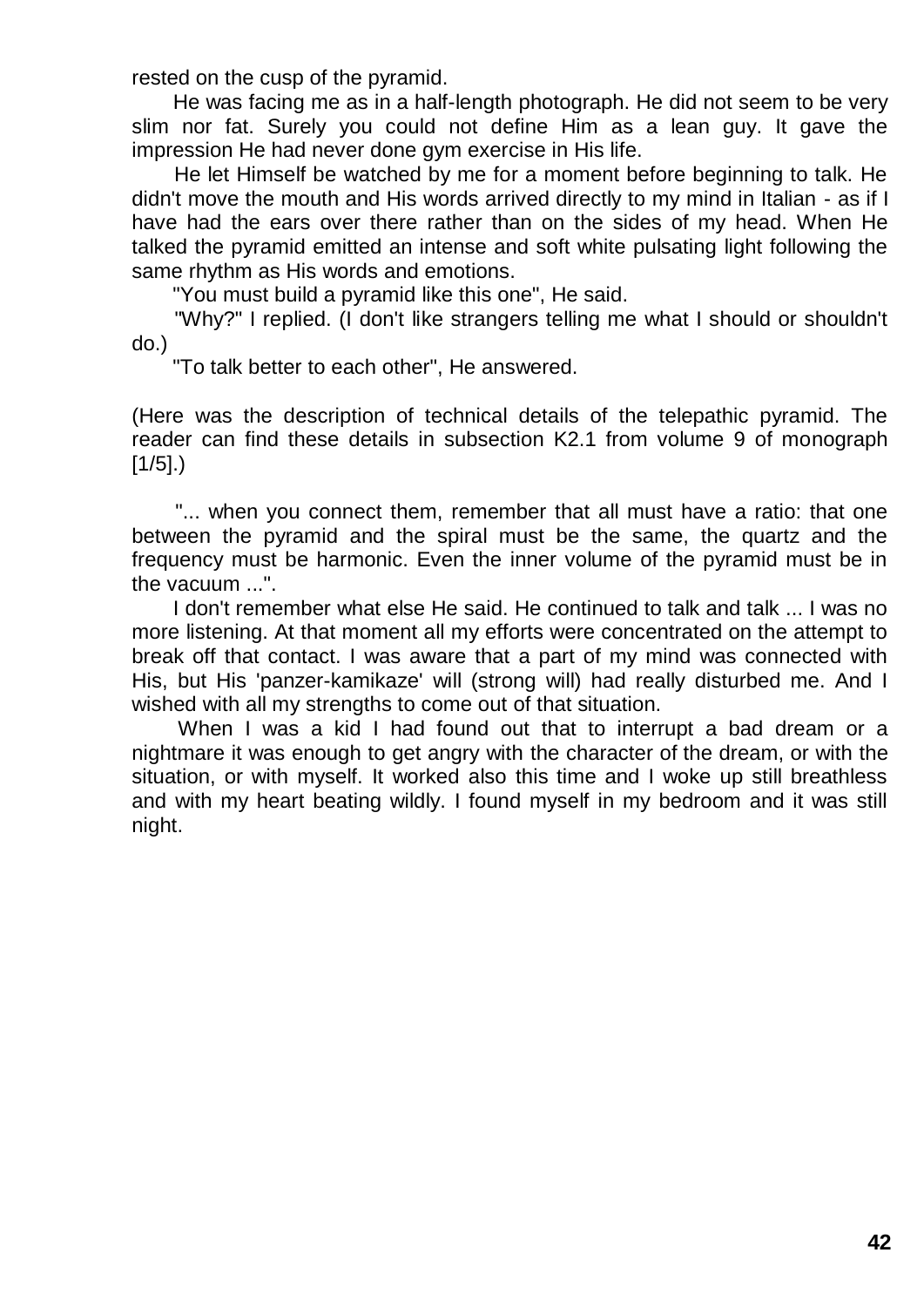

**Fig. #3** (J3 in [1/5]): The highly evidential illustration which shows an humanoid, who with the use of a "telepathic projector" projected to the humanity the gift taking the form of a design for the "telepathic pyramid". Originally Figure C1 from treatise [7/2], repeated also as Figure J3 in [1/5]. (Downloads of treatise [7/2] are available free of charge via this web site.) This Figure shows an alien from a totaliztic cosmic civilisation, which is discretely helping humanity in our struggle for freedom. It was this alien that gave humanity the telepathic pyramid show in the previous illustration above. The members of this civilisation continually maintain themselves in the state of nirvana. The subtle emanation of happiness that is caused by nirvana, and that always radiates from faces of those ones who experience it, can be even noticed on the face of this alien. (More about nirvana can be found on the web site **[nirvana.htm](http://tornado.zxq.net/nirvana.htm)**).

### **#E2. The design and main components of**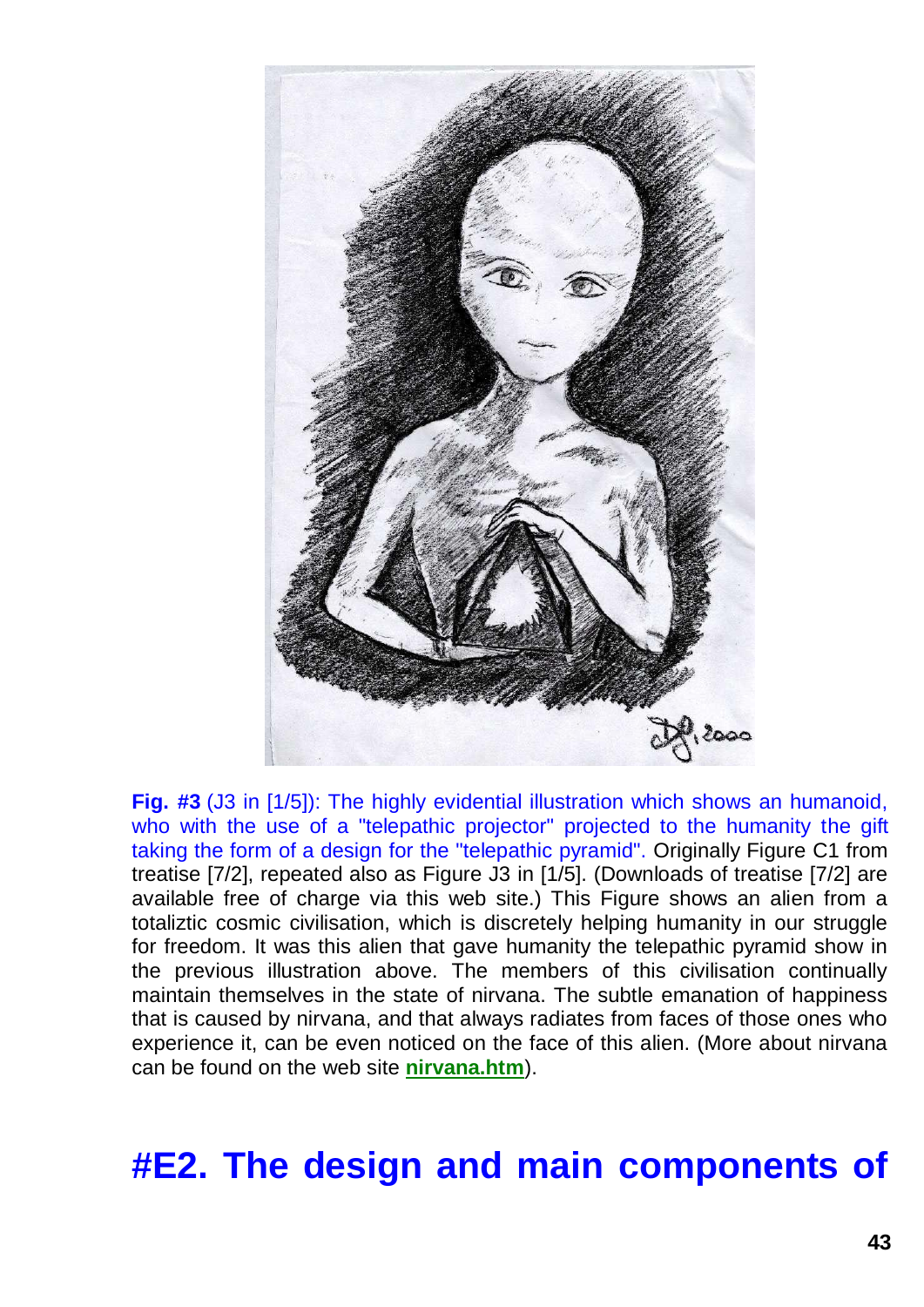#### **the "telepathic pyramid":**

The external appearance, the design, and main components of the telepathic pyramid are illustrated in "Fig. #4". This device is around 27.5 cm height. {In the geometrical sense it represents a "isometric pyramid", i.e. the one in which height base-to-top (h=27.5 cm) is equal to the side dimension (a=27.5 cm) of the square base. The main dimension (h=a) is equal to around half of a unit of length named "cosmic cubit" - which seems to be used by many civilisations as a kind of universal unit of length.} The pyramid's main components include: "framework" (F) made of copper wire {of around  $d = 5$  mm thick}, and the hermetic "casing" (P) shaped into a pyramid made of a glass or plexiglass that hermetically encapsulates this framework. The framework (F) is composed of eight straight pieces of thick copper wire (four pieces of around l=32.7 cm long for pyramid's sides, and four pieces around a=26.5 cm long for pyramid's base) welded together or bend in such a manner that they form edges of a pyramid that well fits inside of the casing. In turn casing (P) is composed of five plates (i.e. one square with side dimension of around "a=27.5 cm", and four isosceles triangles with the base equal to around "a=27.5 cm", and the height equal to around "hl=30.8 cm") which are made of robust milky or transparent material (e.g. glass or plexiglass) of around 5 mm thick. All these plates are so glued together that they form a pyramid in which the height "h=27.5 cm" is equal to the side dimension of the square base "a=27.5 cm". {Note that in the final, operational model of this pyramid, the casing must be made of milky-transparent material, because the operation of this device is based on the interference of standing waves of light formed by the pyramid, with the user's aura. Therefore a transparent casing would allow the disturbing noise light signals to enter the pyramid. However, from the first experiments with these pyramid, and also from the analysis of its operation, it is obvious that building a working prototype of this device is a laborious process which requires a lot of improvements and fine tuning (see subsection K2.6.1 in [1/5]), thus which almost for sure is not able to provide a working prototype in a first go. Therefore, for experimental purpose, it is much better to build first prototypes with a crystal-transparent casing, as such casing enables a better observation of the pyramid's interior during the first experiments. Only when the prototypes start to work and the user's thoughts start to modulate the pyramid's oscillations, then this transparent casing should be exchanged into a milky one.} The pyramid's casing (P) encloses not only the copper framework, but also all other components and circuits of this device, thus allowing to keep vacuum in the interior of this device. On each side wall of casing (P) a round "disk" (D) is assembled. These four disks are made of aluminium plate. One of them has a hole of around di=3 to di=5 mm in diameter in its centre. When they are glued to side walls of the pyramid, their location is so selected that they do not touch any other conductive component of the pyramid - especially spiral (C) and framework (F). {Disks (D) form a "telepathic resonance cavity", the four 'deflectors' of which - i.e. four disks (D), are concentrating the resonating telepathic signal on the quartz crystal (Q). My theories suggest, although this was not indicated in the original report of Mrs Daniela Giordano, that these disks are also performing additional function of plates of a vacuum capacitor - hence the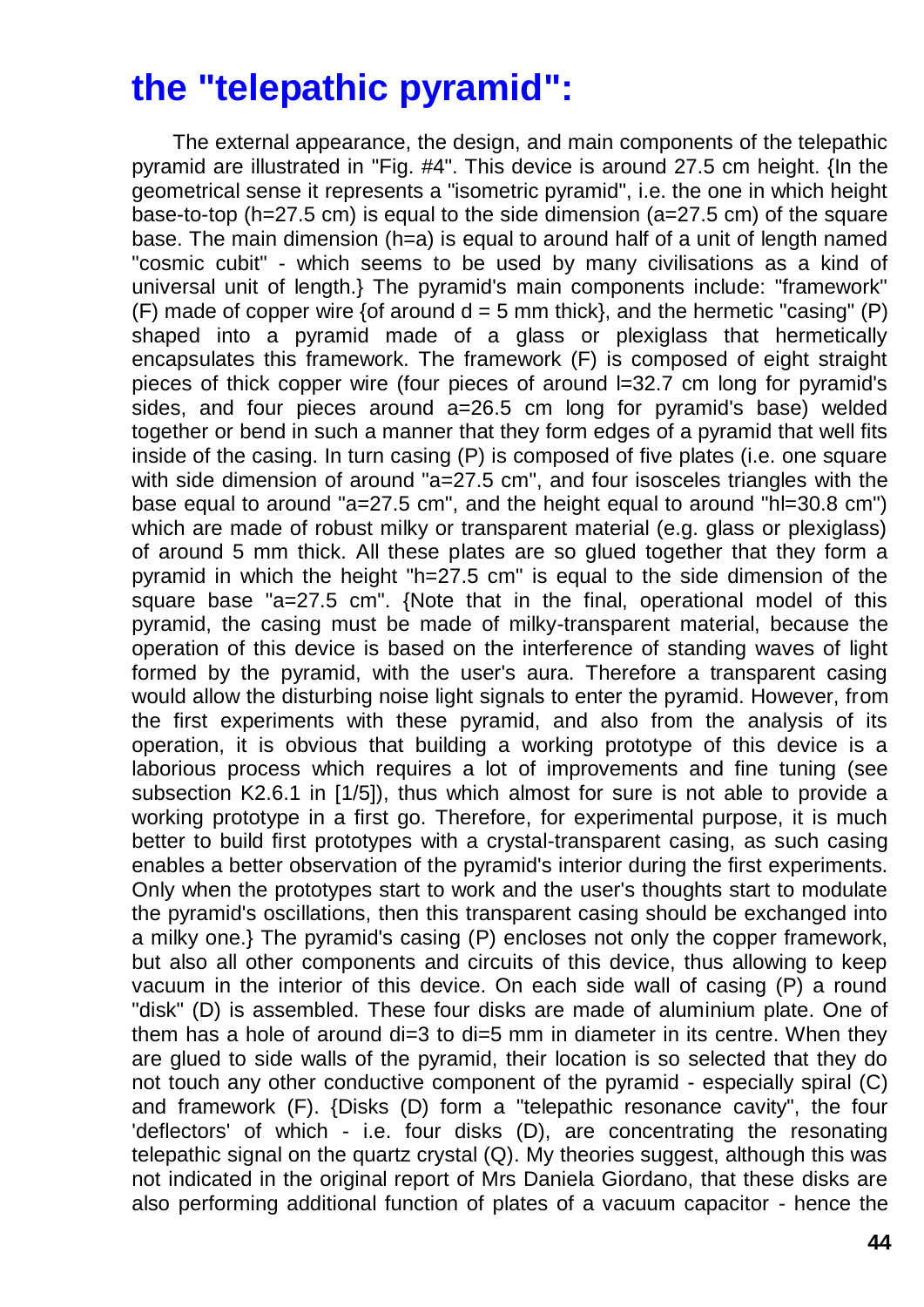importance of vacuum inside of the pyramid. The hole inside of one of these disks is to calibrate/select the frequency of telepathic wave that is allowed inside of the pyramid, and to define the initial conditions of deflection and resonance of this telepathic wave.} Inside of the pyramid a spiral "coil" (C) made of seven coils of a copper wire around dc=5 mm thick, is suspended from the pyramid's apex. This spiral (C) cannot touch the disks (D), although is connected with the frame (F). In the centre of pyramid, approximately at one-third of its height from the base, a quartz "crystal" (Q) is suspended. {This crystal should be spherical or ellipsoidal in shape. None of its dimensions should exceed the diameter "di" of the hole in one of aluminium disks. The exact positioning of this crystal is to be determined at the "fine tuning" stage of the pyramid's development, as the "telepathic focal point" in which it is to be suspended decides about the frequency of telepathic waves that act on the crystal, and thus determine the harmonic compatibility between the crystal and the resonance cavity of the pyramid. The usual way this crystal is suspended exactly in the "telepathic focal point" is by stretching it tightly with the same wires that connect it to the pyramid's circuitry.} The pyramid contains also two "inductors" (I1) and (I2). Each one of them is obtained through orderly winding respective number of insulated copper wire on a permanent magnet. The next component of the pyramid is a "tube" (T), called a "phial" by Mrs Daniela Giordano. This tube (T) is a vacuumed glass ampoule, the volume of which is filled up half volume with mercury, half volume with kitchen salt, and which has two electrodes inserted at both ends. In four corners of the Mrs Daniela Giordano's pyramid four "cascades of mirrors" (M) are placed. {However, I believe that these cascades should rather be placed in centres of each side, so that together with the tube (T) they could form effective optical interference cavity.} Each of these cascades is composed of three small mirrors, the dimensions of which are descending. {These four cascades of mirrors (M), together with the tube (T), are forming an effective optical "interference cavity". This cavity serves the formation of an optical connection between the user's biofield, and the electrical oscillations that are induced in the pyramid. Therefore, in the telepathic pyramid described here, the cascades of mirrors (M) which are deflecting back the light produced by tube (T), and which sustain the interference between the user's biofield and this light, are performing the function of a "thought microphone" and "thought speaker" which "intercepts" and "alters" the user's thoughts. Because of the use for formation of this cavity, the dimensions and shapes of individual mirrors should be so selected that in each of them around one-third surface of the tube is reflected, and that the largest mirror could fit the whole picture of the tube (T), whereas in the smallest mirror only around one-third of the picture/deflection of the tube is deflected.}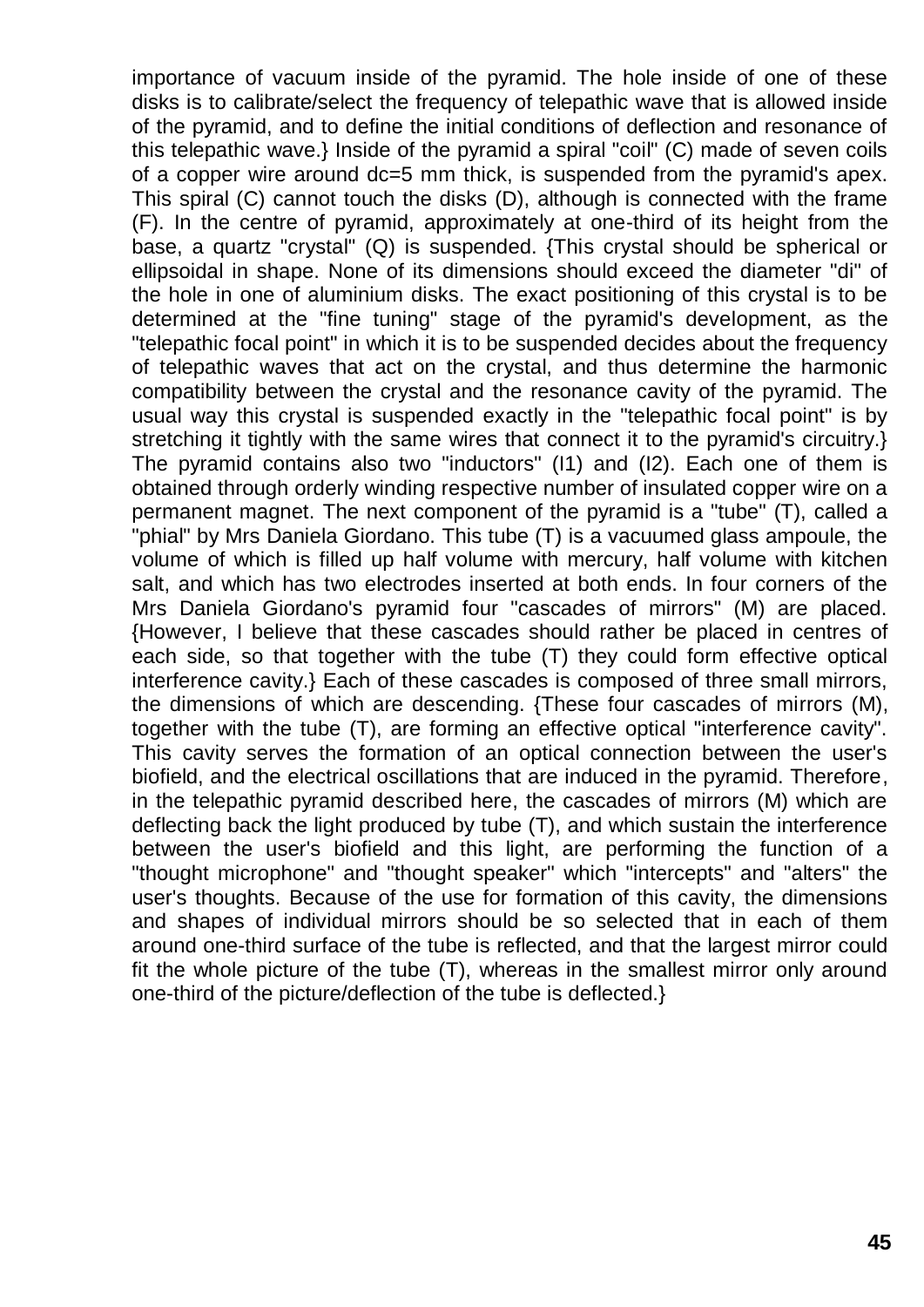

**Fig. #4** (K2 in [1/5]): The general shape, design, and main components of the pyramid. This illustration is prepared as if all the elements were transparent, i.e. through subsequent components the elements, shapes, and connections placed behind them are visible. It represents a repetition of Figure N2 from monographs [1/3] and [1/2], Figure D2 from treatise [7/2], and Figure 1 from treatise [7].

This device is shaped as a pyramid of around 27.5 [cm] high. Its wiring and main components are hermetically enclosed inside a pyramidal casing made of perspex or glass. The casing hosts: a copper frame (F) shaped like a pyramid and aligning each corner of the casing, a conical coil (C) also made of a copper wire, four aluminium disks (D1), (N2), (D3), (D4) attached to the side walls of the pyramidal casing - one of them (D1) should have a small hole in the centre, quartz crystal (Q) placed at one-quarter of the height, phial (T) placed in the centre of the base, two inductors (I1) and (I2), and four cascades of mirrors (M1), (M2), (M3), (M4) placed in four corners of the base. All these components should not touch each other, although they should be electrically connected together according to the original instruction. Their electrical properties should fulfil the condition of "harmonic" proportions.

The pyramid casing is composed of five panels made of glass of perspex (one square and three triangles) glued together hermetically so that they form side walls and a base of an isometric pyramid. This casing contains inside a copper frame (F) and all other circuits and components of the pyramid. It also allows to maintain the vacuum inside. The copper frame (F) is composed of eight straight pieces of copper wire, soldered together or so bent, that they form edges of a pyramid. The phial (T) should be half filled with ordinary kitchen salt, half with mercury. It is recommended that it should work under a vacuum. Both inductors (I1) and (I2) are made of small bar magnets with copper wiring tightly winded around them. Each cascade of mirrors (M) is made of three small mirrors of descending heights. The copper frame (F) is simply eight pieces of copper wire joined together so that they form the shape of a pyramid. It is recommended that the whole pyramid should be under a vacuum.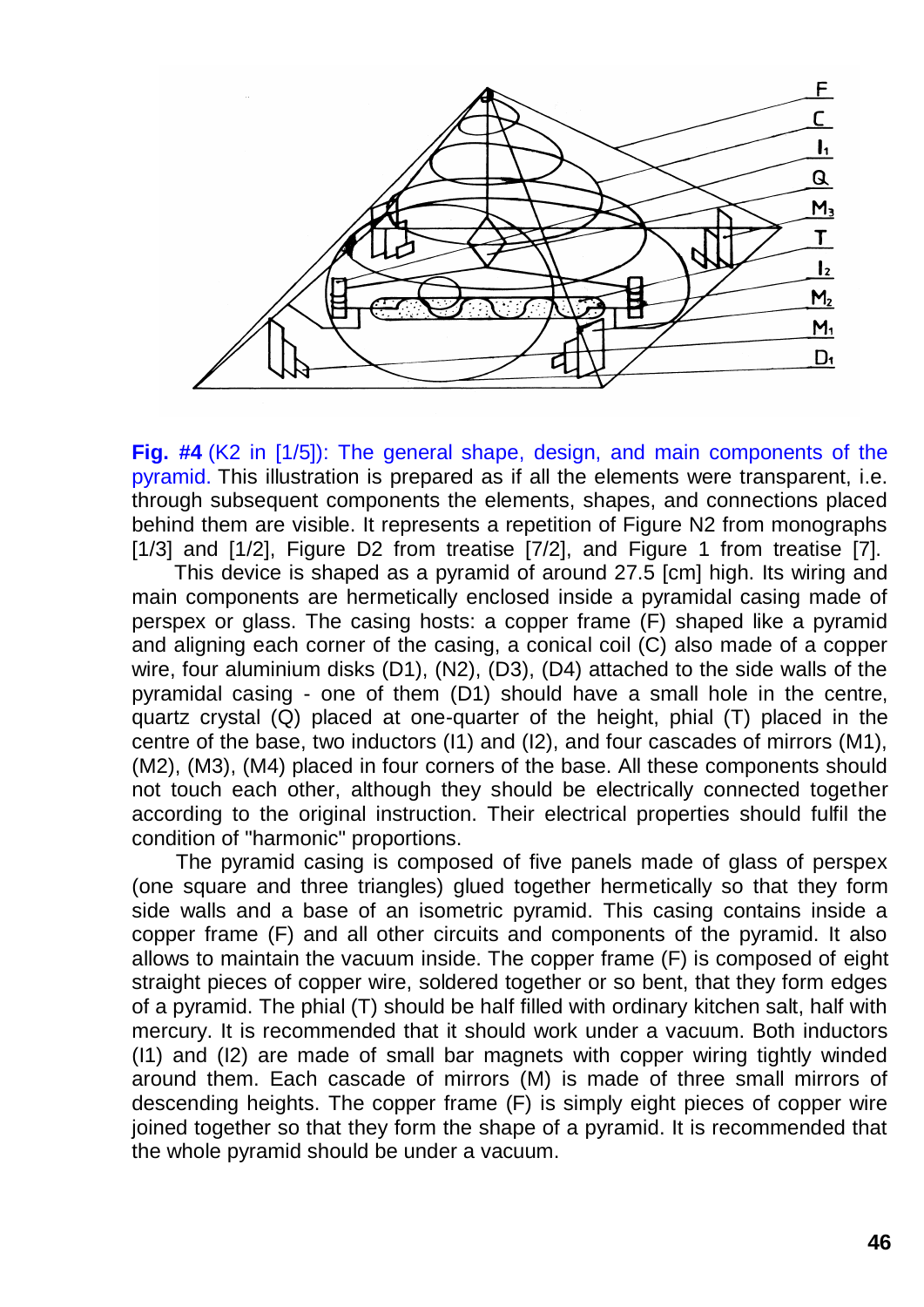#### **#E3. The operation of the telepathic pyramid as a "telepathyser" which translates in both directions thoughts and feelings into telepathic waves modulated with ULT:**

The telepathic pyramid works in both directions. In one of these directions it works as a **broadcasting telepathyser**. In this case it (a) intercepts thoughts and feelings of the user directly from the mind of this user, (b) translates these thoughts and feelings of the user into telepathic waves analogue modulated in ULT language, and (c) emits these telepathic waves into the space, so that they can be received by another user who has an identically tuned similar telepathic pyramid. In the opposite direction the same telepathic pyramid works as a **receiving telepathyser**. Means it firstly (i) intercepts telepathic waves which are modulated in analogue manner in the ULT language, which arrive to it from somewhere else, then it (ii) translates these waves into thoughts and feelings, finally it (iii) puts these thoughts and feelings directly to the head of the user. Due to such an operation, two such telepathic pyramids identically tuned and hold in some distance from each other by two different creatures allow these creatures to "converse" in thoughts with each other via telepathic waves and without the use of any speech. Let us describe now both directions of the operation of this pyramid.

#### **#E3.1. The operation of the telepathic pyramid as an emitting telepathyser:**

The explanation of the operation of telepathic pyramid as a **broadcasting telepathyser** should be started from realizing that the operation of this device as a **[telekinetic cell](http://tornado.zxq.net/fe_cell.htm)** causes that in the circuitry of the resonator (R) a standing oscillatory wave is created. This wave oscillates (i.e. flows "to" and "from") the conical coil (C), thus generating in this coil pulses of magnetic field. In turn in the counter-world these pulses of magnetic field are inducing vibrations of countermatter which are propagating through space as telepathic waves. In order this waves are capable of carrying our thoughts and feelings, it suffices to appropriately modulate it, i.e. so shape it that our thoughts and feelings are imposed onto them in an analogue manner. It is worth to emphasize, that such a wave would be generated by circuits of the pyramid described here, even if these circuits do not contain a telekinetic cell, but only were supplied into AC electricity from some outside source. In such a case the frequency of this AC electricity supply must coincide with the frequency of the resonator (R). (Notice that this "resonator" (R) mentioned here is simply an oscillatory circuit which is formed from a vacuum capacitor and from two inductors "I1" and "I2" of this pyramid. In turn the vacuum capacitor is formed in this pyramid from mutual electrical interaction between two electrodes, namely between frame "F" and coil "C".)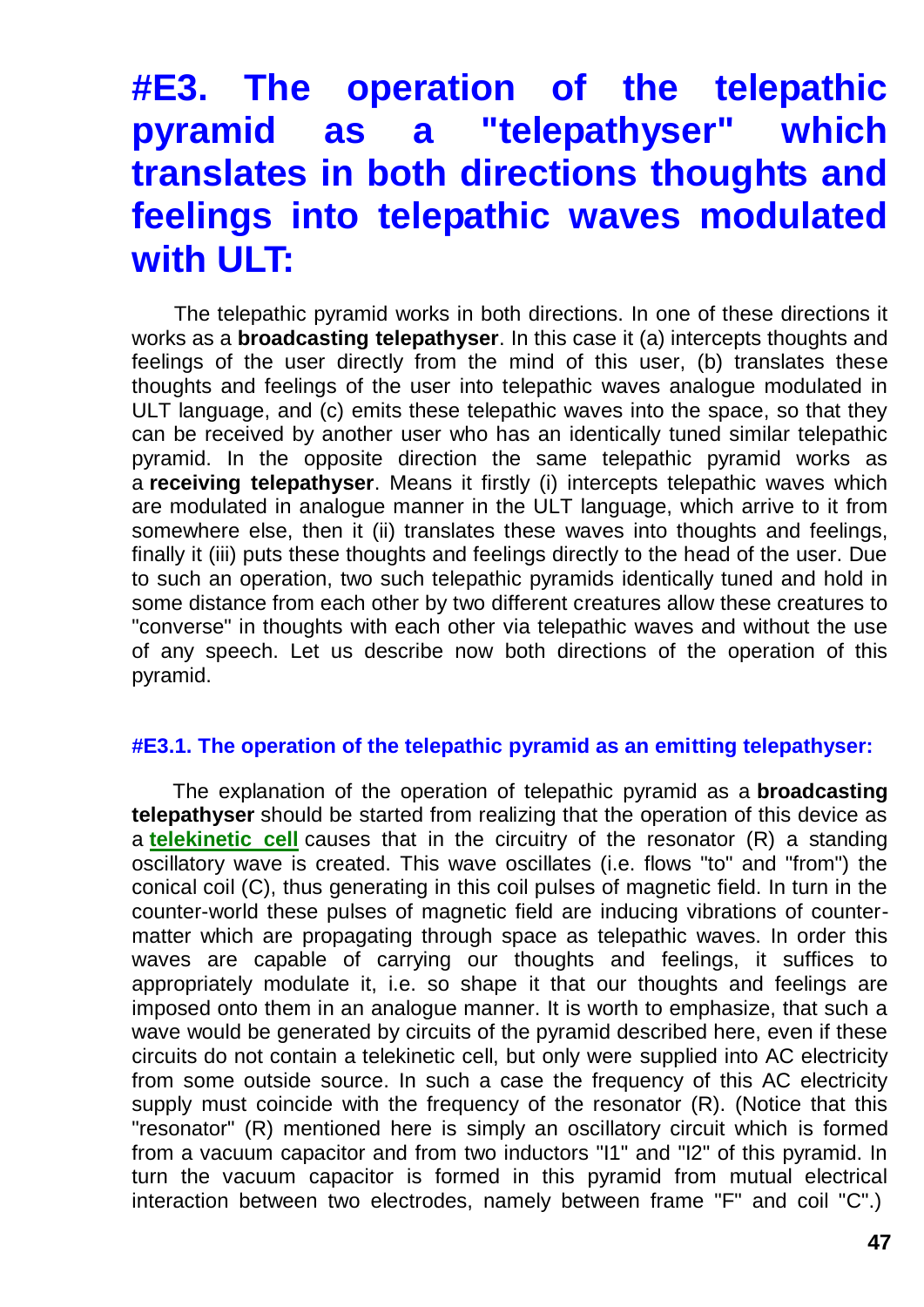The understanding of principles of analogue modulation of the carrier telepathic wave with thoughts of the user should be started from realising, that the process of our thinking always causes the generation of very subtle vibrations in our bio-field which surrounds our body. These vibrations can already now be registered, while an example of instrument which can detect them is an encefalograph used by doctors for registration of thought processes or by special services as a lie detector. If we spread hands in order to grab a telepathic pyramid, the hands form a closed circuit with our bio-field. In this circuit the biofield is going to be much stronger than in other areas. Thus when we hold the pyramid in a manner illustrated in "Fig. #2" i "Fig. #3", then the vibrations of our bio-field which carry our thoughts and feelings are spreading along the central (vertical) axis of the telepathic pyramid. So the only thing that is still needed is a device which intercepts these vibrations of the bio-field and modulates with them the electrical oscillations in circuits of the pyramid. Such a device is to perform a function which is similar to the function of microphones in our present radio emitters.

Such a device, which is capable to intercept even the most subtle optical vibrations and to turn them into electrical impulses, is something that was invented a long ago and that carries the general name of "optical interference cavity". In the pyramid described here such a cavity is formed by the tube (T) together with four cascades of mirrors (M) directed onto it. The substance contained in the tube (T), namely the vacuumed mixture of salt and mercury, produces light. This light is deflected from the cascades of mirrors back onto the tube (T) forming a special kind of interference cavity which is occupied by the standing optical wave. Such cavity is already utilised in optics, in operation of lasers, and in so-called "masers". Its property is that every outside optical signal which is introduced into it, is causing a cumulative disturbance in the standing optical wave that prevails in this cavity, thus drastically changing the parameters of the current which flows through the tube (T). This means that the flow of current through the tube (T) is strongly dependent on the momentary changes in the faint glow (i.e. user's aura) that penetrates through this interference cavity, similarly as in present microphones the flow of current is strongly dependent on the momentary changes in sound vibrations that are passing through this microphone. The result of such operation of the interference cavity from our pyramid is that the current which passes through the tube (T) is modified (modulated) with thoughts of the user. In turn such modulating the oscillations from the pyramid's circuitry will cause that in space is emitted not just an ordinary telepathic wave, but the telepathic wave modulated with the user's thoughts and feelings.

The above descriptions indicate that during the operation of the telepathic pyramid the tube (T) should flicker with vibratory light which is a reflection of the user's thoughts and emotions. Therefore the tube (T) is an excellent indicator which tells about the correct operation of this device. Furthermore, the above descriptions indicate why in the final (operational) versions of this pyramid the material for walls must be milky. The point is that such milky material is decreasing the influence of noise optical signals originating from the environment, while transparent walls allow to enter easily these noise signals and to affect the interference cavity.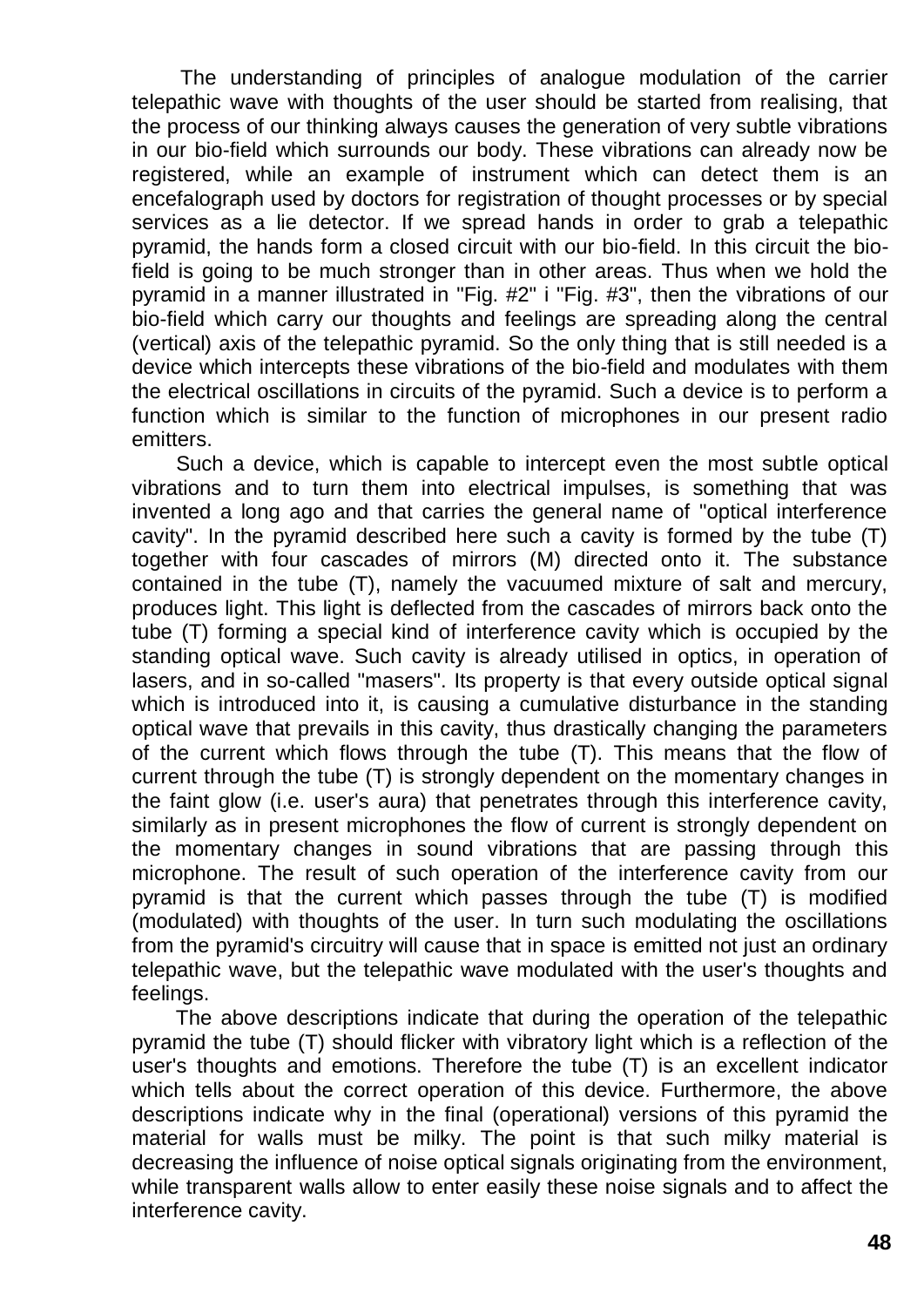#### **#E3.2. The operation of the telepathic piramid as a receiving telepathyser:**

Let us analyse how the telepathic pyramid operates as a **receiving telepathyser**. We begin from realizing that in the counter-world millions and millions of different telepathic waves are propagating themselves in all directions. Therefore the pyramid's design must allow to filter through all these countless waves, and select only these waves which most probably carry the telepathic thoughts from the another user. The function of such preliminary "filter", which allows the pyramid to be entered only by the right waves, is a hole in one of four aluminium disks (D). As we realize from subsection K2.4 in volume 9 of monograph [1/5], these four aluminium disks form a telepathic resonance cavity, in which the hole is performing the function of a "gate". This "gate" is letting inside only specific spectrum of telepathic waves, which includes waves to be processed. Therefore the diameter "d" of this hole (gates) is quite important. After being initially preselected, the telepathic waves enter the pyramid through the hole and propagate within the pyramid's interior in a manner identical to that displayed by sea waves which entered through a hole in a pier or a breakwater (the only difference is that the telepathic waves spread in a shape of a sphere instead of a circle as sea waves do). The sphere of these telepathic waves is then deflected simultaneously by the remaining three (out of four) aluminium disks that form the "telepathic resonance cavity". After the deflection these waves meet again in a special "telepathic focal point" of the "aluminium pyramid", which lies approximately at the crossing of the deflection axes of three remaining aluminium disks, with the symmetry axis of the hole (which simultaneously should be the symmetry axis of the aluminium disk which holds this hole). Note, however, that this "telepathic focal point" of the "telepathic resonance cavity" in the pyramid discussed here, is slightly dislocated from the central (vertical) axis of the pyramid, is asymmetrical in location, and also it does not coincide with the focal point of the whole pyramid. The dislocation and asymmetry of this "telepathic focal point" is caused by several factors, the most important of which include: (1) the fact that telepathic waves enter the pyramid by only one hole, thus they are asymmetrical from the point of entry, and (2) the fact that the location of this point is defined by the location of aluminium disks (D) on the pyramid's walls (and also by dimensions of these disks). In that "telepathic focal point" the unique telepathic wave is created which could be described as a "standing wave". Its property is that it creates an oscillatory sequence of compression and decompression of counter-matter. Note that all other telepathic waves which cross through interior of the pyramid are only passing through this "focal point" and thus they fail to create this unique sequence of compressions and decompression of counter-matter. Thus they are eliminated from further influence on process of pyramid's operation. Now, if the appropriately designed quartz crystal (Q) (e.g. a crystal shaped as a sphere or as an "ellipsoid") is placed in this "telepathic focal point", then the counter-material duplicate of this crystal is subjected to these oscillating compressions and decompression of countermatter. Because there are oscillating telepathic waves with various frequencies, only these waves are significant, the frequency of which is harmonic to the frequency of own vibrations of this counter-material duplicate of the quartz crystal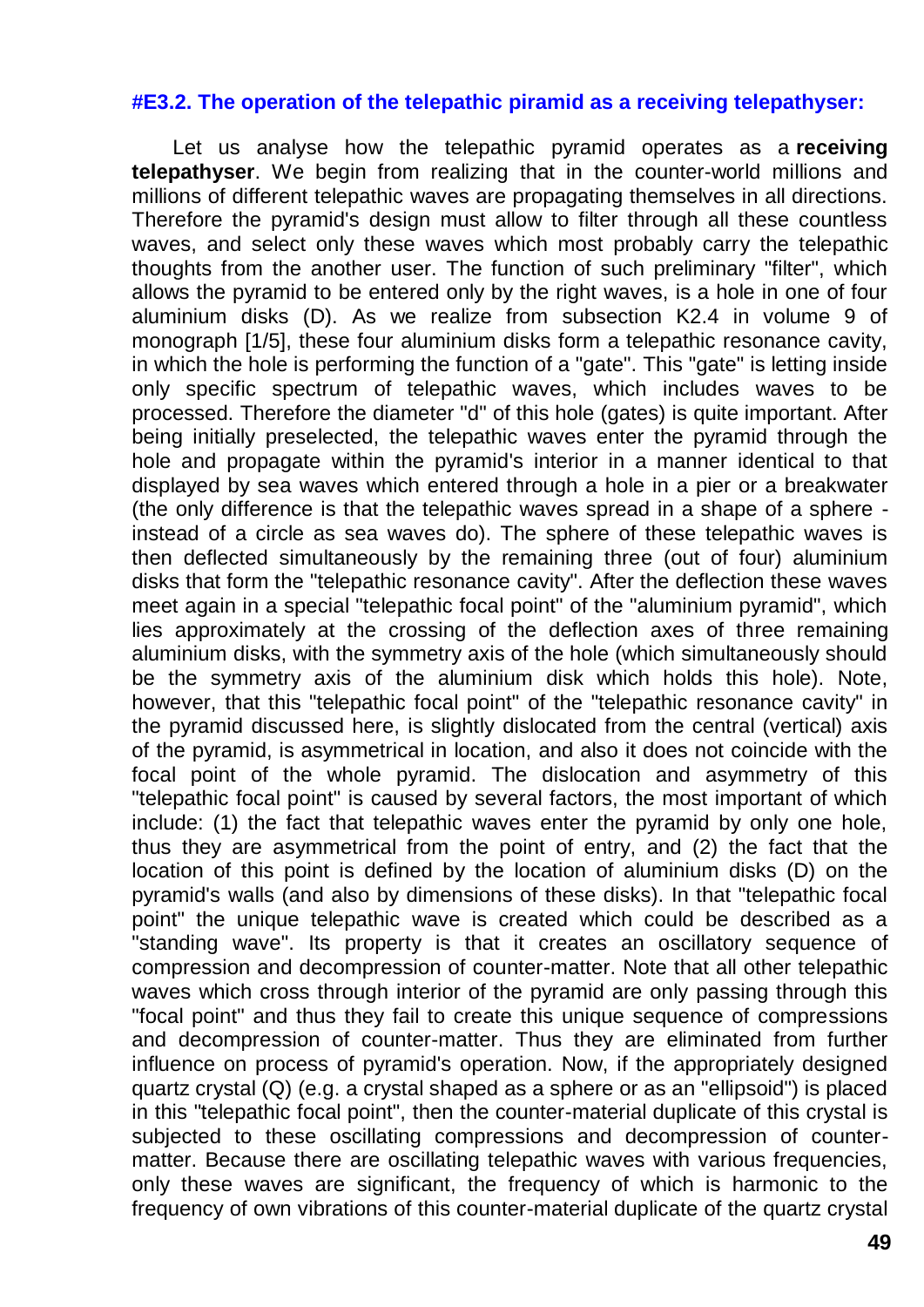(Q). Therefore the own frequency of the quartz crystal (Q) is the second "fine tuning" filter, which from a number of telepathic waves that enter the pyramid, selects only this one which carries the thoughts of the other user. These selected oscillating compressions and decompression of counter-matter, which act on the counter-material duplicate of the quartz crystal (Q), cause this duplicate to fall in resonance with the incoming telepathic wave. This resonance causes that the duplicate is vibrating violently, in tact of the incoming telepathic wave (note that because in the counter-world there is no inertia, this resonance is very sensitive, and truly reflects all thoughts that are superimposed (modulated) onto these incoming telepathic waves). Of course, because of the gravity connection between the material part of the crystal and its counter-material duplicate, the violent vibrations of the duplicate are transferred to our world and cause the material part of the crystal to also vibrate with the same frequency. In turn the vibrations of the material part of quarts crystal (Q), by releasing the "piezoelectric effect" in the crystal, produce vibratory electric current which is supplied to the pyramid's circuitry. These vibrating electric currents are later amplified by the pyramids components, as this was explained in subsection K2.4 of monograph [1/5], and then passed to the tube (T) which starts to emit strong vibratory glow, the pulses of which are reflecting exactly the thoughts of the another user that are intercepted by the pyramid. All what is now needed is a kind of "speaker" which would put these incoming thoughts directly to the mind of the receiving user.

The function of such unique "telepathic speaker" is performed by the same interference cavity formed by the combination of tube (T) and a cascade of mirrors (M). Therefore, in the telepathyser described here, this interference cavity performs simultaneously two different functions, i.e. the function of a "telepathic microphone" and the function of a "telepathic speaker". Because such a unique device which is both, a microphone and a speaker, so-far has no distinct name, it needed to be named somehow. I named it "reciprocator", because of the main function which it performs. In case of the telepathic pyramid, for the incoming thought messages this "reciprocator" releases the mechanism which is an exact reversal of its action as a telepathic microphone. Namely it superimposes onto the user's subtle glow (i.e. onto his or her aura and biofield), the new vibrations which are the exact reflections of the thoughts received from the another user. In turn these vibrations of the aura and biofield, by the user are perceived as "someone else's thoughts superimposed on his or her own thoughts".

Much wider descriptions of the telepathic pyramid are provided in subsection K2 from volume 9 of my newest **[monograph \[1/5\]](http://tornado.zxq.net/text_1_5.htm)**. In turn the operation of this pyramid as a telekinetic cell is described in subsection LA2.4 from volume 10 of monograph [1/5], and additionally explained on two web pages, namely on the web page about **[telekinetic cells](http://tornado.zxq.net/fe_cell.htm)** and about **[telekinetic generators of free](http://tornado.zxq.net/free_energy.htm)  [energy](http://tornado.zxq.net/free_energy.htm)**. Readers interested in building such a device perhaps should review these descriptions.

\* \* \*

#### **#E4. The technical device called the [Zhang](http://tornado.zxq.net/seismograph.htm)**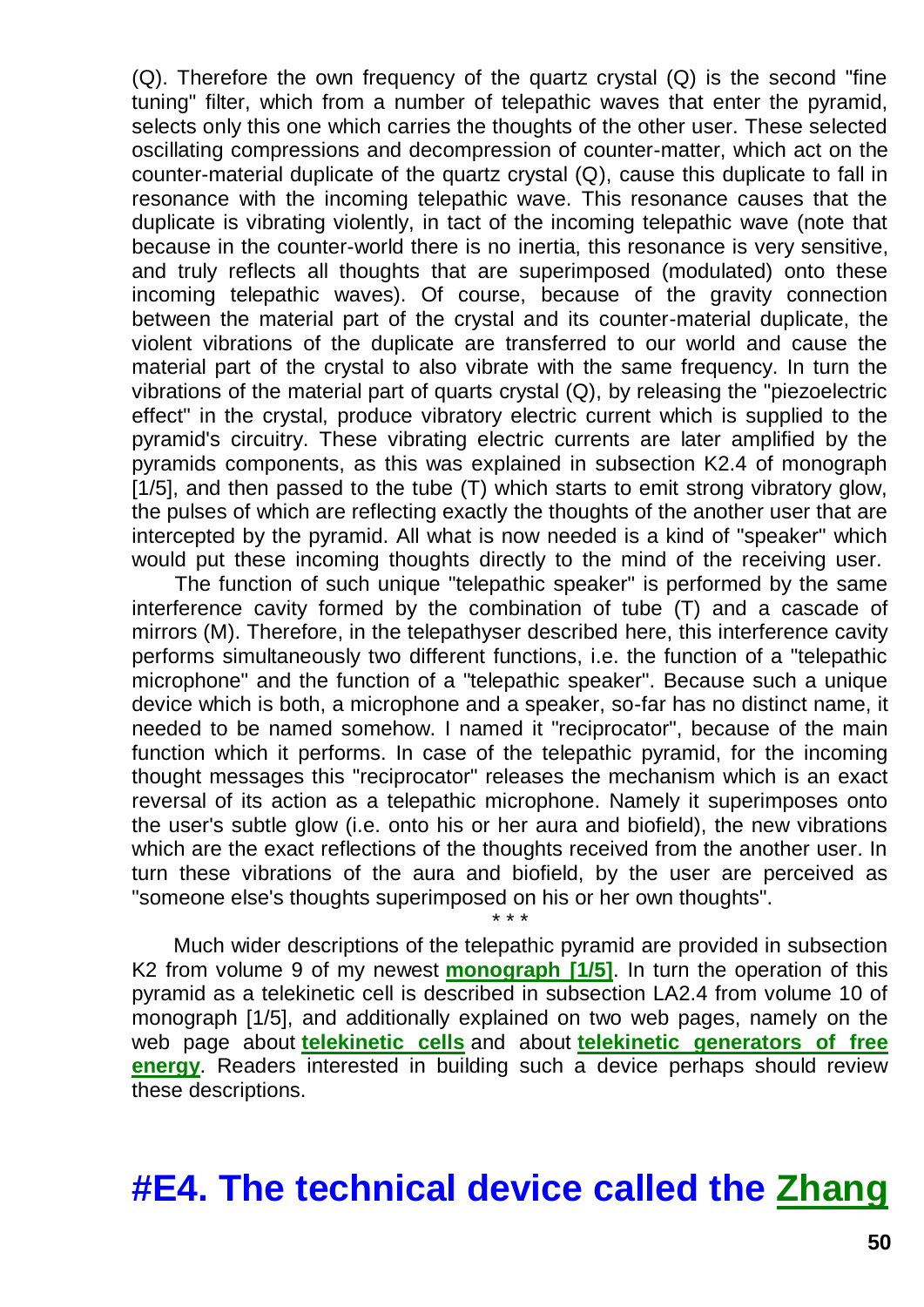#### **[Heng seismograph,](http://tornado.zxq.net/seismograph.htm) which was also given to humanity by some anonymous [totaliztic](http://tornado.zxq.net/totalizm.htm) civilisation:**

As probably everyone is aware, present science is unable to predict earthquakes **before** they happen. Our current instrument, the so-called "seismograph" is indicating the occurrence of an earthquake only when this earthquake shakes the instrument itself. Therefore, present instruments are telling us about an earthquake only **after** it already strikes and does a damage. However, imagine that as long ago as in 132 AD (means almost 2000 years ago), a Chinese genius astronomer and mathematician named Zhang Heng build a device currently known under a wrong name of the **[Zhang Heng seismograph](http://www.google.com/search?q=Zhang+Heng+Seismograph)**. (E.g. search engines provide descriptions of this device - if the name "Zhang Heng seismograph" is used for the key words.) It was able to warn about an incoming earthquake long time in advance. His device was so advanced, that - as I am going to estimate it later, even today it foreruns the state of our present orthodox science by at least further 100 years. To be more interesting, a replica of his wonder device until 2010 was exhibited in New Zealand. It could be seen in the national museum of New Zealand called **[Te Papa](http://www.tepapa.govt.nz/)** from the capitol Wellington. Unfortunately, soon after that devastating earthquake from Christchurch, the replica was unexpectedly and rapidly removed from the active exhibition in Te Papa museum. Possible reasons for this removal explains item #R2 from the web page named **[quake.htm](http://tornado.zxq.net/quake.htm)**, while briefly summarises the caption under "Fig. #D1" from the web page named **[seismograph.htm](http://tornado.zxq.net/seismograph.htm)**. This removal of the replica clearly proves, that for reasons described more comprehensively in items #R1 to #R7 from the web page named **[quake.htm](http://tornado.zxq.net/quake.htm)**, the present "atheistic orthodox science" refuses to carry out research and rebuilding of this telepathic apparatus. This is highly unfortunate, because I personally believe that the original device which this replica copies, was one of the scientific wonders of our planet. If in Wellington an original working device would exist, not just a replica, than New Zealand could proudly announce that this is **the most advanced technical device that you currently can see on the New Zealand soil**, and the one which belongs to a few sparse technical wonders of our planet.

This Zhang Heng's instrument in fact was **constructed** like an ornamental fountain - see a photograph from "Fig. #5" below. When NO earthquake was approaching, it also worked as an ornamental fountain. The main chamber for storing water in this fountain had the shape of a parabolic antenna chamber made of a copper panel. This shape in a vertical cross-section resembled the shape of present parabolic satellite antennas. It had this attribute, that it focused exactly in own central point the majority of the radiation which arrived to this chamber from any place on Earth where just an earthquake could brew up. Eight dragon heads were attached in regular intervals to the circumference of the side walls of this antenna chamber. Water flown from mouth of each of these heads. In each dragon mouth a heavy metal "pearl" was placed. In turn under each of these heads a bronze frog was positioned, which in fact was a loud bell, only shaped like a frog. Streams of water which flown out of mouths of these dragons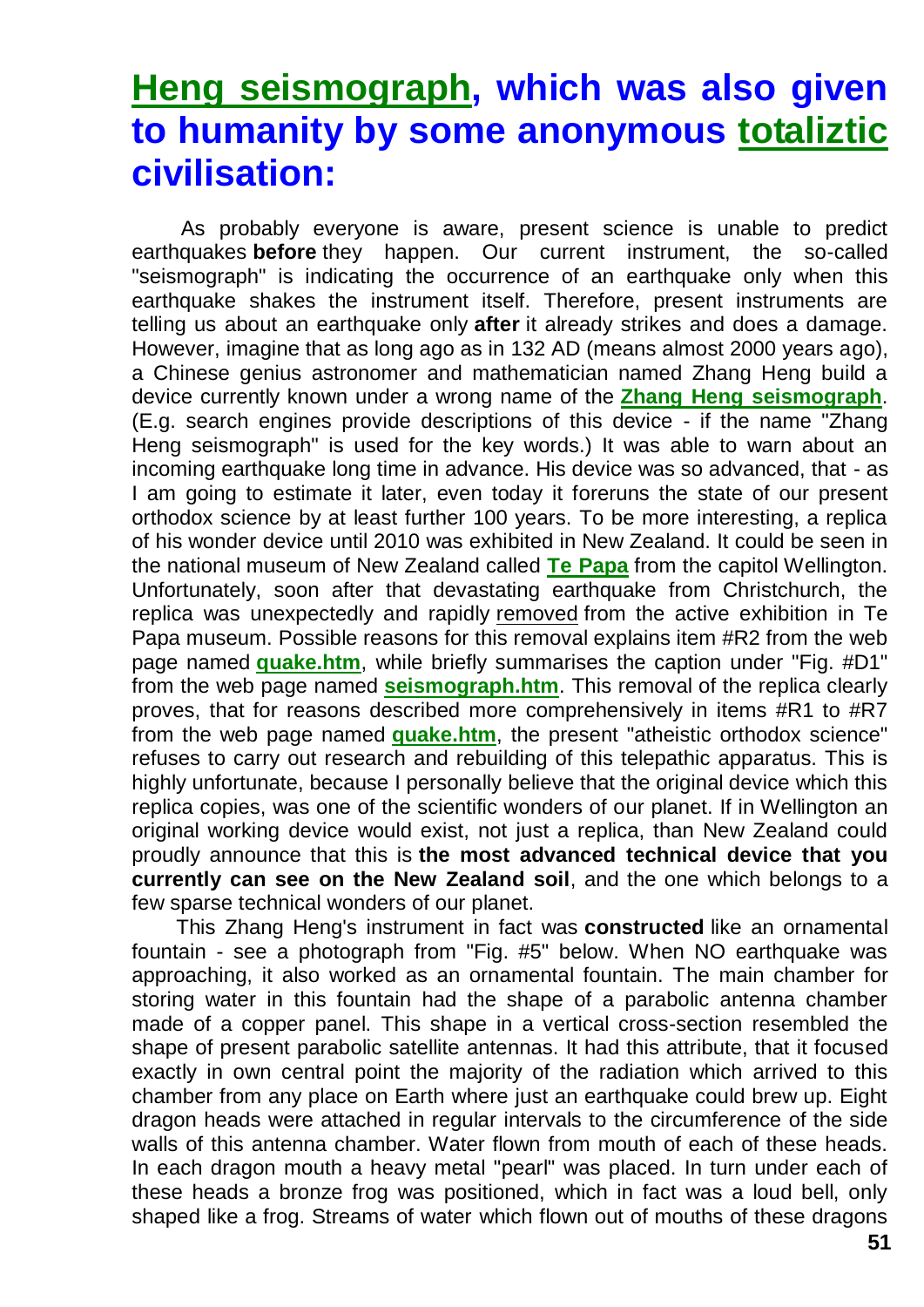crossed an arch in the air and fall into open mouths of these frogs. But when an earthquake was approaching, then a heavy metal pearl which was kept in the dragon mouth from this side from which the earthquake was just coming fell down together with water and hit the bronze frog below. The hit of this pearl caused that the frog (which in reality was a loud bell) generated a loud bell noise. This noise constituted an alarm that warned people about the earthquake that just was approaching them.

The **principle of operation** of the instrument described here is explained in details in my 2005 ICST conference paper available in Internet at the address **[www-ist.massey.ac.nz/conferences/icst05/proceedings/ICST2005-](http://www-ist.massey.ac.nz/conferences/icst05/proceedings/ICST2005-Papers/ICST_112.pdf) Papers/ICST 112.pdf.** Thus here I only summarise it briefly. This principle is based on the fact, that the energy of telepathic waves causes a significant difference in the friction and thus drag-force of water that flows out of mouths of these dragons. In normal circumstances, when NO earthquake was brewing up nearby of this device, water which flows from mouth of these dragons forms the so-called "laminar flow". This flow is well known from a very low friction and thus a low drag force. Thus such water was unable to throw heavy metal pearls from mouths of dragons. But when somewhere nearby an earthquake started to brew up, the mutual friction of layers of shaken rocks induced powerful telepathic waves which reached the antenna chamber of this fountain. The parabolic shape of this antenna chamber focused these telepathic waves on the inlet into the pipe that supplied water to the mouth of this dragon which was positioned on the side from which a given earthquake was coming. The energy of this telepathic radiation was changing the flow of water from previous "laminar flow" into the socalled "turbulent flow". In turn the turbulent flow has so large friction and thus so large the drag force, that it could thrown the pearl from the mouth of that dragon. The falling pearl raised the sound of alarm which informed all people around that the earthquake was just coming. So people had enough time to run out of buildings that were endangered with collapsing by this impending earthquake.

Unfortunately for us all, the original Zhang Heng device was destroyed. (This should not surprise, taking under consideration what I wrote on the web page **[ufo.htm](http://tornado.zxq.net/ufo.htm)**.) Until our times only non-technical descriptions survived made by laymen who saw it in operation, which tell us how it used to look like. But no key details of the operation of this device are known. These details needed to be reinvented and worked out from the very beginning (fortunately, I am quite good at such reinventing). Therefore, starting with a famous 19th century English inventor, Dr John Milne, who build his own seismographs that was used, amongst others, in New Zealand, as well as various other orthodox scientists, speculated how Zhang Heng seismograph may operate. Because they saw this device from the prospective of their own knowledge, they explained the operation of this wonder seismograph in the same way as present inertial seismographs operate. Namely, according to them, this device employs forces of inertia to initiate the alarm. One of such deduced designs of this device is shown on a drawing available from the web site **[international.tamu.edu](http://international.tamu.edu/ipa/english/quake/relic/rlc04_01.html)**. So in their understanding this wonder device works almost exactly the same like present seismographs. On the basis of these speculations they come up with visual replicas of this device. However, my own study of the look-alike replica from Wellington, and also my own analyses of all what I already know about the Zhang Heng device, indicate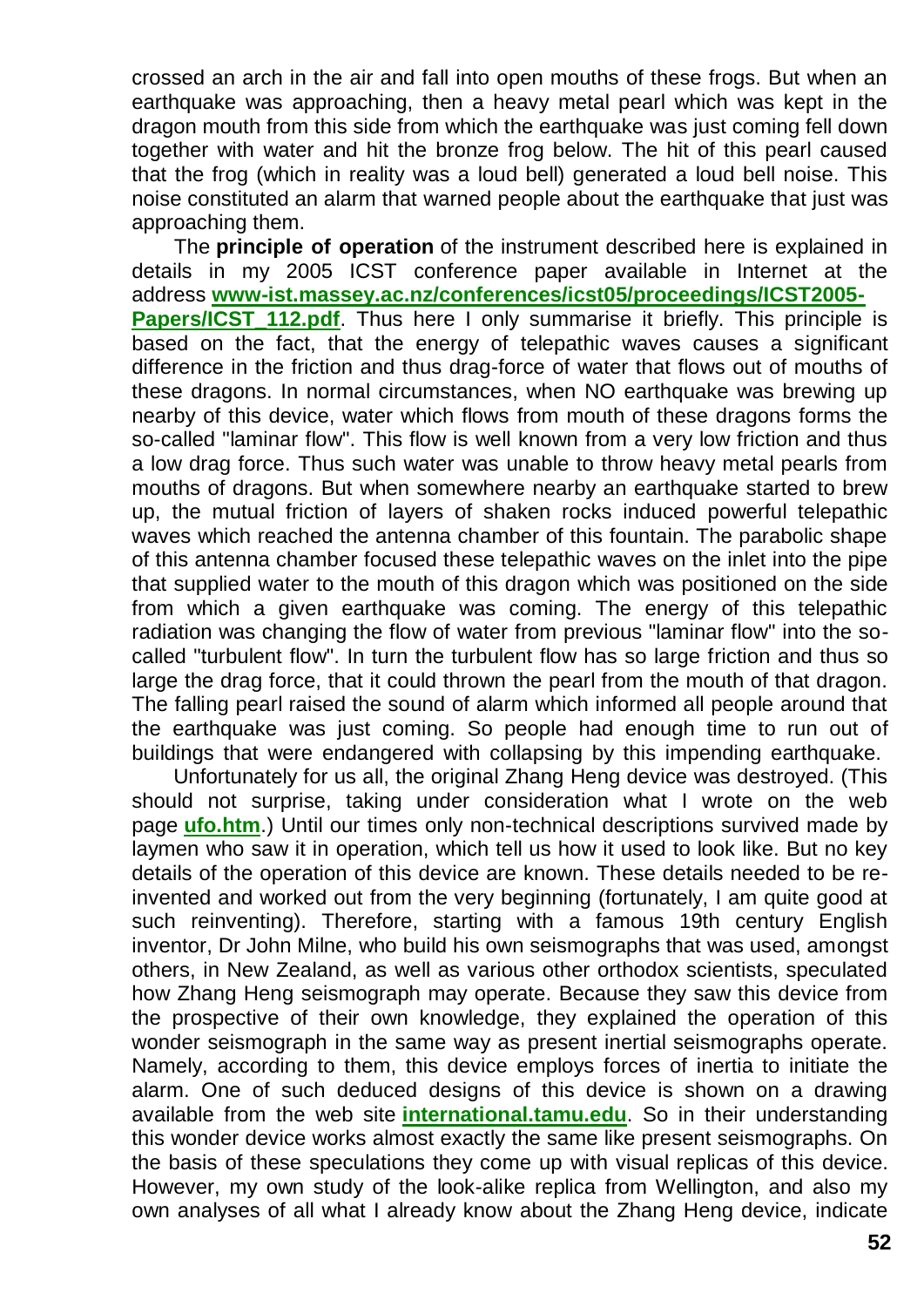that the assumptions that modern scientists took are completely wrong. After all, they try to explain this wonder device just as a version of present seismographs working on inertia forces. But in reality this device utilises the excellent amongst ancient Chinese knowledge of the "chi" energy, or - as we currently call it - "telepathic waves". The erroneous inertial explanation of orthodox scientists does NOT do the justice to this wonder device, and additionally introduces a lot of confusion. Furthermore, because it is erroneous, it makes impossible the construction of a prototype that would actually work. (All copies of this wonder device which were constructed by modern scientists refused to work! The reason was that these scientists reconstructed all of them for wrong principles of operation based on forces of inertia instead of "chi".)

Myself I am interested in this device since 1993, means from the time when during my professorship in Malaysia I heard about it for the first time from my Chinese friends. Unfortunately I did not manage to establish then where the original of this devices is located, while I could not afford to fly to China and seek it there (only recently I learned that the original of this device was destroyed). But **since [Dr Pajak](http://tornado.zxq.net/pajak_jan_uk.htm) was unable to come to the seismograph, the seismograph come to Dr Pajak**. In 2003, completely unexpectedly for myself, I found this device in the museum distant only by a few kilometres from my flat. Of course I immediately subjected it to functional analyses. In the result of this my research I come up with my own principle of operation for the Zhang Heng Seismograph. This my explanation was presented a couple of paragraphs higher, and it is also repeated in the caption under "Fig. #5". It is totally different from these proposed by other scientists, as it takes under account **chi**, on which the original "Zhang Heng seismograph" was based. In turn this "chi", according to my research, is simply a Chinese name for **telepathic waves**. Thus my explanation for the operation of this device reveals, that it employs telepathic waves (chi) for the detection of impending earthquakes. This in turn makes possible to detect the earthquakes a long time **before** they strike and inflict a damage.

According to my estimates, the telepathic detector of impending earthquakes described here foreruns at least by 100 years the present level of our orthodox science. This is because our orthodox science needs at least 50 more years to learn what telepathic waves are, another 30 years to learn that approaching earthquakes are always sending an advanced warning which takes the form of a bunch of powerful telepathic waves, and then at least another 20 years to build working technical devices which would utilise this knowledge for warning people about approaching earthquakes. So previously (i.e. before 2010), when anyone known to me was already in New Zealand, I used to suggest to pop-in to the **[Te](http://www.tepapa.govt.nz/)  [Papa](http://www.tepapa.govt.nz/)** museum and see with own eyes this ancient technical wonder, which is not going to be build on Earth not earlier than at least after further 100 years. (Technically it could be build already now. Unfortunately, the present condemning climate directed by the orthodox science against new ideas, makes this impossible.)

While explaining this wonder device in subsection K6.2 from volume 9 of monograph [1/5], I presented over there also several vital reasons, why this instrument cannot work on inertia - as currently orthodox scientists explain it, but it must work on "chi" (i.e. on telepathic waves). Here are the most important of these reasons: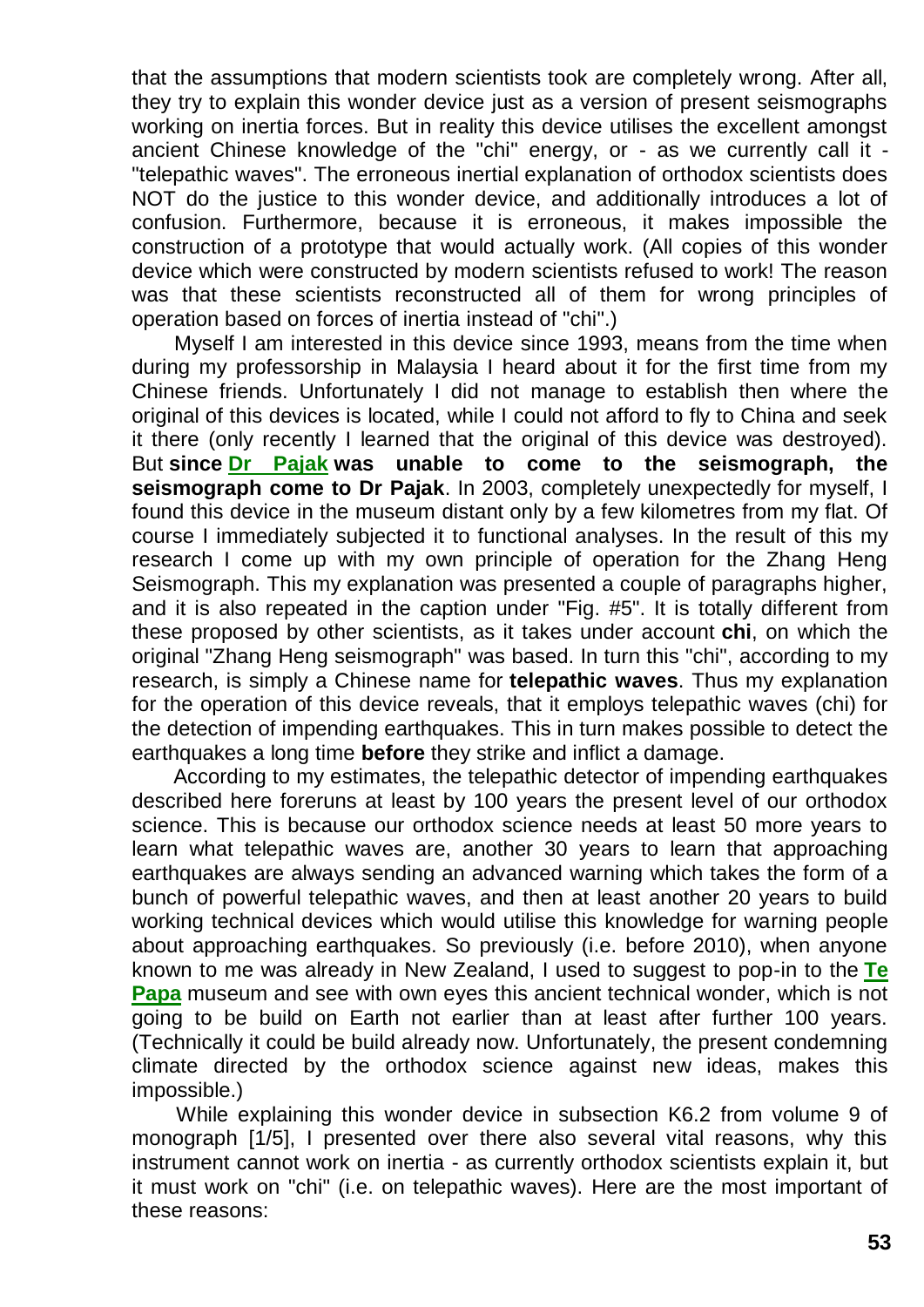**1. Shape**. It was very costly, and it was also very difficult in antiquity, to produce the antenna chamber of this instrument so that it is shaped into a parabolic concave mirror - i.e. identical to outlines of present satellite dishes. Thus the builder, Zhang Heng, surely would not shape the chasse of his device into such a difficult curve, if the principles of operation would not require it. In turn, only a device which works on principles of "chi" requires an antenna of strictly such a parabolic shape. Devices which utilise forces of inertia (as our present seismographs do) could be locked in a chasse of any simple shape, e.g. shaped just into an ordinary square box.

**2. Fountain**. If this device works on inertia forces, it would not need to be build as a fountain. Water would only spoil its inertial operation. But water is absolutely necessary for harvesting the "chi" energy (telepathic waves).

**3. The location of dragon heads at a half-height of the fountain**. If this instrument operates on principles of inertia forces, then outlets for streams of water should NOT be placed at a half-height of the antenna chamber. After all, when these outlets are by the bottom of the chamber then the pressure build up would be higher, and thus the work of the fountain would be much better. But the outlets at a half-height of the antenna chamber are absolutely necessary for utilisation of telepathic waves. After all, the focal point is located at a half-height on which telepathic waves are focused by curvature of the antenna chamber.

**4. Chi**. Ancient Chinese used to know excellently properties of "chi" (telepathic waves). But they had almost no knowledge of mechanical vibrations of the ground and inertial forces.

**5. Symmetry**. Devices which work on principles of inertial vibrations must operate symmetrically - as vibrations are always symmetrical. We excellently see this in present seismographs, where a line being drawn always deflects equally in both directions from the central point of equilibrium. So if the "Zhang Heng seismograph" would work on principles of inertia, then two (not one) "pearls" should fall out from mouths of dragons on opposite sides of the device. In turn "chi" would cause only the single one "pearl" to fall down from the mouth of a single dragon only. Ancient records of effects of operation of this device indicate, that always only one "pearl" used to fall down from this device.

**6. Alarm**. This device served for starting a sonic alarm - this is why fogs used to make a loud bell-ringing sound. But if this is an inertial device, then it would make noisy alarm only when an earthquake already stroke and shook it. But no sound of alarm is needed then, because it would be accompanied by visual signs of earthquake - excellently noticeable to everyone, such as buildings that would fall down, furniture that would be dislocated and collapsing, floors that would wave, etc. These would silence any alarm. So the only justification for the use of sound alarm was if this alarm was made some time **before** the actual earthquake stroke, means when this device worked on principles of "chi".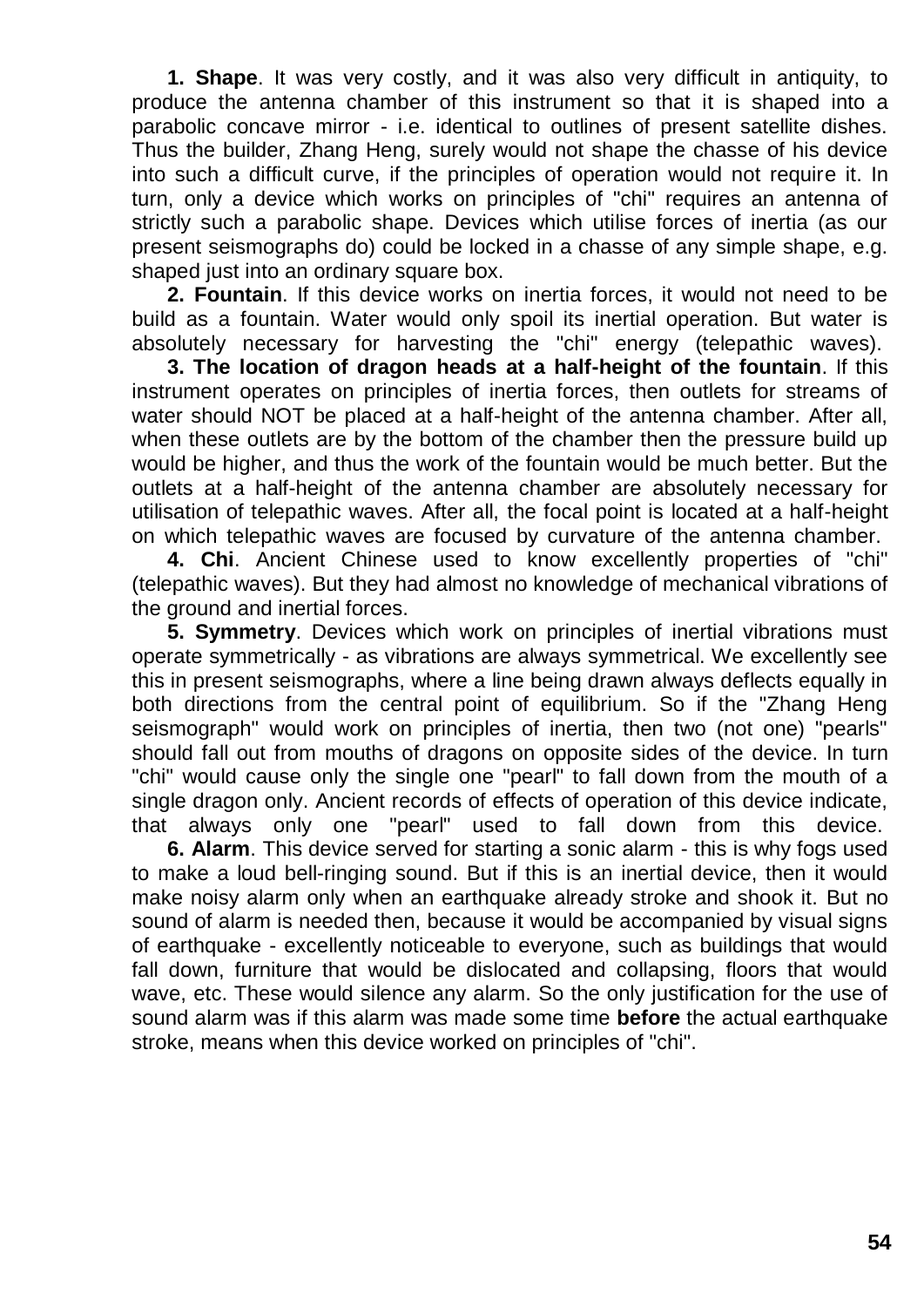

**Fig. #5** (K6 in [1/5]): The above photograph shows an impending earthquakes detector - i.e. a device able to remotely detect and to rise alarms (depending on the sensitivity) up to several days before an earthquake strikes. Furthermore, as I explained this and documented in item #I1 of the web page named [seismograph.htm,](http://tornado.zxq.net/seismograph.htm) God directed events in such a "just", "fair", and "selfregulatory" manner, that universities from all cities and countries which soon supposed to be hit by killing earthquakes, received firstly offers and plans of development and research of the above device for early warning about impending earthquakes. Notice that a more comprehensive description of this wonder device is provided on the separate web page named **[seismograph.htm](http://tornado.zxq.net/seismograph.htm)**.)

It takes at least further 100 years before present orthodox scientists learn how to build such devices. But surprisingly it was already build in antiquity by a Chinese genius named Zhang Heng. It utilised ancient Chinese knowledge of **chi** (means "telepathic waves") for issuing early alarms about approaching earthquakes. This "chi", means "telepathic waves" that the device utilises for the operation, one can imagine as a kind of silent sound, which: (1) propagates with infinitive speed, (2) every object is transparent to it, thus it penetrates even through objects so huge like Earth or Sun, and (3) it is partially deflected from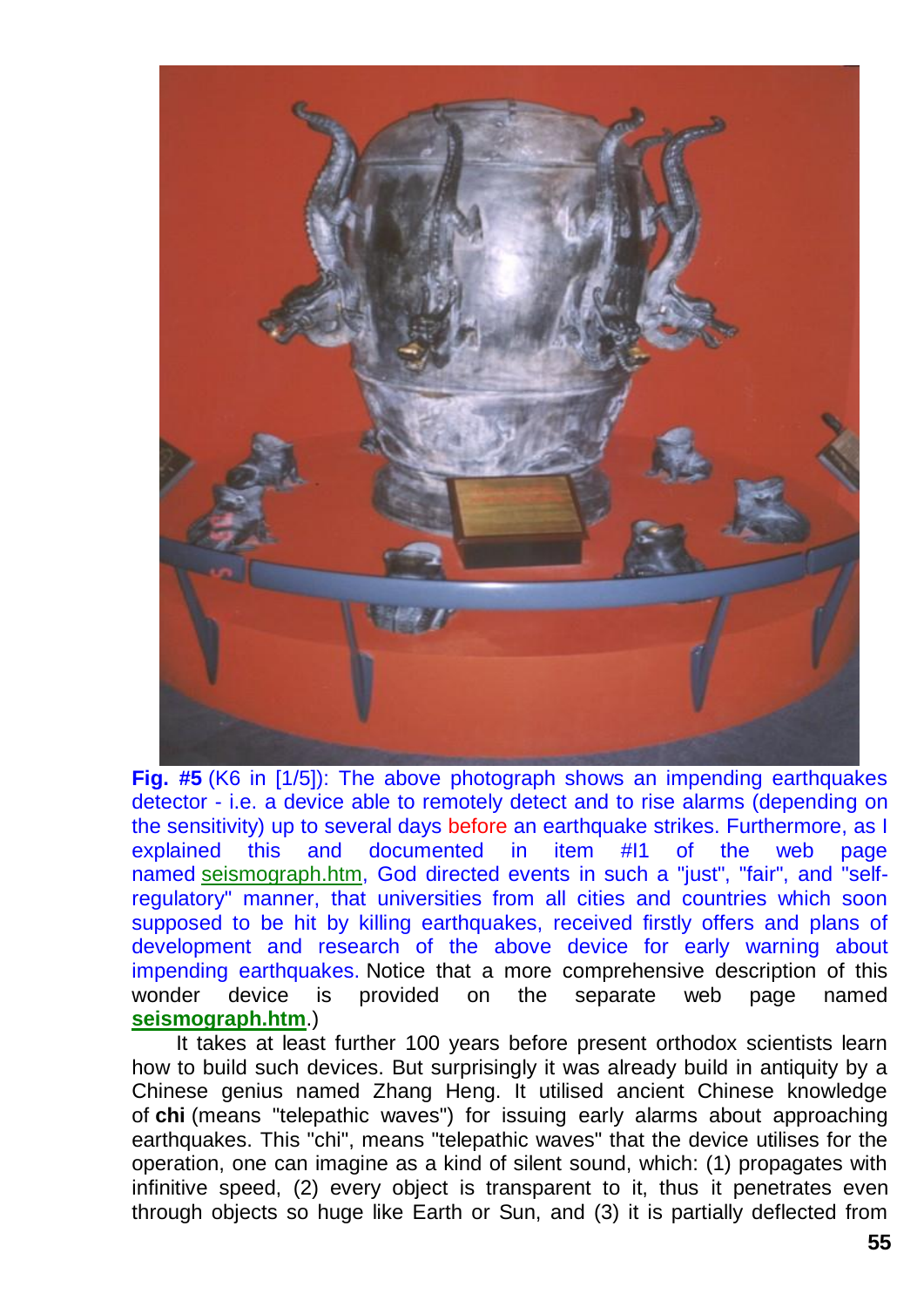practically every surface.

New Zealand received a replica of this wonder device from the Municipal government of Beijing, in China. This replica was one of the first which was to leave China. Between years 2003 and 2010 I systematically viewed this replica amongst exhibits of the national museum of New Zealand, called **[Te Papa](http://www.tepapa.govt.nz/)**, from Wellington. Unfortunately, around the time when the powerful earthquake destroyed a neighbourly city of Christchurch, as described in item #C5 of the web page named **[seismograph.htm](http://tornado.zxq.net/seismograph.htm)**, this replica was rapidly removed from the active exhibition. I wonder whether real reasons for this unexpected removal were disturbing peace "supernatural" behaviours of this instrument in several days before the earthquake hit Christchurch - unfortunately it is not in my means to determine what these real reasons were. More information about this removal is provided in caption under "Fig. #D1" from the web page named **[seismograph.htm](http://tornado.zxq.net/seismograph.htm)**.

As this is visible from the photograph in "Fig. #5", this so-called "Zhang Heng seismograph" takes a form of a copper fountain, in which water is pouring down from mouths of eight dragons directly into open mouths of eight frogs (toads) below. Dragons are attached to an antenna chamber curved into an approximate shape of present satellite antennas and filled up with water. Eight inlets to pipes that transfer the outgoing water, are located near the centre of the chamber. From these inlets water is supplied, via pipes, to eight outlets from the fountain, shaped like mouths of dragons and evenly spaced around the peripherals of the antenna chamber. The vertical position and configuration of these inlets, pipes, and outlets is so selected, that water which flows through them is displaying, as they call it in Hydromechanics, a **laminar flow**. In order to fine tune the configuration of dragons mouths and the intensity of this laminar flow of water, a special vertical shaft is provided in the centre of the chamber. This shaft is connected with jaws of subsequent dragons via sets of leavers. The mechanism of a shaft and leavers is to regulate the force of flowing water that is needed to remove the "pearls" from mouths of subsequent dragons. Therefore, this mechanism is also to regulate the force of an earthquake that is to trigger the alarm. Unfortunately present orthodox scientists interpreted this shaft just as an inertial triggering mechanism, similar as that one used in to-day seismographs.

In order to start an earthquake alarm, in mouth of each dragon there is a metal "pearl". The size, weight, and shape of this pearl is so selected, that the laminar flow of water normally does not remove it from the mouth of a given dragon. But the so-called "turbulent flow" does remove the pearl from the mouth of a given dragon and causes it to fall down into mouth of a frog located below the dragon. The copper antenna chamber has its barrel-like curvature so selected, that it forms a kind of "parabolic mirror" for telepathic waves. (Ancient Chinese used to know telepathic waves excellently. They called them with the very general name "chi".) This parabolic mirror deflects telepathic waves and concentrates them on inlets to pipes that supply water to mouths of subsequent dragons from the opposite side of the chamber. In normal circumstances this telepathic waves carry to low energy, and also have too small amplitude and wrong frequencies, to disturb the "laminar flow" of water through mouth of any dragon. But when there is an earthquake approaching, this earthquake produces a powerful burst of telepathic waves ("chi"). These waves have the energy and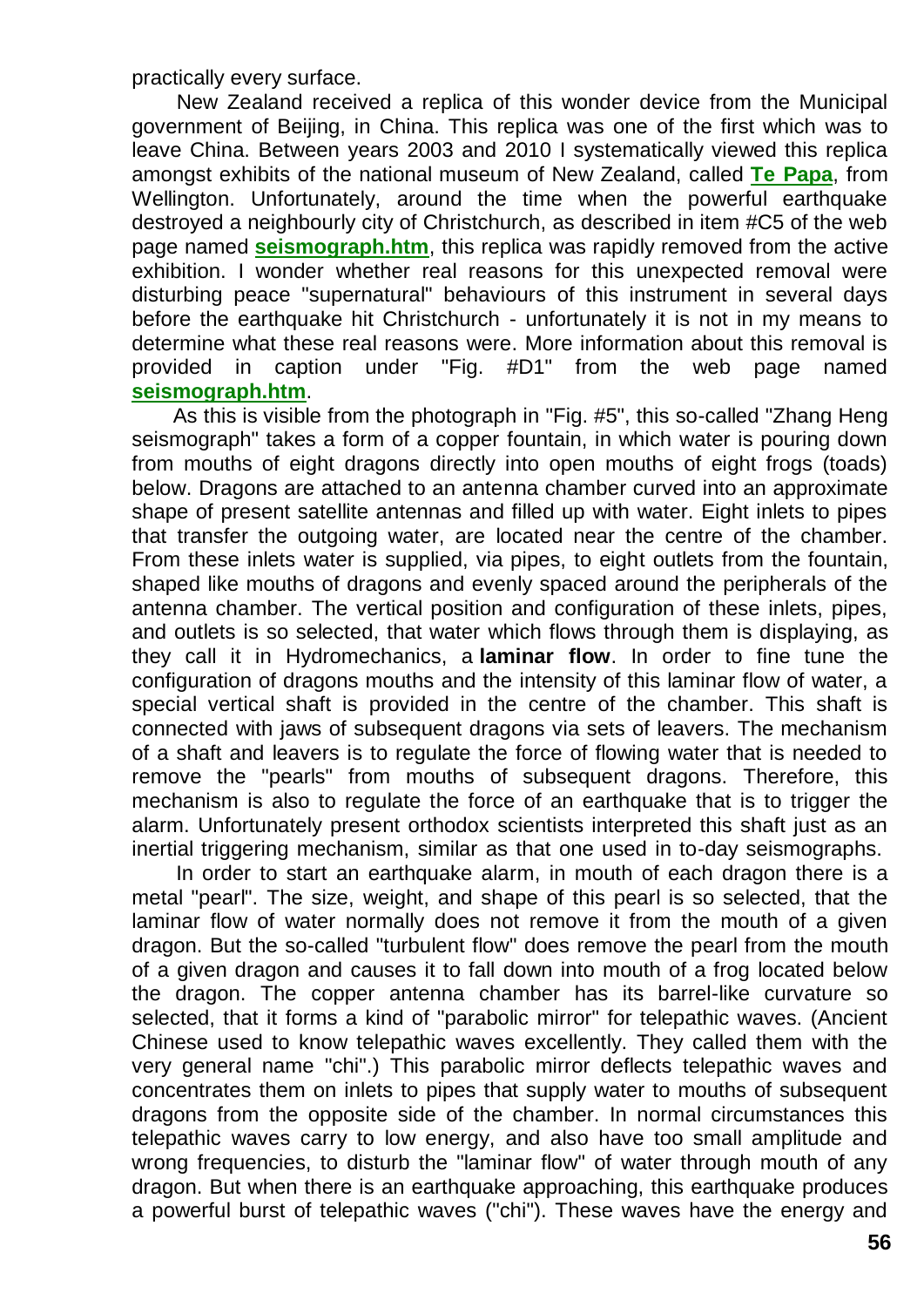the frequency into which the antenna chamber is tuned. The amplitude and energy of these waves focused onto an inlet that leads to mouth of a specific dragon, is sufficiently powerful to disturb the "laminar flow" of water, and to turn it into a so-called **turbulent flow** of water. As Hydromechanics teaches us, turbulent flows produce much higher forces of drag and friction than laminar flows. Therefore this turbulent flow is able to push the pearl out of the mouth of a selected dragon. The pearl falls down to mouth of a frog below. In turn this frog is actually a loud bronze bell. Thus, if a heavy metal "pearl" falls into it, it makes a loud alarm for the approaching earthquake. So everyone knows that a powerful earthquake is coming, and everyone prepares for it. Because the curvature of the antenna chamber deflects powerful telepathic waves from the earthquake like a concave mirror, i.e. back into the same direction from which they come, the single pearl that falls from the single dragon's mouth indicates also precisely the direction from which this earthquake is to come. So the device shown above not only informs that a powerful earthquake is approaching, but also informs from which direction it is to come (thus whether e.g. it is likely to cause a tsunami wave, a landslip, etc.).

Even more precise description of the design and operation of the above device, can be found in subsection K6.1 from volume 9 of monograph [1/5]. In turn information about telepathic waves which one needs to know in order to understand better the operation of the above device, can be found in subsection H7.1 from volume 4 my monograph [1/5]. (Monograph [1/5] is available free of charge via this web site.)  $\mathbf{r} = \mathbf{r} \cdot \mathbf{r}$ 

The telepathic seismograph described above introduces capability to save countless people from horrifying death. After all, our planet is shaken increasingly frequent, while millions of people are living in earthquake zones. Furthermore, this device carries also a huge commercial potential. If a price of it drops down to a price of present smoke alarms, then almost every family will try to have such a device in their home. After all, it is to warn about approaching earthquakes sufficiently in advance to allow everyone to effectively escape from the biggest danger. Therefore now, when the real principle of operation of this device is known, it is about a time we roll our sleeves, translate this principle of operation into present level of technology, and undertake a serial production of thousands of such devices.

The Zhang Heng seismograph is described in a whole range of sources. Independently from the above description, it is also discussed in subsection K6.1 from volume 9 of **[monograph \[1/5\]](http://tornado.zxq.net/text_1_5.htm)**, as well as on a separate web page devoted exclusively to this **[seismograph](http://tornado.zxq.net/seismograph.htm)**.

## **#E5. Other examples of the breakthrough [technical devices,](http://tornado.zxq.net/seismograph.htm) given to humanity by [totaliztic](http://tornado.zxq.net/totalizm.htm) civilisations:**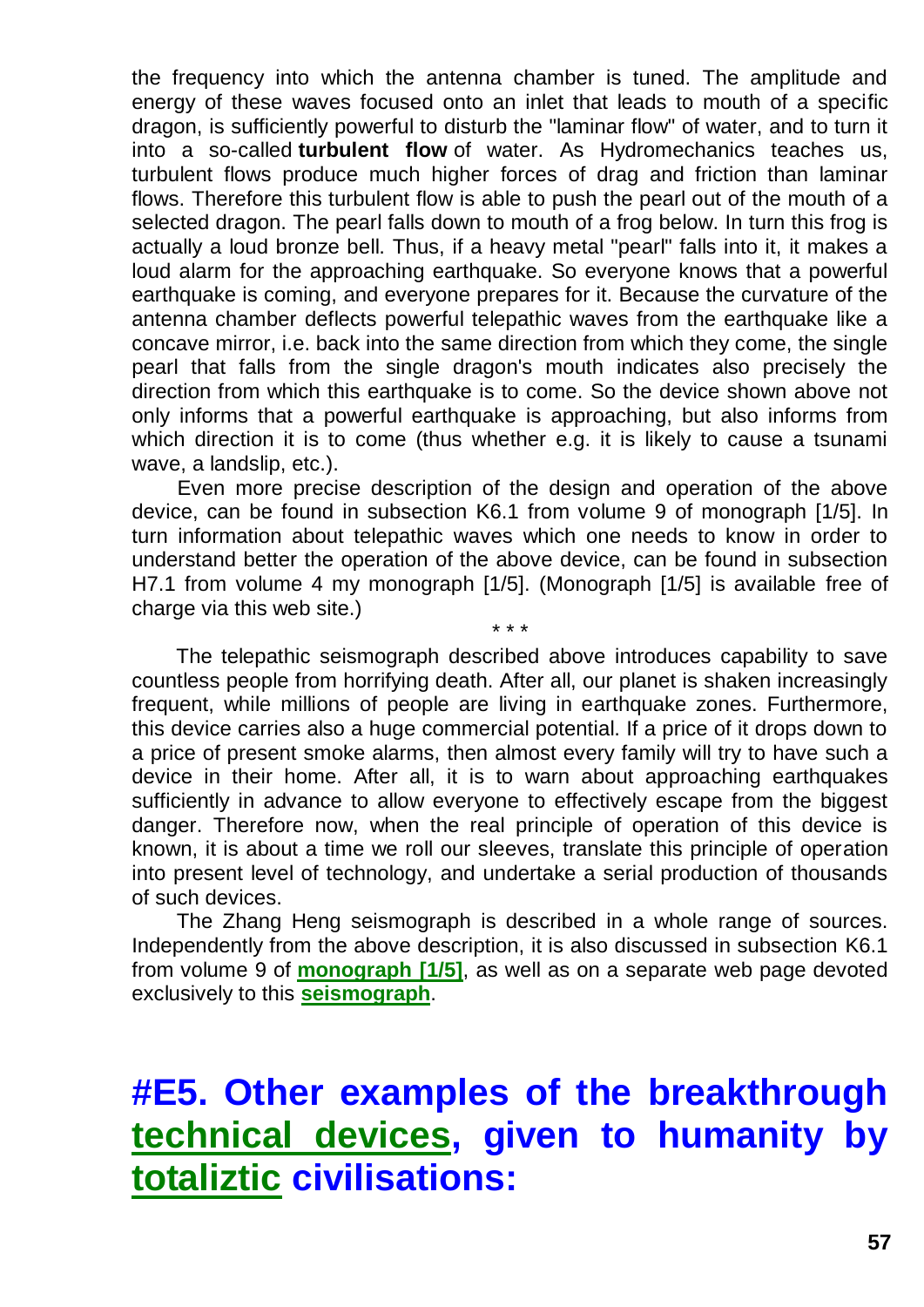From various data and descriptions that I encountered in my research todate, it stems quite unambiguously that the breakthrough technical devices described above are not the only ones which were given to humanity by the **[totaliztic](http://tornado.zxq.net/totalizm.htm)** civilisation, and which were in fact constructed on Earth. I personally believe that there was on Earth a significant number of such **technical wonders of the world**. By these "technical wonders" I understand devices already completed and already proven in action, the principles of operation of which significantly exceed the state of science and technology at the time when they were build. Theoretically speaking, people should be able to build these devices only in a distant future in relationship to times when they actually were build. Their earlier appearance on Earth is a kind of sign, which we should start to notice. Here are most important amongst these "technical wonders of the world", about the existence of which I managed to learn until the present moment:

**#1. Thesta-Distatica**. It belongs to the larger group of **[telekinetic](http://tornado.zxq.net/free_energy.htm)  [generators of free energy](http://tornado.zxq.net/free_energy.htm)**. The operational prototype of this generator is owned by the Swiss Religious Commune "Methernitha" (for more detailed descriptions of this wonder device see subsection LA2.3 from volume 10 of monograph [1/5]). It generates free electrical energy from literally nothing, by a simple extraction, via a technical version of **[telekinesis](http://tornado.zxq.net/telekinesis.htm)**, thermal energy contained in the environment.

**#2. Crystal radios**. As I explained this in items #5 and #6.3 of a separate web page about **[telekinetic cells](http://tornado.zxq.net/fe_cell.htm)**, over half a century ago primitive prototypes of **[telekinetic generators of free energy](http://tornado.zxq.net/free_energy.htm)** were already manufactured on Earth. They were called "crystal radios" or "crystal sets". They worked perfectly producing free electricity - only that in small amounts. In fact these were the only devices mass produced on Earth so far, which did not require any battery nor external energy supply, but in spite of this still correctly performed their functions. They did this because they contained a primitive version of the **[telekinetic cell](http://tornado.zxq.net/fe_cell.htm)** of the design described on the above-mentioned web page, embedded into their electronic circuitry.

Electronic engineers explain the lack of need for energy supply to these "crystal radios" by claiming that these radios extracted the required energy from their antennas. However, I never met a description of experimental research which would report on someone who actually measured the energy input from antennas to these radios, and verified whether this input in fact did cover the energy consumption that took place in crystal radios. The point is that since there was no experimental verification that such crystal radios really extract their energy from antennas, in reality they could operate because their circuitry released the phenomenon of reversal of friction which I am describing here – only that electronic engineers are unaware of this extremely vital fact. It is also meaningful, that apart from these "crystal radios" no other electronic devices were ever build on Earth that would be able to satisfy their energy consumption from antennas.

Now it is enough to appropriately improve these old prototypes of crystal radios in order to receive telekinetic cells of the full efficiency and power. So let us begin the work, because without these devices our civilisation slowly is dying. In item #6 of the web page about **[telekinetic cells](http://tornado.zxq.net/fe_cell.htm)** is proposed, step by step, how to transform in the most simple and fastest manner, a "crystal radio" in such a way, that the circuitry of this radio becomes converted into a telekinetic cell that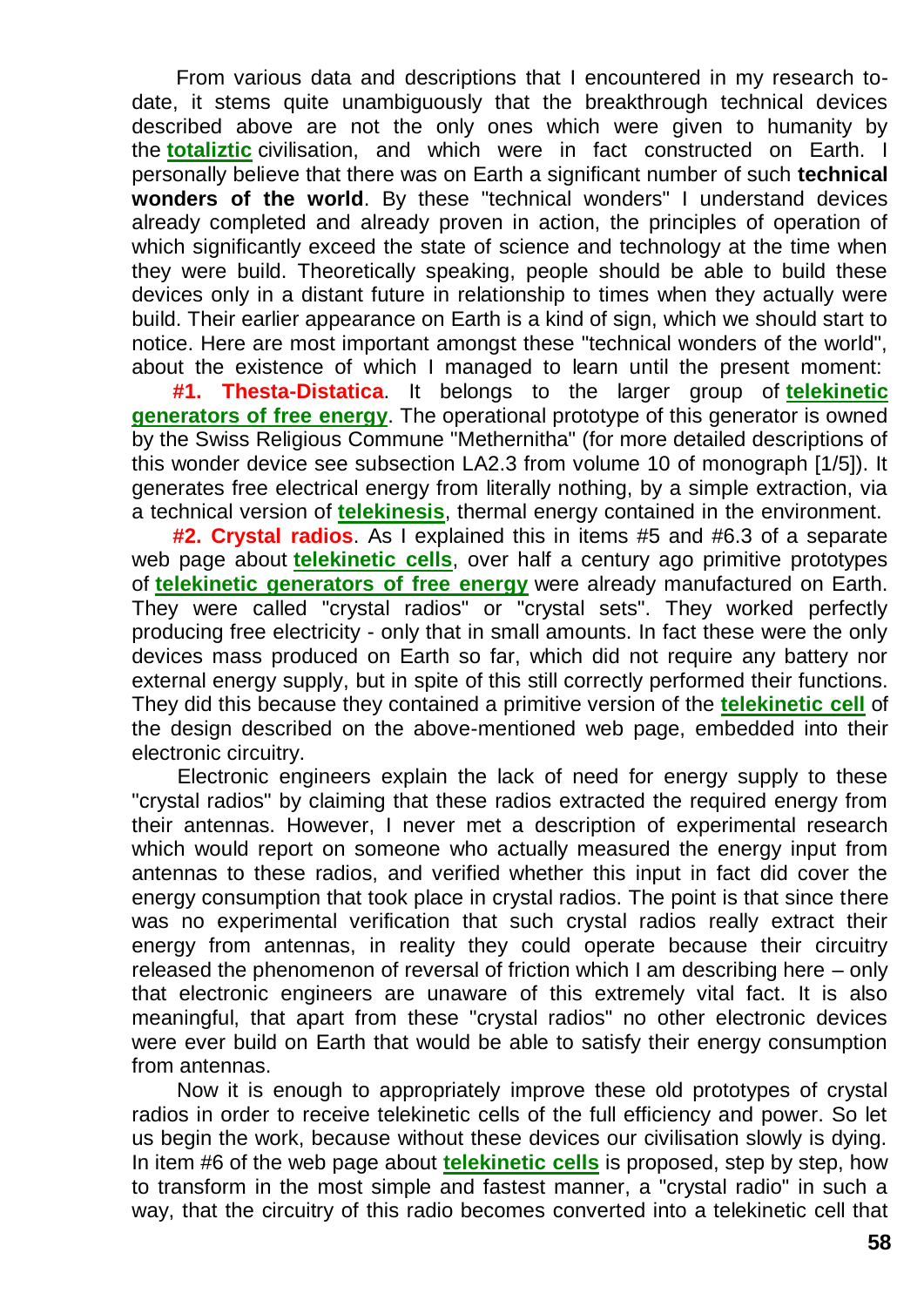could generate an abundance of free energy.

**#3. The Antikythera mechanism**. It was an analog astronomical computer, which allowed to determine the location of heavenly bodies, dates of eclipses, etc. Analyses indicate that, for example, it was able to take corrections for the abnormalities in the orbital motion of the Moon with the precision much higher than many present computer programs do. This computer was build between the years 100 and 150 BC, probably by a Greek astronomer named Hipparchos from the Island of Rhodes. It had dimensions 33x16x10 cm. Around 30 hand-cut gears made of bronze was discovered - although it is believed that it had at least 7 more (a part of them disappeared). In the year 1900 it was discovered in the wreck of an ancient Roman ship near the island **[Antikythera](http://www.google.com/search?q=antikythera+mechanism)** (a half way between Peloponnese and Crete). At the beginning of November 2006 an article on this mechanism appeared in the "Nature", which later was summarised in two New Zealand newspapers, namely in the article "Ancient Greek computer yields its secrets" from page B3 of the newspaper **[The Dominion Post](http://www.dominionpost.com/)**, issue dated on Saturday, December 2, 2006, and also in the article "Ancient computer found on seabed" from page B4 of the newspaper **[The New Zealand Herald](http://www.nzherald.co.nz/)**, issue dated on Friday, December 1, 2006.

**#4. Everlasting lamp**. It continually produces light without a use of any energy supply. I described it in subsection H6.1.3 from volume 4 of monograph [1/5].

**#5. The Ark of the Covenant** (the one from Bible). More comprehensively it is described in subsection S5 from volume 15 of **[monograph \[1/5\]](http://tornado.zxq.net/text_1_5.htm)**. The available data document that this was the most important propelling device which, amongst others, cause the levitation of present UFO vehicles - this is why the Ark used to be carried by the so-called "levities". In present times this propelling device is called the **[Oscillatory Chamber](http://tornado.zxq.net/oscillatory_chamber.htm)**.

**#6. A heater from Pakistan**. It had a shape of metal amphora empty inside. It continually boiled water without consuming any energy. It was destroyed by an English scientist in 1950s, who cut it apart to see what is inside. (It was turned out to be empty inside.) The principle of operation of such heaters is described in subsection H6.1.3 from volume 5 of monograph [1/5].

In addition to the above, I analysed and personally guarantee as being technically sound, two further telepathic messages from our totaliztic allies from the stars, that ordered the completion of two further such devices. These telepathic messages are described in subsections K2 and K5.1.1 of monograph [1/5], and also in separate treatises [7/2] and [7B]. Furthermore, I also did some initial research on ancient versions of two further similar wonder devices, namely on the so-called "philosophers stone" and so called "orbs" (or "monarch apples"). Outcomes of this my research are published in chapter S of monograph [1/5].

More information about the above, and other, extraordinary devices, is provided on web pages on **[New Zealand](http://tornado.zxq.net/newzealand.htm)** and on **[Zhang Heng seismograph](http://tornado.zxq.net/seismograph.htm)**.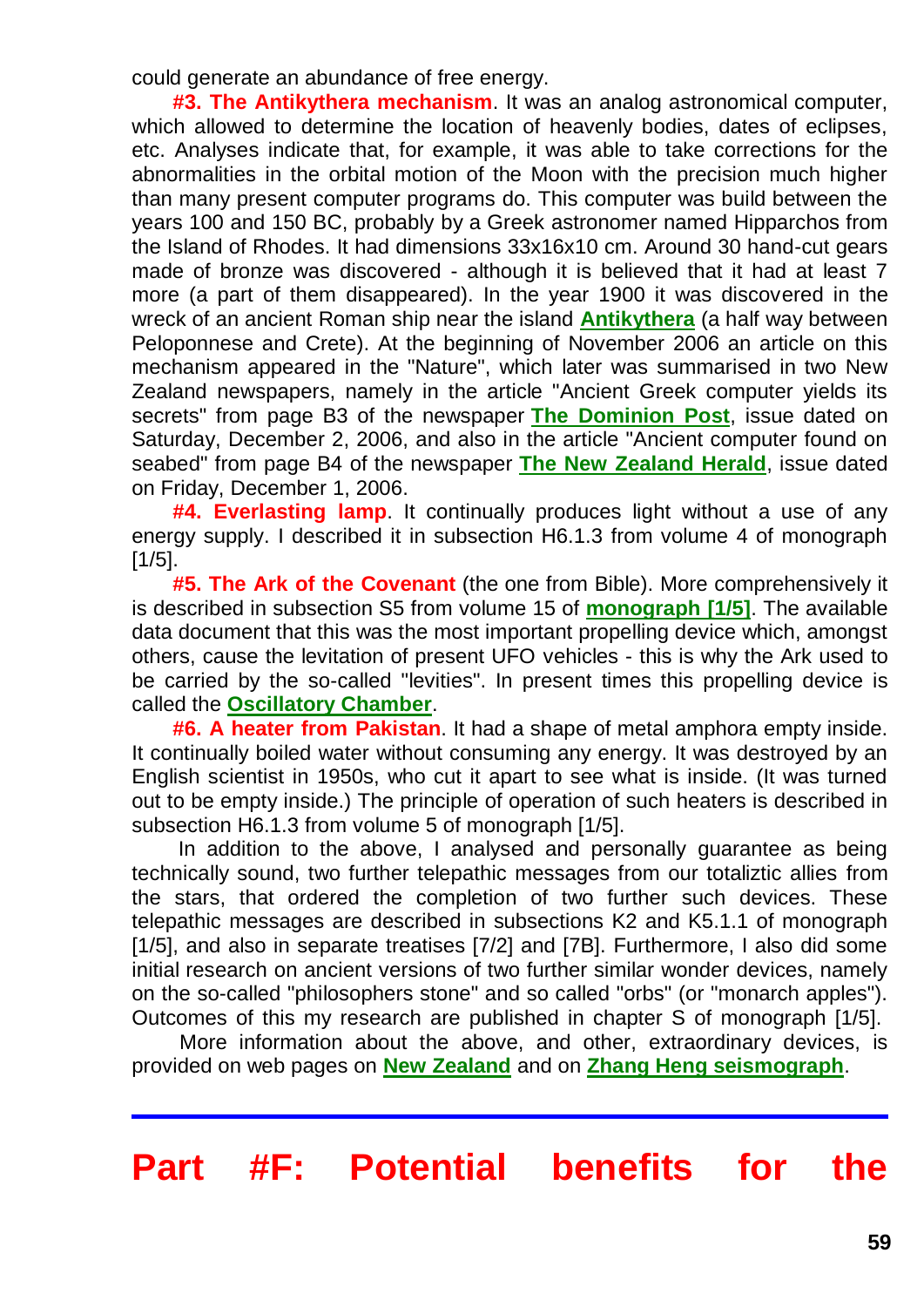**humanity from mastery of telepathic communication:**

**#F1. The replacement of present cellphones with miniaturised telepathic devices described here, would stop the fast extinction of bees - perhaps saving in this way the humanity from the approaching "death by hunger":**

**Motto:** *"Cell-phones are allowed to continue the emissions of destructive radio-waves, frequencies of which resonate with bodies of bees - thus causing illnesses, wandering and extinction of bees. The lack of bees drastically decreases the production of food - thus inducing human hunger. The arrival of hunger is to induce social unrests, anarchy, and robberies. The anarchy and robberies kill farmers and destroy crops - thus eliminating the remaining production of food. The complete lack of food causes the death from hunger of almost the entire humanity. Is this the scenario of that 'wonderful future' which was prepared for the humanity by the jealous 'monopole for knowledge' of the 'atheistic orthodox science' to-date?"*

A huge worry and threat which hangs presently above the entire humanity, is a fast extinction of bees - which spreads over the entire Earth. On the subject of this extinction of bees alarms are sounding in practically all mass media. For example, only during a period of one month and only in two New Zealand newspapers that I read, appeared four articles on the topic of this rapid deaths of bees - here are their details. **[1#F1]** "Our bees, Einstein may be right", from page B5 of New Zealand newspaper **[The Dominion Post](http://www.dominionpost.com/)**, issue dated on Friday, February 11, 2011 (this article describes the forecast of Albert Einstein, that if bees die out, then the humanity has only around 4 years to live before it also dies out from hunger). **[2#F1]** "Fears grow for our \$5 billion bees", from page C4 of the New Zealand newspaper **[Weekend Herald](http://www.nzherald.co.nz/)**, issue dated on Saturday, February 12, 2011 (this article explained, that only in New Zealand bees generate around 5.1 billion dollars of income). **[3#F1]** "Researchers puzzle over decline in bees" from page B3 of New Zealand newspaper **[The Dominion Post](http://www.dominionpost.com/)**, issue dated on Monday, March 7, 2011 (this article summarised, that the "work" of bees in the world's scale is worth around US\$ 200 billions). **[4#F1]** "Bee deaths linked to loss of memory" from page B4 of New Zealand newspaper **[The Dominion](http://www.dominionpost.com/)  [Post](http://www.dominionpost.com/)**, issue dated on Friday, March 11, 2011 (this article is based on the British research which revealed that the extinction of bees is caused by their loss of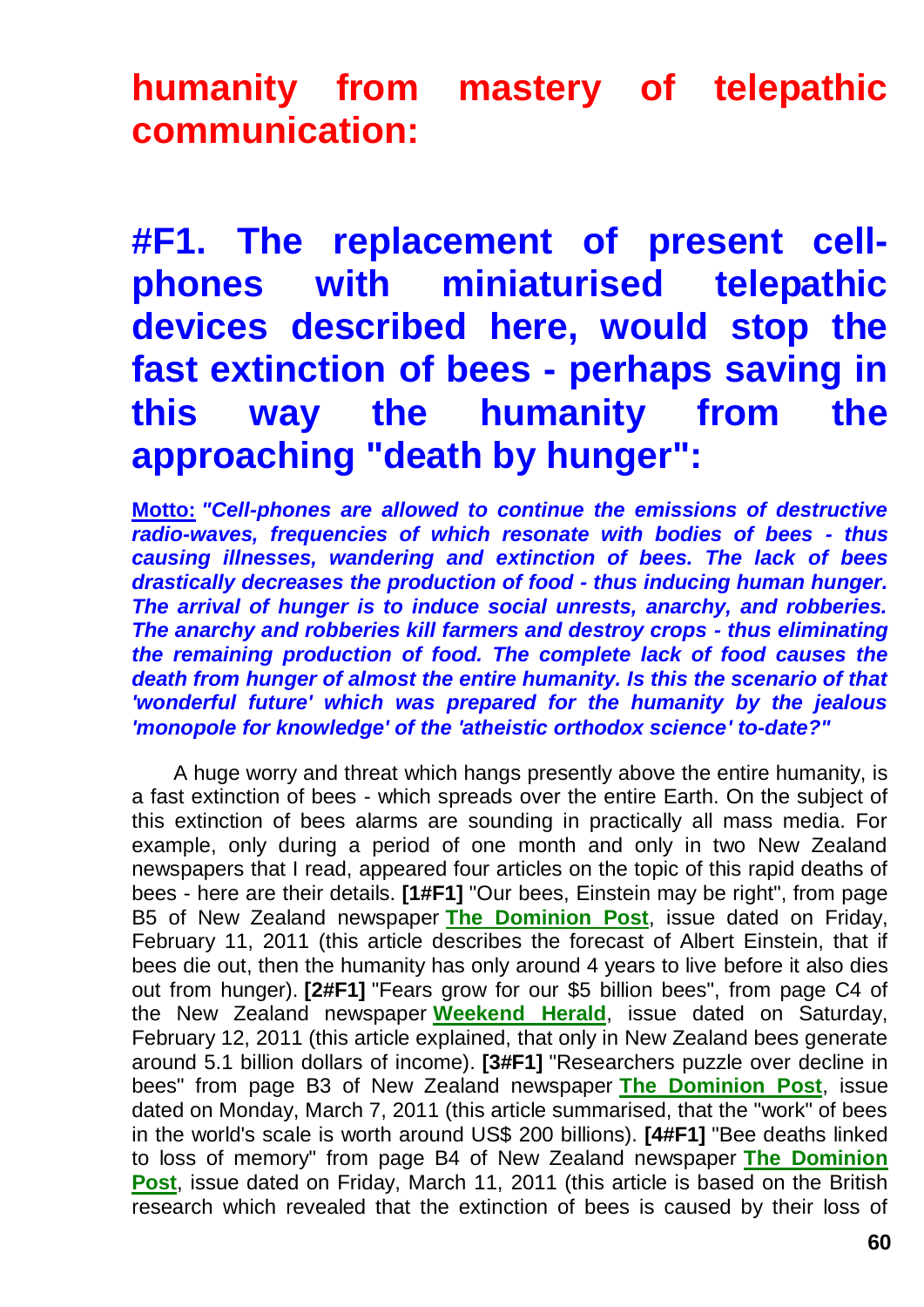"sense of direction" and "memory" where their beehives are located).

Many people see just money in this fast extinction of bees. But actually the money are NOT the most important in the problem that this extinction creates. After all, firstly **(1) the extinction of bees is a proof of incompetence and cowardice of present scientists representing the so-called "atheistic orthodox science"** which is described more comprehensively in item #A2.6 of the web page named **[totalizm.htm](http://tornado.zxq.net/totalizm.htm)**. This is because in fear that they may endanger their well-paid and cushy professional careers, these scientists are afraid to officially name what kills bees. Secondly, **(2) if bees really will die out, and if thus collapses the entire production of food which originates from flowers for the pollination of which bees are necessary, then the entire humanity may fall the victim of "death by hunger"**. In this way, the mass extinction of bees would become the reason for that mass extinction of humans which since a long time is forecasted by old prophecies - for description of these prophecies see item #H2 of the web page named **[prophecies.htm](http://tornado.zxq.net/prophecies.htm)**. Because the matter of "extinction of the humans because of hunger" caused by the extinction of bees and the lack of food originating from flowers is clear and well understood by everyone, in the further part of this item I am going to concentrate on the discussion of problem number (1), namely on reasons and consequences of incompetence and cowardice of present scientists who research the extinction of bees.

The reason for which the present fast extinction of bees is the proof of incompetence and cowardice of present scientists, results from the fact that **"unofficially" it is well-known why bees are dying out - namely the reason for their fast extinction is the extensive use of cell-phones the electromagnetic waves of which resonate with bodies of bees thus generating in these bodies electrical and magnetic fields which eliminate in bees the sense of direction and which cause illnesses, so that because of these hand-phones bees wander, get ill and die out**. (In other words, bodies of bees are like miniature "antennas" which are naturally "tuned" into waves of our hand-phones, and thus in which these waves generate electric and magnetic fields which make for them impossible the completion of most vital life functions.) The knowledge, that radio-waves of cell-phones are culprits that kill bees, already a long time ago was empirically accumulated and disseminated by a Greek beekeeper, who proved experimentally that after placing his beehives in a place shielded by mountains, in which his cell-phones had NO reception, the extinction of bees ceased completely. The empirical discovery of that beekeeper from Greece is described more comprehensively in item #C5.1 of my web page **[newzealand.htm](http://tornado.zxq.net/newzealand.htm)**. Unfortunately, the problem is such, that **knowing "unofficially" why bees die out, present "atheistic orthodox science" has NO courage to state this "officially" - as then a huge pressure would be created to abandon present cell-phones and the entire radiocommunication, while the present orthodox science does NOT know (and does NOT want to know) anything else that could replace this telecommunication**. On the other hand, the prospect of abandoning cell-phones would put under the fire of rich corporations these unfortunate scientists who would openly state that cell-phones are culprits which kill bees. In turn, it is wellknown from many other cases, that these corporations would immediately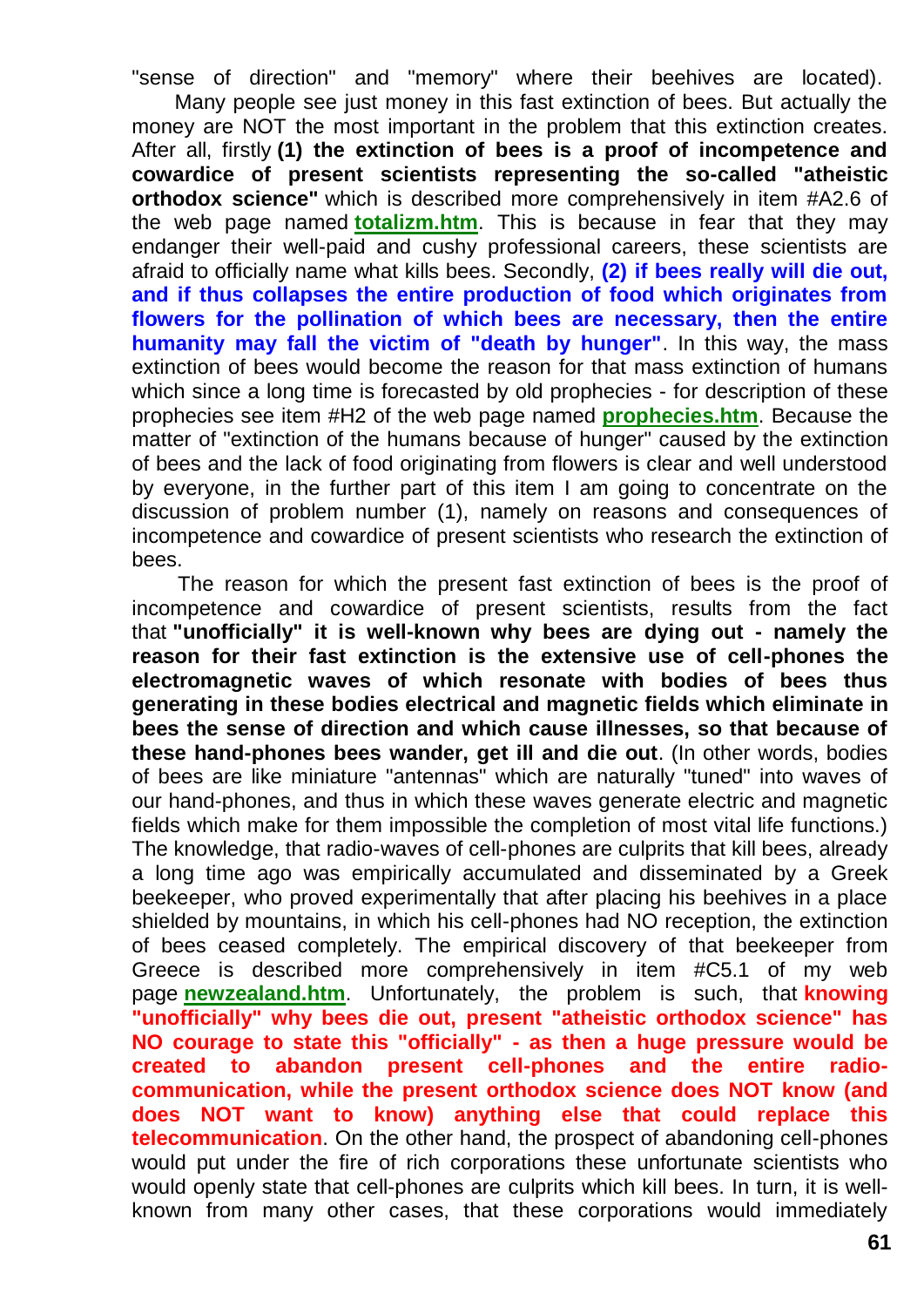destroy professionally such scientists - as this was already a case in medicine, when a researcher tried to act against pharmaceutical corporations.

The present situation, when the "unofficially" it is already known what kills bees (and thus is known what potentially leads the entire humanity to the "death by hunger"), while "officially" NO scientist has the courage to state this openly, only confirms the thesis which I am explaining in item #A2.6 of my web page named **[totalizm.htm](http://tornado.zxq.net/totalizm.htm)** and in item #C1 of my web page named**[telekinetics.htm](http://tornado.zxq.net/telekinetics.htm)**. Namely, it confirms that in the vital interest of the entire humanity lies the opening of the totaliztic "competition" to the "monopole on knowledge" of the present "atheistic orthodox science" as fast as possible, by creating formally the new "totaliztic science" which would be organised and financed as a completely independent body that "competes" with the orthodox science to-date. After all, the "totaliztic science" indicates a simple solution for the problem of extinction of bees and the lack of safe alternative for cell-phones and for radio-communication. Namely, **this simple solution for the problem of extinction of bees and the lack of safe and healthy alternative to present cell-phones, boils down to building and to implementing devices for the "telepathic communication" described on this web page**. After all, such telepathic devices would NOT use electromagnetic waves, while as such they would also prevent deaths and destruction caused by present cell-phones. Simultaneously they could be miniaturised fast, thus forming a healthy alternative to present deadly and dangerous cell-phones.

The only problem with undertaking the research, development and miniaturisation of such "telepathic telephones" originates from the present "atheistic orthodox science" which never voluntarily is to agree to undertake such research. After all, the development of telepathic devices would be synonymous with proving the correctness of my **[Concept of Dipolar Gravity](http://tornado.zxq.net/dipolar_gravity.htm)**, and thus also synonymous with the beginning of establishing a "competition" for the present science - this competition would take the form of the so-called "totaliztic science" explained in item #A2.6 of the web page named **[totalizm.htm](http://tornado.zxq.net/totalizm.htm)** and item #C1 of the web page named **[telekinetics.htm](http://tornado.zxq.net/telekinetics.htm)**. In turn, establishing a new "totaliztic science" would mean the loss of "monopole for knowledge" by the present "atheistic orthodox science", and the same also the loss of cosy positions by many undereducated scientists who in the present situation of the lack of scientific "competition" and the tradition of "burying the truth" can still well camouflage their incompetence. Therefore, if nations and governments have the will to "survive" the increasingly higher concentration of cataclysms and unrests induced by incompetent actions of present "atheistic orthodox science" (the example of killing consequences of incompetence of which science is illustrated e.g. in item #I1 of the web page named **[seismograph.htm](http://tornado.zxq.net/seismograph.htm)**), then in the vital interest of these nations and governments lies, that in spite of opposition on the part of present "atheistic orthodox science", they must force fast establishing of the new "totaliztic science", which already for a long time knows the recipe how to save nations and entire countries from fast approaching hunger, unrest, chaos, anarchy, and annihilation of humans.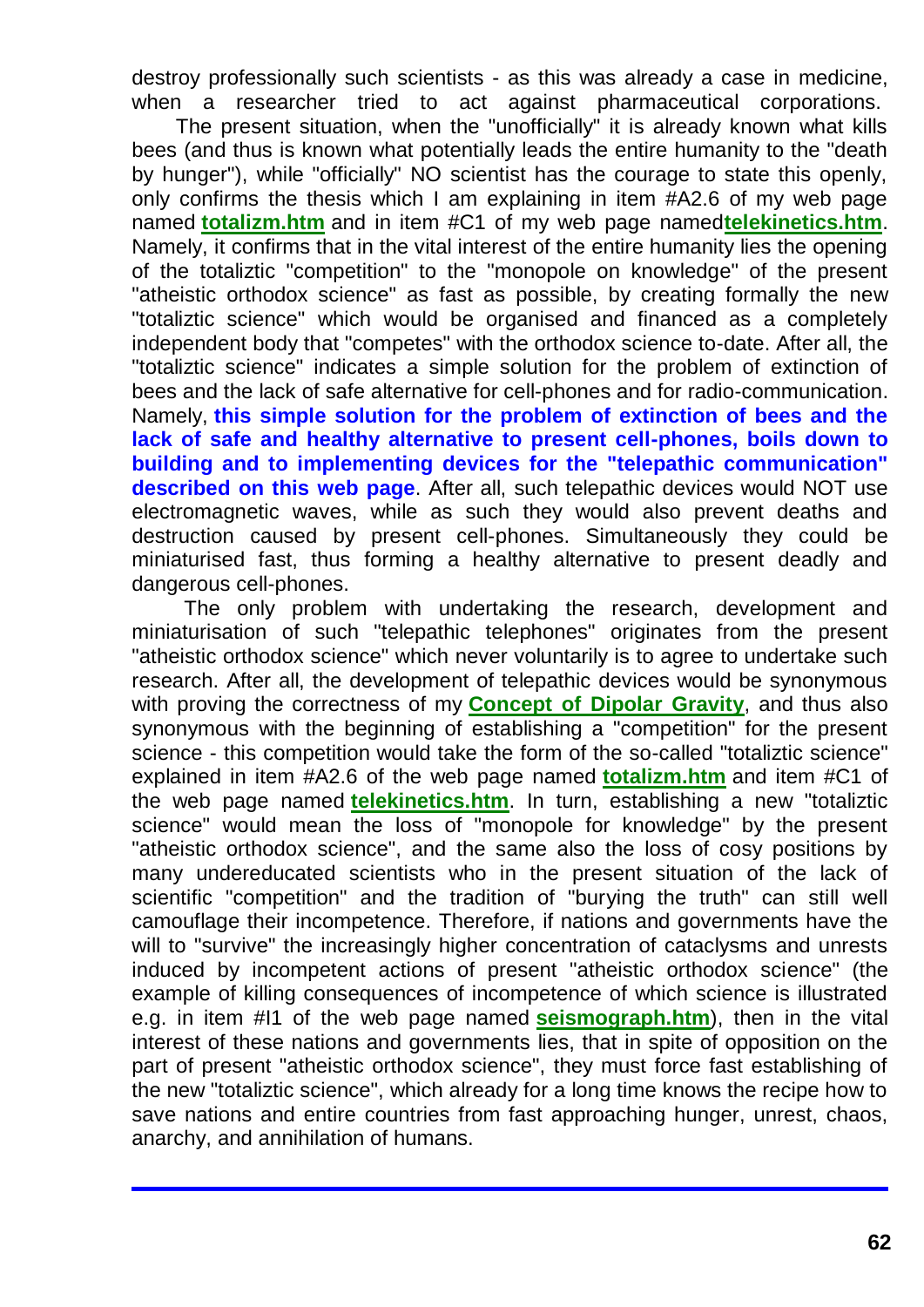#### **Part #G: Telepathic capabilities of animals:**

#### **#G1. The Polish snake "zaskroniec" (grass snake) which telepathically orders frogs to jump straight into its jaws:**

Appropriate utilisation of telepathy can bring numerous benefits. An example is here the ability of Polish snake named "zaskroniec" (grass snake) to order telepathically frogs to jump straight into its open jaws. This telepathic capability of the snake "zaskroniec", together with other supernatural capabilities of various animals, are described in more details in "part #F" (see item #F2) of the totaliztic web page **[stawczyk\\_uk.htm](http://tornado.zxq.net/stawczyk_uk.htm)**.

#### **Part #H: Summary and the final matters of this web page:**

#### **#H1. Let us summarise here what this web page tries to realise to us:**

In present world it is extremely difficult to disseminate any new idea which has a potential to lift our civilisation to a higher level of development. After all, the present "atheistic orthodox science" acquired a character of almost a religion. It orders authoritatively to believe unconditionally in whatever it states. It also implies in its statements, that it is errorless. But simultaneously, this science is misleading the humanity on purpose. Therefore, all truly progressive and breakthrough ideas or inventions on the Earth, starting from the historic experiments with the construction of**[first airplanes](http://tornado.zxq.net/mozajski_uk.htm)** and finishing on **[telepathic](http://tornado.zxq.net/timevehicle.htm)  [devices](http://tornado.zxq.net/timevehicle.htm)** described on this web page, are always initially persecuted by this official atheistic science in an open manner. (Scientists begin to acknowledge such ideas and inventions only at the very end, when these become reality and when the science has no other option but to begin claiming benefits resulting from these ideas.) So it should not surprise anyone, that also descriptions of the mechanism of telepathy and the operation of **[telepathic devices](http://tornado.zxq.net/telepathy.htm)** provided on this web page, as well as the scientific theory called the**[Concept of Dipolar](http://tornado.zxq.net/dipolar_gravity.htm)  [Gravity](http://tornado.zxq.net/dipolar_gravity.htm)** from which these explanations originate, are similarly persecuted and purposely ignored by the present official "atheistic orthodox science" on the Earth.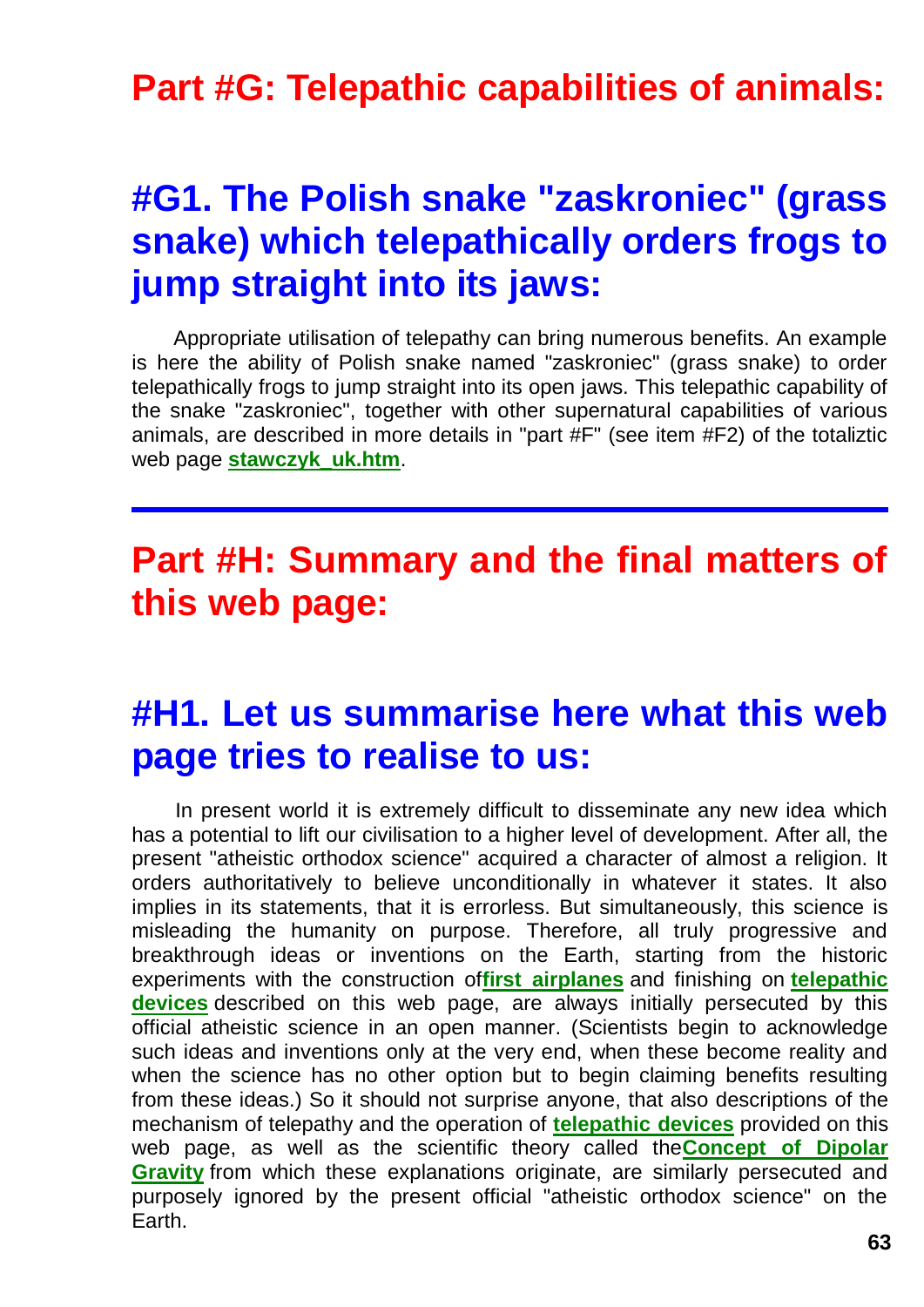On the other hand, explanations for telepathic waves and for the operation of telepathic devices provided on this web page, are extremely vital for our civilisation. After all, they can open a path to the release of humanity from all plagues which trouble us - including these "simulations" of UFOnauts which persecute people since the beginnings of time. Furthermore, these explanations unambiguously indicate the only correct path to the happy future of all people. (Which is to adopt the pedantically moral principles of behaviour - which due to telepathy we can learn.) So in spite of whatever various highly paid people would say about this web page, in a vital interest of all of us lies that the findings from this page are studied carefully and applied, or compared, to events from our everyday life.

#### **#H2. Learn more about telepathy:**

This web site is to allow you to learn more about technically induced telepathy. All the descriptions needed to fully understand this extraordinary phenomenon, and to even consider building a telepathic device (i.e. a telepathic pyramid) which allow to communicate with the use of telepathic waves, are provided in several subsections of monograph [8] "Totalizm" (monograph [8] is downloadable free of charge from this web site). For example subsection L6.3 (from volume 7 of monograph [8]) presents basic information that I managed to gather about the phenomenon of telepathy itself. In turn subsections L6.3.1 to L6.3.4, and L6.3, from volume 7 of monograph [8] present various practical applications for the mechanism of telepathy. The information that you find in these subsections are the **first hand** details, because I actually researched this extraordinary phenomenon myself. So I am not just a bitter academician who negatively scoffs at it, but a person who knows from his own experience that telepathy does exist, and also knows how it is triggered and how it works. Have a pleasant reading!

#### **#H3. The so-called [moral laws](http://tornado.zxq.net/totalizm.htm) state that our basic duty is to earn for ourselves the correct knowledge:**

Our universe in build in such a manner that "**everything that is moral is also difficult to accomplish and requires putting into it a significant effort**". After all, everything that is moral runs uphill in the so-called "moral field". This also concerns the learning of truth about the phenomenon of telepathy. After all truth is the essence of morality. There is even a moral law (what are moral laws it is explained in subsection K4.1.1 of monograph [8]) which states that every human has a personal responsibility for seeking truth and for increasing his/her knowledge. Thus, in spite that always there are going to exist some obstacles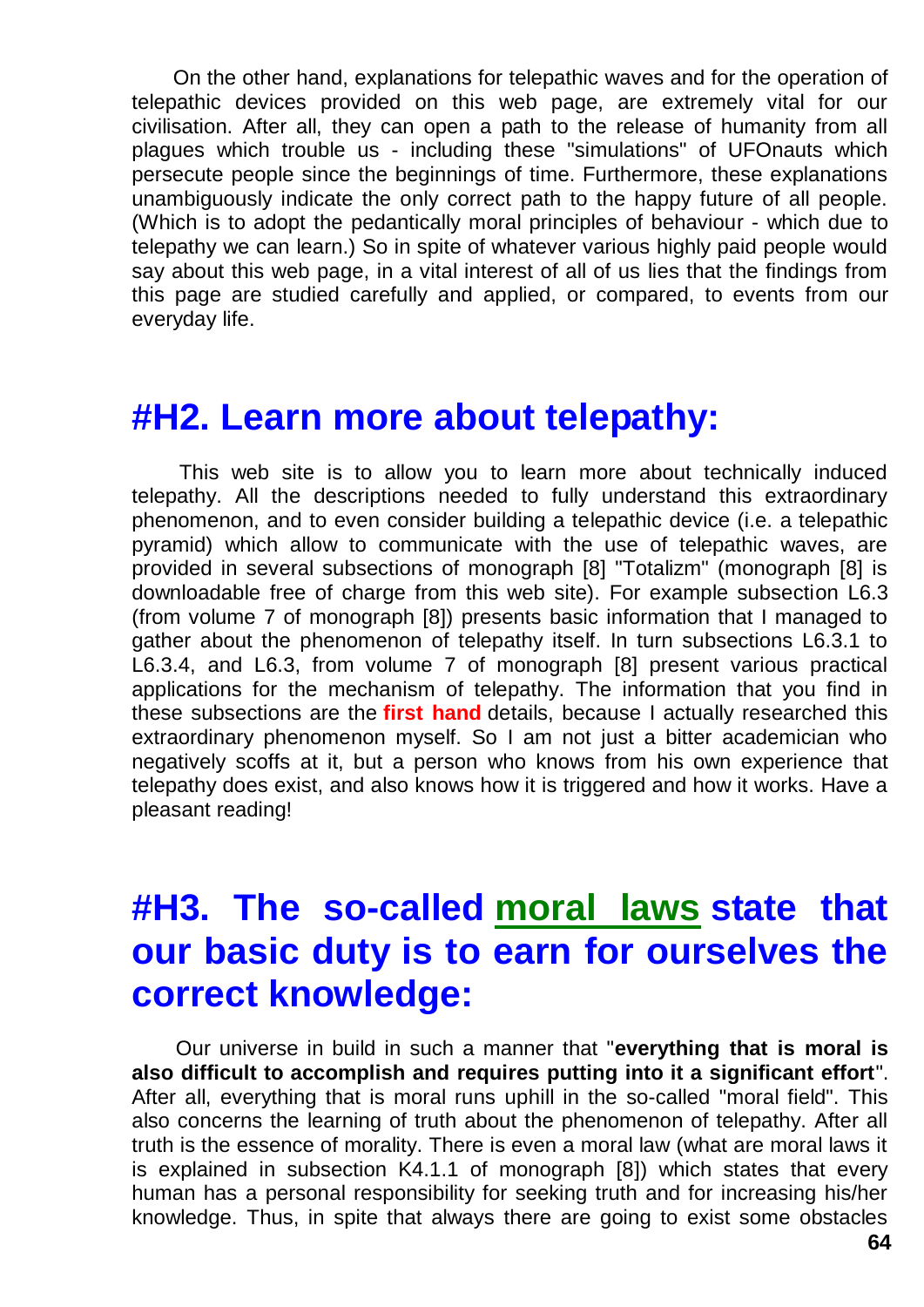and some evil parasites, which are going to create obstacles in our path to truth, we must generate an effort to overcome these obstacles and to learn the truth that is on time and that concerns us. This learning of the truth is always our moral duty. The learning of such truth that was forbidden to us by evil parasites, one may start from truths contained in the monograph [8] **Totalizm**, offered free of charge from this web site.

#### **#H4. There is a web page named [skorowidz\\_links.htm](http://tornado.zxq.net/skorowidz_links.htm) which provides a list (index) of all topics discussed on the "totaliztic web pages":**

A whole array of topics equally interesting as these from the above web page, is also discussed from the angle that is unique to the philosophy of totalizm. All these related topics can be found and identified with the use of **[content index](http://tornado.zxq.net/skorowidz_links.htm)** prepared especially to make easier finding these web pages and topics. The name "index" means a list of "key words" usually provided at the end of textbooks, which allows to find fast the description or the topic in which we are interested. My web pages also has such a content "index" - only that it is additionally supplied in green **[links](http://tornado.zxq.net/petone.htm)**which after "clicking" at them with a mouse immediately open the web page with the topic that interest the reader. This content "index" is provided on the web page named **[skorowidz\\_links.htm](http://tornado.zxq.net/skorowidz.htm)**. It can be called from the "organising" part of "Menu 1" of every totaliztic web page. I would recommend to look at it and to begin using it systematically - after all it brings closer hundreds of totaliztic topics which can be of interest to everyone.

#### **#H5. It is worth to return periodically to this web page:**

Unfortunately, the subject area of telepathy is a very complex one. It hides a number of aspects, which require skilful presentation. Simultaneously, because of the belonging of many of these aspects to the level of our science and technology, which still did not arrive to the Earth, their explanations require a huge amount of thinking and perfecting. Therefore, this presentation is still only just an initial realising, that "telepathy" and telepathic devices are actually possible, and that the knowledge on this subject is absolutely vital for our civilisation. In order this initial realisation is to be converted into a full explanation of all aspects of this difficult and delicate problem area, the above descriptions must be extended for additional aspects, improved, and shown from several different points of view. Therefore, it is worth to return periodically to this web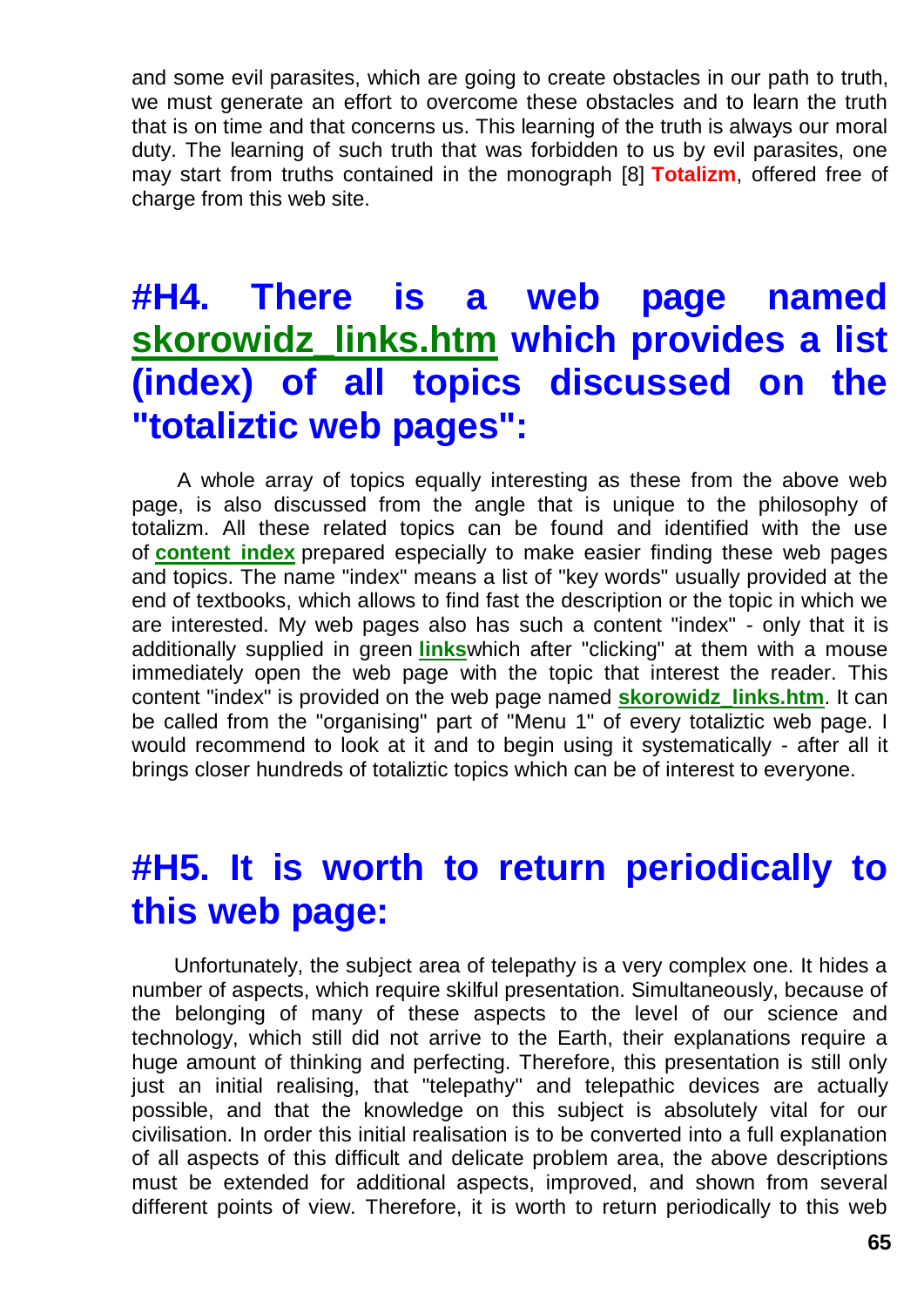page in order to check how the matter of explaining the telepathy develops and is presented then here.

It is also worth to check periodically the "blog of totalizm" available at addresses **[totalizm.blox.pl/html](http://totalizm.blox.pl/html/)** and **[totalizm.wordpress.com](http://totalizm.wordpress.com/)**. On this blog many events discussed here are explained with additional details written as these events unveil before our eyes.

# **#H6. Emails to the [author](http://tornado.zxq.net/pajak_jan_uk.htm) of this web page:**

Current email addresses to the author of this web page, i.e. officially to **[Dr](http://images.google.co.nz/images?hl=en&q=Jan+Pajak&btnG=Search+Images&gbv=1)  [Eng. Jan Pajak](http://images.google.co.nz/images?hl=en&q=Jan+Pajak&btnG=Search+Images&gbv=1)** while courteously to **Prof. Dr Eng. Jan Pajak**, at which readers can post possible comments, opinions, descriptions, or information which in their opinion I should learn, are provided on the web page named **[pajak\\_jan\\_uk.htm](http://tornado.zxq.net/pajak_jan_uk.htm)** (for its version in the HTML language), or the web page named **[pajak\\_jan\\_uk.pdf](http://tornado.zxq.net/pajak_jan_uk.pdf)** (for the version of the web page "pajak\_jan\_uk.pdf" in safe PDF format - which safe PDF versions of further web pages by the author can also be downloaded via links from item #B1 of the web page named **[text\\_11.htm](http://tornado.zxq.net/text_11.htm)**).

The author's right for the use of **courteous** title of "Professor" stems from the custom that "with professors is like with generals", namely **when someone is once a professor, than he or she courteously remains a professor forever**. In turn the author of this web page was a professor at 4 different universities, i.e. at 3 of them, from 1 September 1992 untill 31 October 1998, as an "Associate Professor" from English-based educational system, while on one university as a (Full) "Professor" (since 1 March 2007 till 31 December 2007 - means at the last place of employment in his professional life).

However, please notice that because of my rather chronic lack of time, **I reluctantly reply to emails which contain JUST time consuming requests**, while simultaneously they document a complete ignorance of their author in the topic area which I am researching. Therefore, if the reader sends a request to me, I suggest to let me also somehow know that he or she actually went through the trouble of reading my web pages and learning what these pages try to say.

#### **#H7. A [copy of this web page](http://tornado.zxq.net/telepathy.pdf) is also disseminated as a [brochure from series](http://tornado.zxq.net/text_11.htm)  [\[11\]](http://tornado.zxq.net/text_11.htm) in the safe format "PDF":**

This web page is also available in the form of a brochure marked **[11]**, which is prepared in "PDF" ("Portable Document Format") - currently considered to be the most safe amongst all internet formats, as normally viruses cannot cling to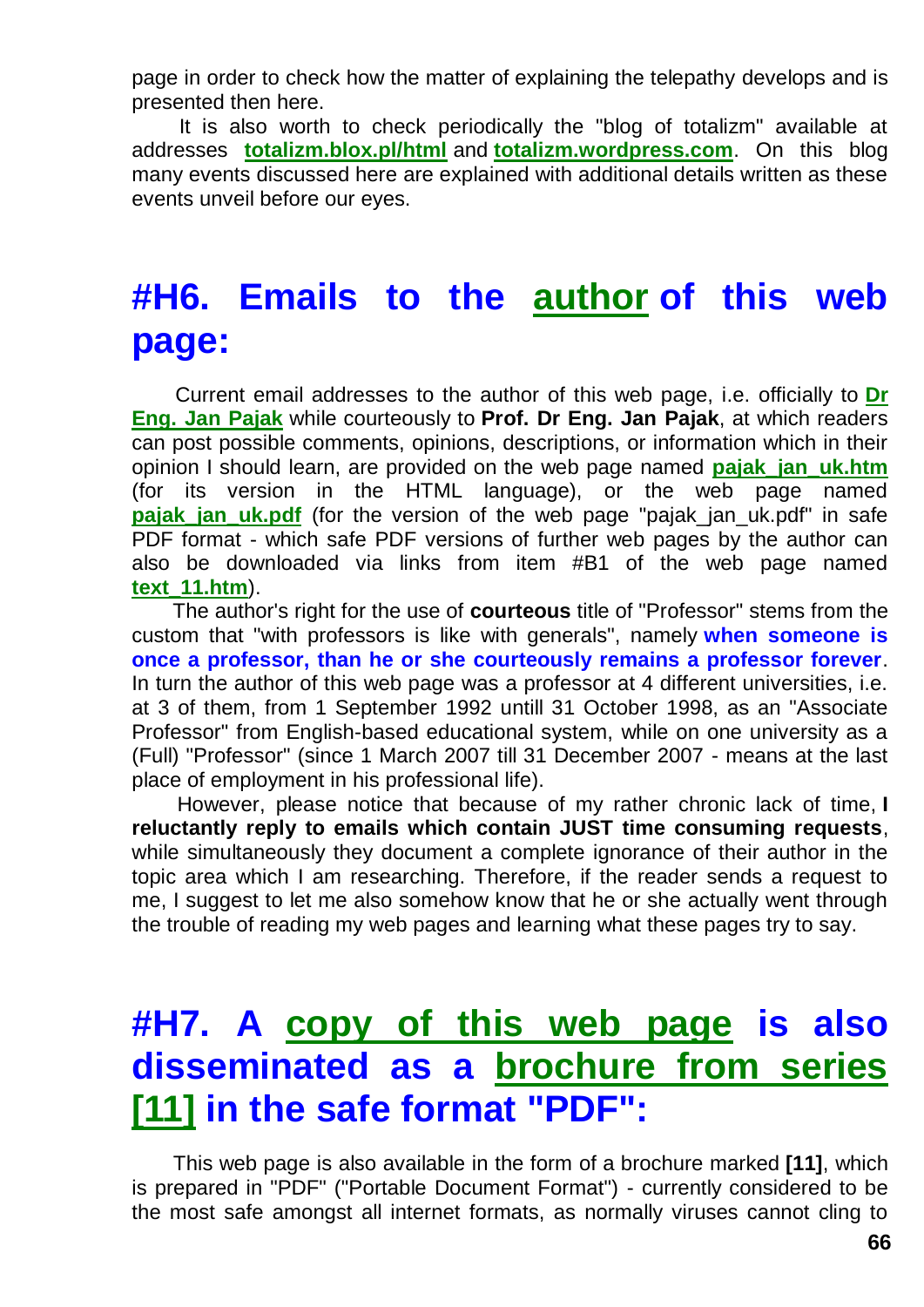PDF. This clear brochure is ready both, for printing, as well as for reading from a computer screen. It also has all its **[green links](http://tornado.zxq.net/telekinesis.htm)** still active. Thus, if it is read from the computer screen connected to internet, then after clicking onto these green links, the linked web pages and illustrations will open. Unfortunately, because the volume of it is around a double of the volume of web page which this brochure publishes, the memory limitations on a significant number of free servers which I use, do NOT allow to offer it from them (so if it does NOT download from this address, because it is NOT available on this server, then you should click onto any other address from **[Menu 3](http://tornado.zxq.net/menu.htm)**, and then check whether in there it is available). In order to open this brochure (and/or download it to own computer), it suffices to either click on the following green link

#### **[telepathy.pdf](http://tornado.zxq.net/telepathy.pdf)**

or to open from any totaliztic web site the PDF file named as in the above green link.

If the reader wishes to check, whether some other totaliztic web page which he or she just is studying, is also available in the form of such PDF brochure, then should check whether it is listed amongst links from "part #B" of the web page named **[text\\_11.htm](http://tornado.zxq.net/text_11.htm)**. This is because links from there indicate all totaliztic web pages, which are already published as such brochures from series [11] in PDF format. I wish you a fruitful reading!

# **#H8. Copyrights © 2013 by Dr Jan Pająk:**

Copyrights © 2013 by Dr Jan Pająk. All rights reserved. This web page describes principles of telepathy and phenomena which allow the building and the use of telepathic devices, which I (i.e.**[Dr Jan Pajak](http://tornado.zxq.net/pajak_jan_uk.htm)**) developed and described myself, and thus for which I reserve intellectual authorship for myself. Therefore I would like to remind these researchers who wish to repeat explanations provided here in their own publications, that **I do NOT impose any conditions nor restrictions on the repetition of my findings concerning telepathy and telepathic devices**, although my wish is that they include references to my research and publications during every presentation which is linked directly with my explanations (means, that they respect my authorship by indicating in their presentations that these explanations originate from my research contribution). Of course, the main purpose for which I promote the unlimited dissemination of my explanations concerning the phenomenon of telepathy and telepathic devices, is my desire that these phenomena, as well as a selection of other devices developed on their basis, are put into the service for our civilisation as soon as possible. In order to accelerate the accomplishment of this goal, onto all these who build in future any device of my invention which were described in publications and web pages that I disseminate free of charge, I impose a moral duty of designating 10% of the pure profit that the production and sale of these devices bring to them, towards the special fund for the research and development of further devices that will lift the advancement of our civilisation to a next level (e.g. the fund for research and development of the **[Time Vehicle](http://tornado.zxq.net/timevehicle.htm)** described on